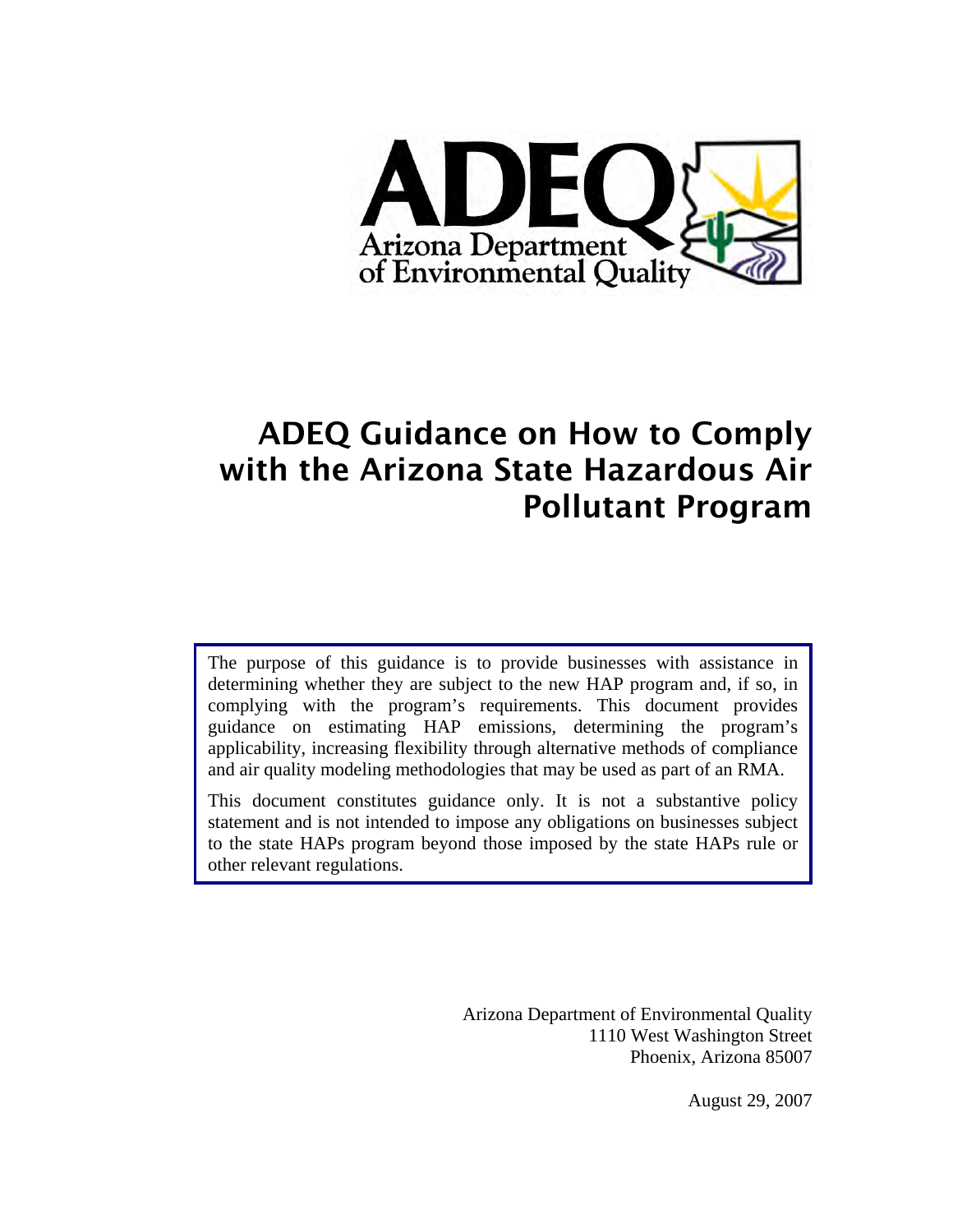

# TABLE OF CONTENTS

| $\mathbf{1}$ |     |       |                                                                         |  |
|--------------|-----|-------|-------------------------------------------------------------------------|--|
|              | 1.1 |       |                                                                         |  |
|              | 1.2 |       |                                                                         |  |
| 2            |     |       |                                                                         |  |
|              | 2.1 |       |                                                                         |  |
|              | 2.2 |       |                                                                         |  |
|              | 2.3 |       |                                                                         |  |
|              |     | 2.3.1 |                                                                         |  |
|              |     | 2.3.2 |                                                                         |  |
|              |     | 2.3.3 |                                                                         |  |
|              | 2.4 |       |                                                                         |  |
|              |     | 2.4.1 |                                                                         |  |
|              |     | 2.4.2 |                                                                         |  |
|              | 2.5 |       |                                                                         |  |
|              |     | 2.5.1 | Mass Balance Approach for Solvent Usage, Surface Coating Operations and |  |
|              |     | 2.5.2 |                                                                         |  |
|              | 2.6 |       |                                                                         |  |
|              | 2.7 |       |                                                                         |  |
|              | 2.8 |       |                                                                         |  |
|              | 2.9 |       |                                                                         |  |
|              |     |       |                                                                         |  |
|              |     |       |                                                                         |  |
|              |     |       |                                                                         |  |
|              |     |       |                                                                         |  |
|              |     |       |                                                                         |  |
|              |     |       |                                                                         |  |
| 3            |     |       |                                                                         |  |
|              | 3.1 |       |                                                                         |  |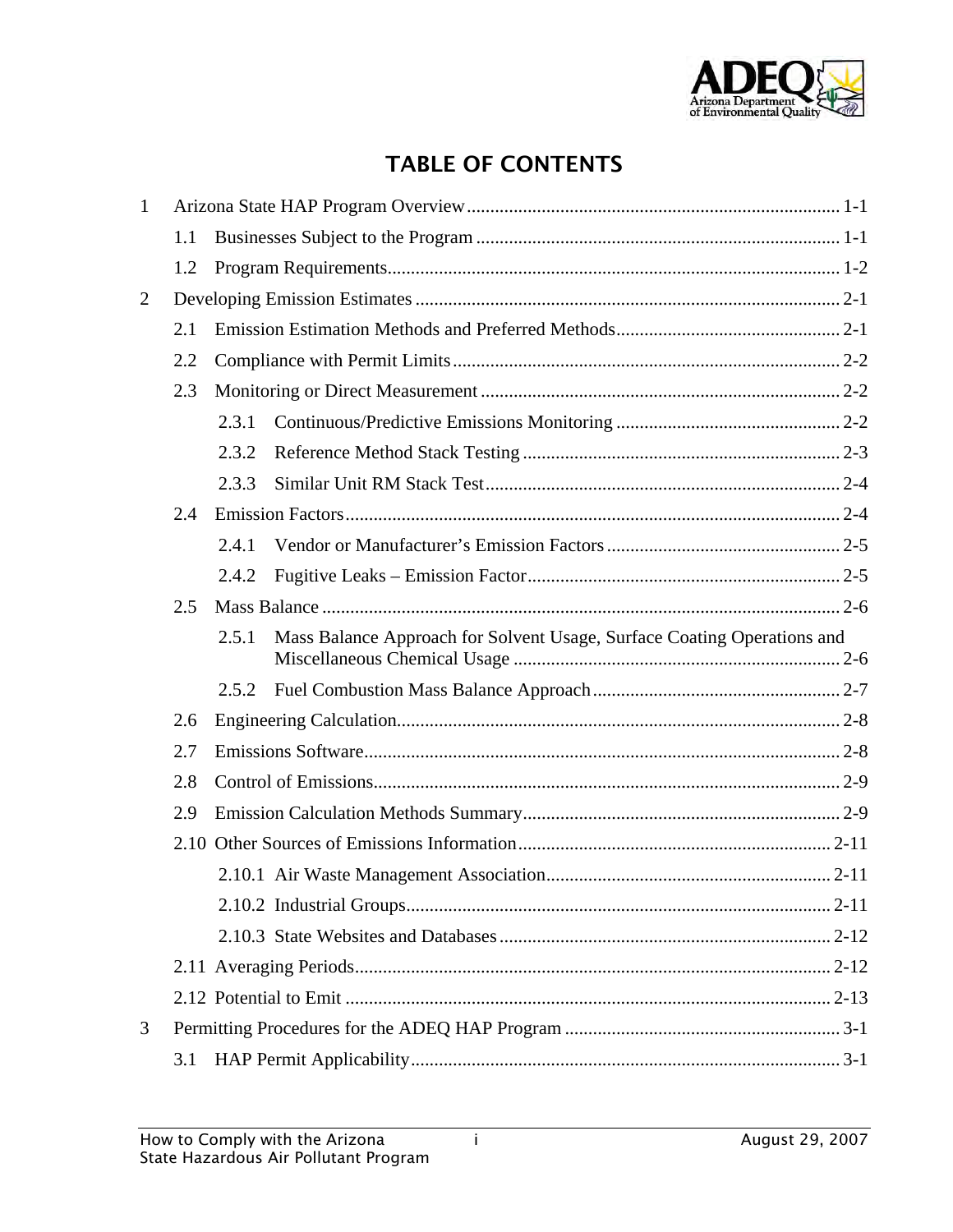

| 3.2 |       |  |  |  |
|-----|-------|--|--|--|
| 3.3 |       |  |  |  |
|     |       |  |  |  |
|     |       |  |  |  |
|     | 3.3.3 |  |  |  |
|     | 3.3.4 |  |  |  |
|     | 3.3.5 |  |  |  |
|     | 3.3.6 |  |  |  |
|     |       |  |  |  |
|     |       |  |  |  |
|     |       |  |  |  |
| 3.4 |       |  |  |  |
| 3.5 |       |  |  |  |

## LIST OF TABLES

### APPENDICES

- [APPENIDX A Hazardous Air Pollutant De Minimis Amounts](#page-29-0)  APPENDIX B Covered Minor Source Categories
- [APPENDIX C Ambient Air Concentrations](#page-33-0)
- [APPENDIX D Modeling Protocol Checklist](#page-37-0)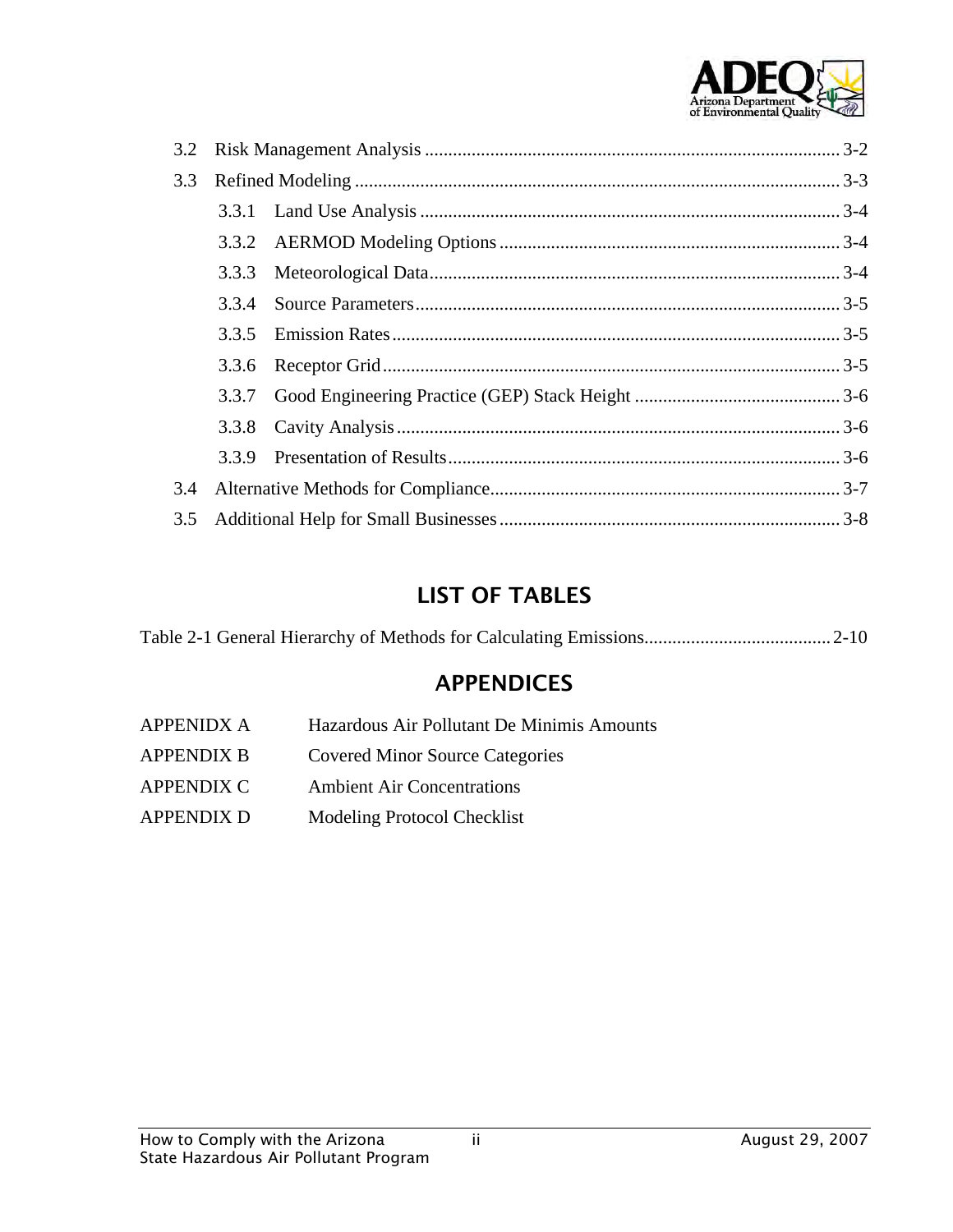

# List of Acronyms

| <b>AAC</b>     | <b>Ambient Air Concentrations</b>                               |
|----------------|-----------------------------------------------------------------|
| A.A.C          | Arizona Administrative Code                                     |
| <b>ADEQ</b>    | Arizona Department of Environmental Quality                     |
| A.R.S.         | <b>Arizona Revised Statutes</b>                                 |
| <b>AZMACT</b>  | Arizona Maximum Achievable Control Technology                   |
| <b>BDL</b>     | <b>Below Detection Limit</b>                                    |
| <b>Btu</b>     | <b>British Thermal Unit</b>                                     |
| <b>CAA</b>     | Clean Air Act                                                   |
| <b>CAAA</b>    | <b>Clean Air Act Amendments</b>                                 |
| <b>CEMS</b>    | <b>Continuous Emission Monitoring System</b>                    |
| <b>EPA</b>     | <b>Environmental Protection Agency</b>                          |
| <b>FIRE</b>    | <b>Factor Information Retrieval</b>                             |
| <b>GEP</b>     | Good Engineering Practice                                       |
| g/s            | <b>Grams Per Second</b>                                         |
| <b>HAP</b>     | Hazardous Air Pollutant                                         |
| <b>HAPRACT</b> | Hazardous Air Pollutant Reasonable Available Control Technology |
| hr/yr          | Hours Per Year                                                  |
| K              | Kelvin                                                          |
| lb/yr          | Pounds Per Year                                                 |
| <b>MACT</b>    | Maximum Achievable Control Technology                           |
| m              | Meter                                                           |
| $mg/m^3$       | Milligrams Per Cubic Meter                                      |
| m/s            | <b>Meters Per Second</b>                                        |
| <b>MSDS</b>    | <b>Material Safety Data Sheet</b>                               |
| <b>PEMS</b>    | <b>Predictive Emissions Monitoring System</b>                   |
| <b>PTE</b>     | Potential To Emit                                               |
| <b>RM</b>      | <b>Reference Method</b>                                         |
| <b>RMA</b>     | <b>Risk Management Analysis</b>                                 |
| <b>TPY</b>     | Tons Per Year                                                   |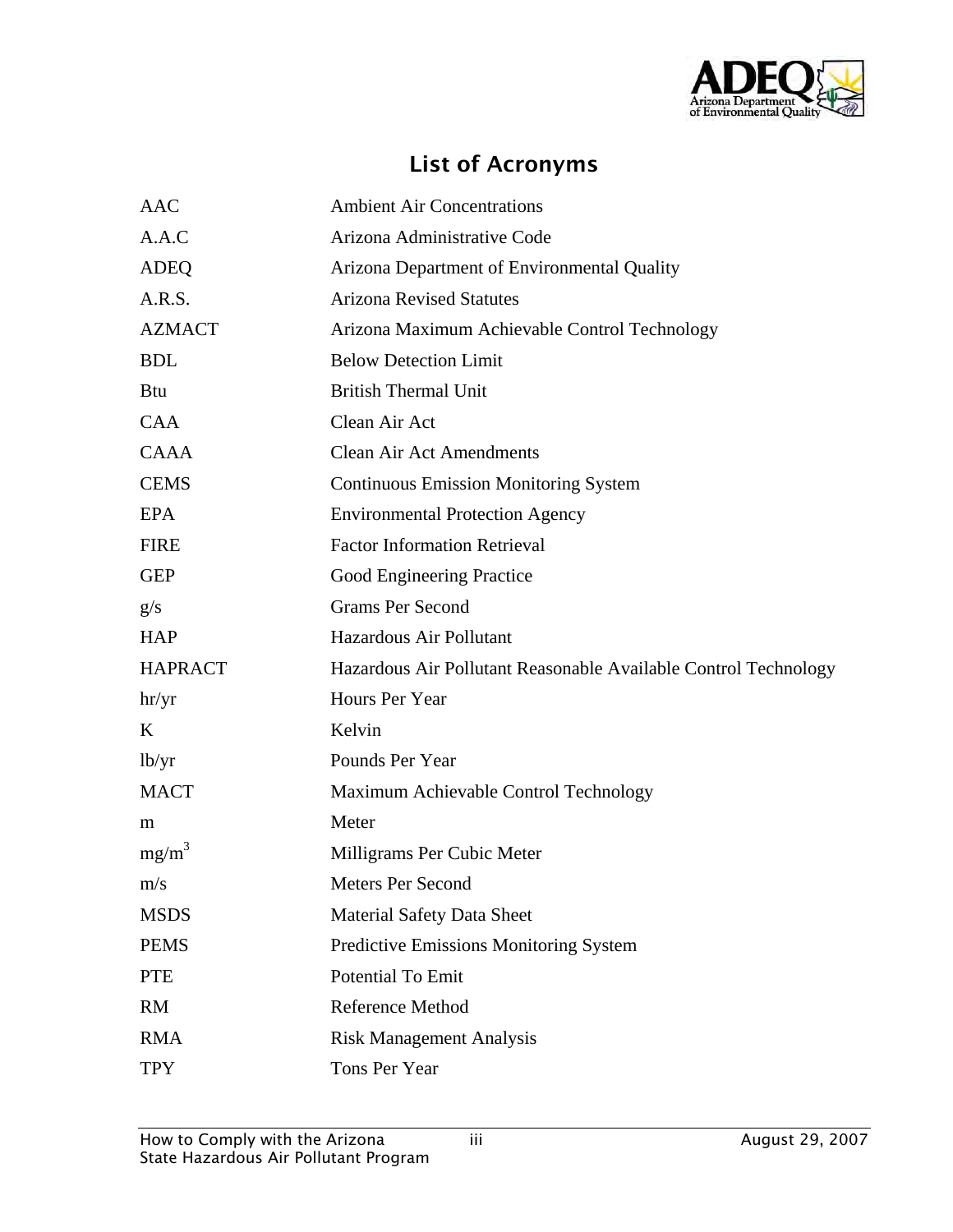

TTN Technology Transfer Network VOC Volatile Organic Compound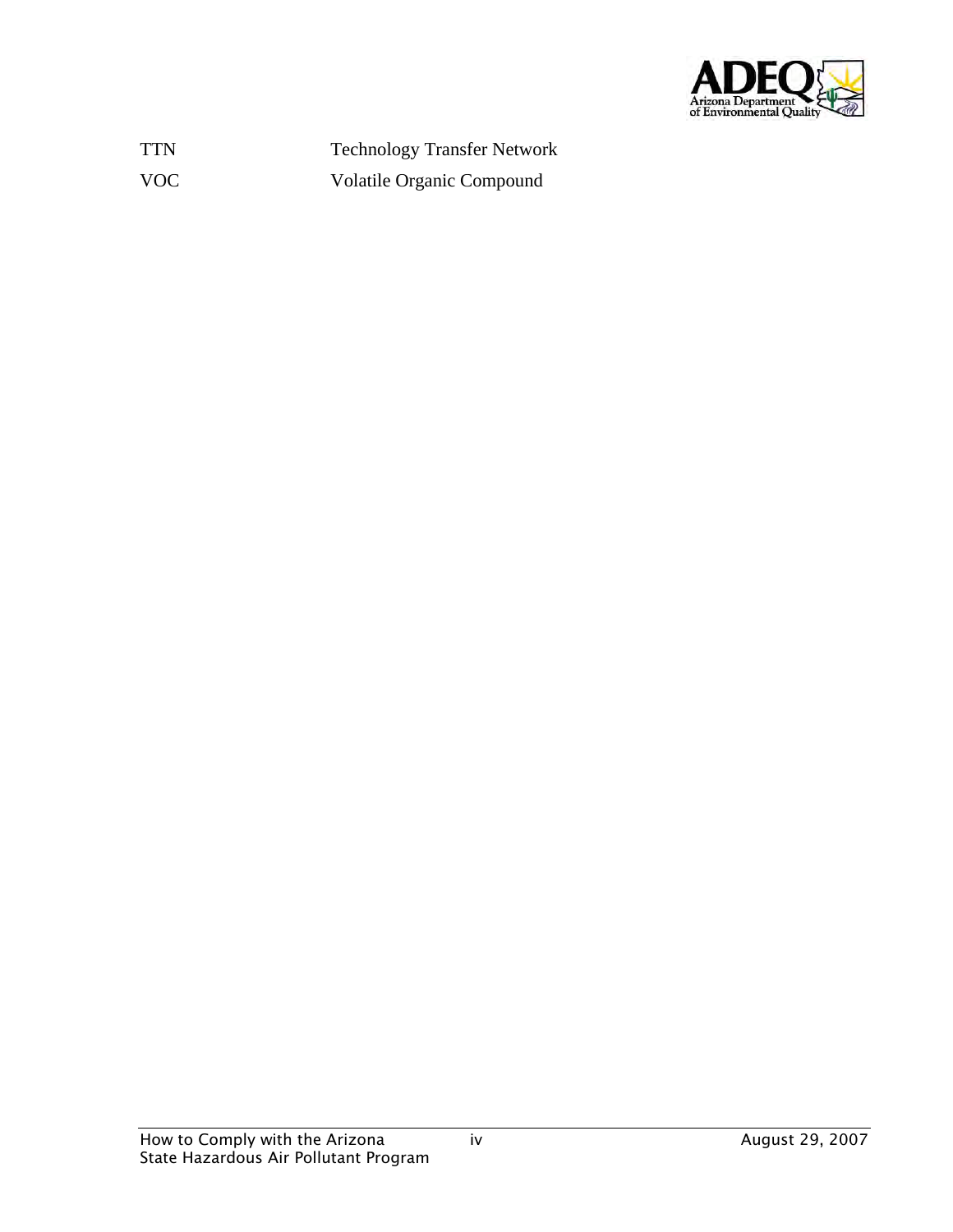

# <span id="page-5-0"></span>1 Arizona State HAP Program Overview

On January 1, 2007, a new Arizona State Hazardous Air Pollutant (HAP) Program became effective. As required by Arizona Revised Statutes (A.R.S.) § 49-426.06, the program requires certain new and modified sources of HAP emissions to install control technology in order to reduce the risk those emissions pose to human health. Sources subject to the program that are able to demonstrate through a risk management analysis (RMA) that their emissions will not adversely affect human health are eligible for an exemption from the control technology requirement.

The rules implementing the program are published in Title 18, Chapter 2, Article 17 of the Arizona Administrative Code, which is available online at [www.azsos.gov/public\\_services/Title\\_18/18-02.pdf](http://www.azsos.gov/public_services/Title_18/18-02.pdf). The June 9, 2006, Notice of Final Rulemaking, which explains the purpose of the rule and the basis for its adoption, is available at [www.azsos.gov/public\\_services/Register/2006/23/final.pdf](http://www.azsos.gov/public_services/Register/2006/23/final.pdf). (Go to page 42 of the linked document for the beginning of the rule preamble and to page 110 for the rule language.)

The purpose of this guidance is to provide businesses with assistance in determining whether they are subject to the new HAP program and, if so, in complying with the program's requirements. This document provides guidance on estimating HAP emissions, determining the program's applicability, increasing flexibility through alternative methods of compliance and air quality modeling methodologies that may be used as part of an RMA.

This document constitutes guidance only. It is not a substantive policy statement and is not intended to impose any obligations on businesses subject to the state HAPs program beyond those imposed by the state HAPs rule or other relevant regulations.

#### 1.1 Businesses Subject to the Program

Your business is subject to the state HAPs program if it meets both of the following conditions:

- 1. You are planning to construct a new *stationary source* or to make a *modification* to an existing stationary source.
	- o A *stationary source* consists of all of the pollutant emitting activities that:
		- are located on contiguous or adjacent property;
		- are owned by the same person or by persons under common control; and
		- belong to the same two-digit code as published in the Standard Industrial Classification (SIC) Manual.

In most instances, your entire plant site will constitute a single stationary source.

o A *modification* is a physical or operational change that results in a greater than "de minimis" increase in the emissions of any HAP from a stationary source. The HAP de minimis levels are specified in Table 1 of the rule (attached as [Appendix A\)](#page-29-0) and discussed in section [3.1 below.](#page-21-1)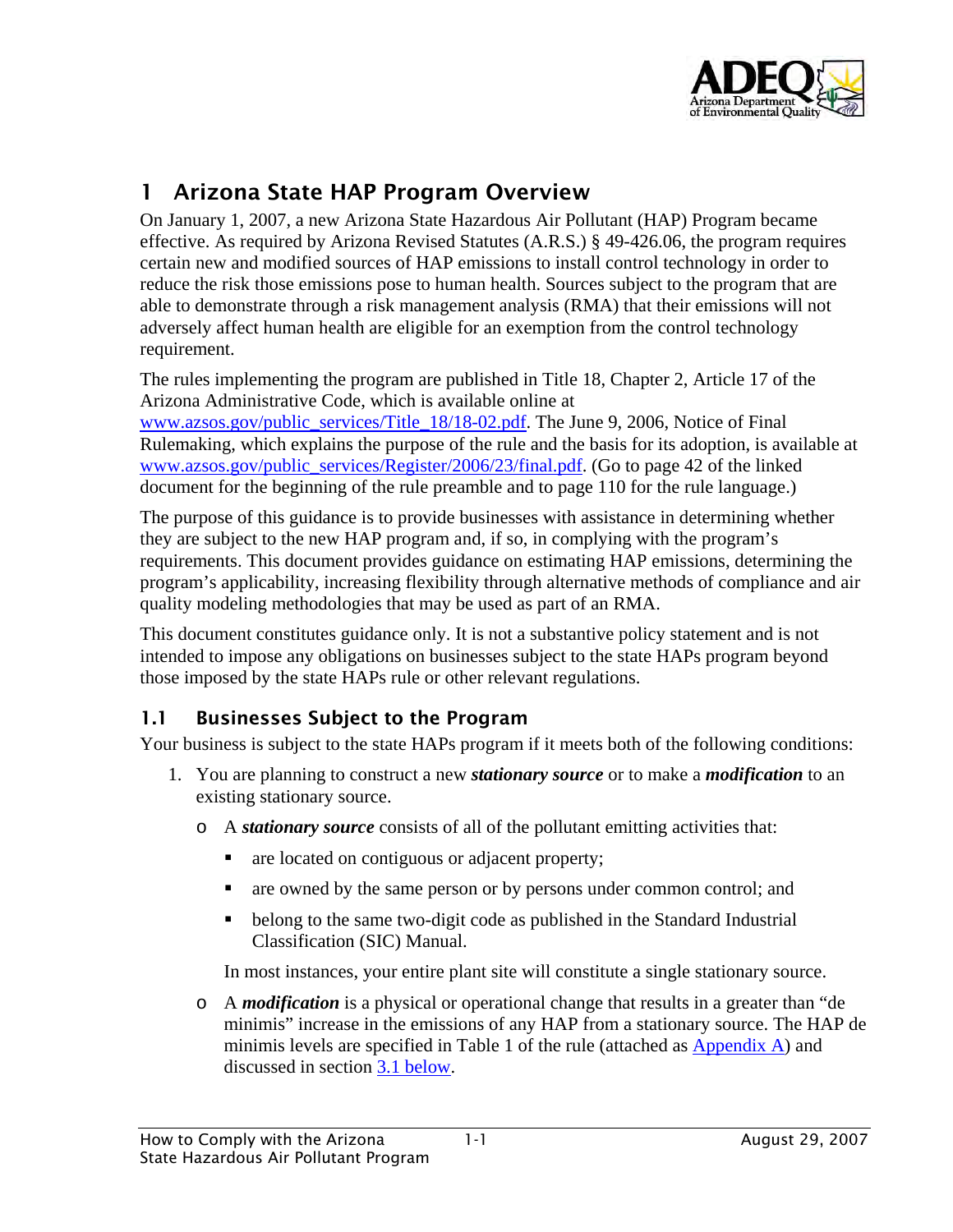

- <span id="page-6-0"></span>2. The stationary source is a *major source* or a *covered minor source* of *HAP* emissions.
	- o The *HAPs* currently subject to the program are the federal HAPs listed under section 112(b) of the federal Clean Air Act.
	- o A *major source* is a stationary source that has the potential to emit more than 10 tons per year of a single HAP or 25 tons per year of a combination of HAPs.
	- o A *covered minor source* is a stationary source that:
		- has the potential to emit between 1 ton and 10 tons of a single HAP or 2.5 tons and 25 tons of a combination of HAPs; and
		- belongs to one of the source categories, identified by four-digit SIC codes, specified in Table 2 of the rule (attached as [Appendix B\)](#page-32-0).
		- A source's *potential to emit* a pollutant is its capacity to emit the pollutant operating at its maximum capacity taking into account any enforceable operational limits or control requirements. See section [2.12 below.](#page-20-1)

Emissions subject to a federal emission limit in 40 C.F.R. Part 61 or 63 are exempt from the program. In addition, stationary sources that voluntarily elect to subject themselves to a Part 61 or Part 63 emission limit are eligible for an exemption. A permit applicant should consult with ADEQ permitting staff to determine whether either of these exemptions is available.

The Arizona Administrative Code requires that sources subject to the state HAPS program obtain an air quality permit prior to commencing construction of, or making a modification to any source. Since the rules require a pre-construction permit, the Department recommends that companies intending to construct or modify a source that is subject to the HAPS program schedule a pre-application meeting. A pre-application meeting will help to ensure that appropriate documentation and information is included in the permit application and will help the permitting process to go more smoothly and quickly. A pre-application meeting can be scheduled by calling the Air Quality Permits Section at (602) 771-2338.

#### 1.2 Program Requirements

A stationary source that is subject to the program must install a specified level of control technology, unless it qualifies for an exemption. Major sources that are not subject to an emission limitation in a Federal NESHAP must install Arizona Maximum Achievable Control Technology (AZMACT). Covered minor sources must install Hazardous Air Pollutant Reasonably Available Control Technology (HAPRACT).

AZMACT is an emission standard that requires the maximum degree of reduction in emissions of the hazardous air pollutants subject to this chapter, including a prohibition on such emissions where achievable, and that the ADEQ Director, after considering the cost of achieving the emission reduction and any non-air quality health and environmental impacts and energy requirements, determines to be achievable. HAPRACT is defined as an emission standard that the Director determines is reasonably available for a source, taking into consideration the estimated actual air quality impact of the standard, the cost of complying with the standard, the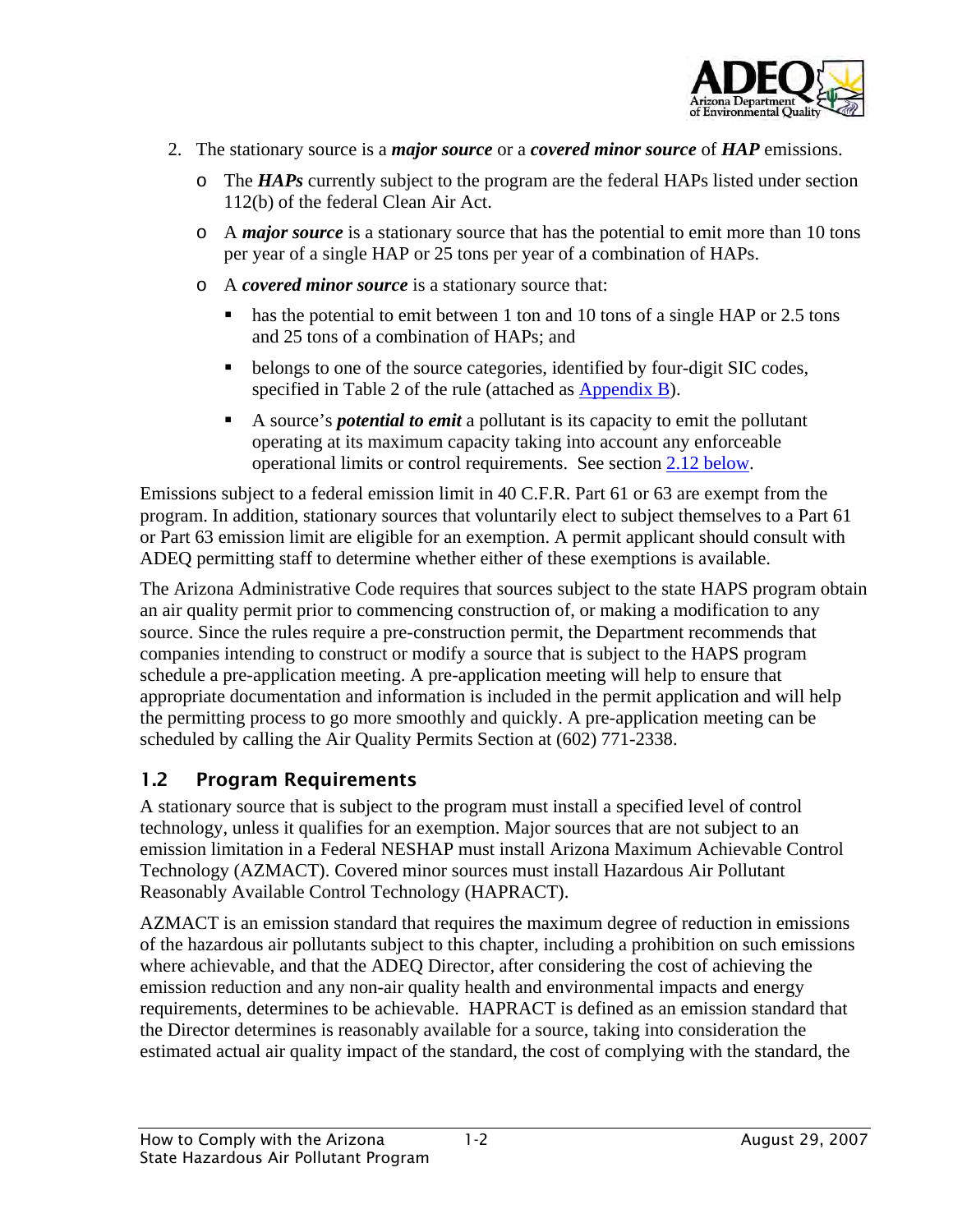

demonstrated reliability and widespread use of the technology required to meet the standard and any non-air quality health and environmental impacts and energy requirements.

The level of technology that qualifies as AZMACT or HAPRACT is determined on a case-bycase basis. Sections R18-2-1706 and R18-2-1707 of the HAP rule specify procedures for identifying AZMACT and HAPRACT. In general, they require the applicant for a permit subject to the state HAPs program to identify the range of available controls and to justify the selection of a particular level of control. AZMACT and HAPRACT standards will generally take the form of numerical emission limits, unless there is no reliable method of measuring the emissions subject to the limit, in which case the Director will impose a design, equipment, work practice or operational standard.

A stationary source may obtain an exemption from AZMACT or HAPRACT by conducting an RMA which demonstrates that HAP emissions from the source will not adversely affect human health. Procedures for conducting an RMA are set forth in section R18-2-1708 of the rule. Guidance on conducting an RMA can be found in sections [3.2](#page-22-1) and [3.3](#page-23-1) below.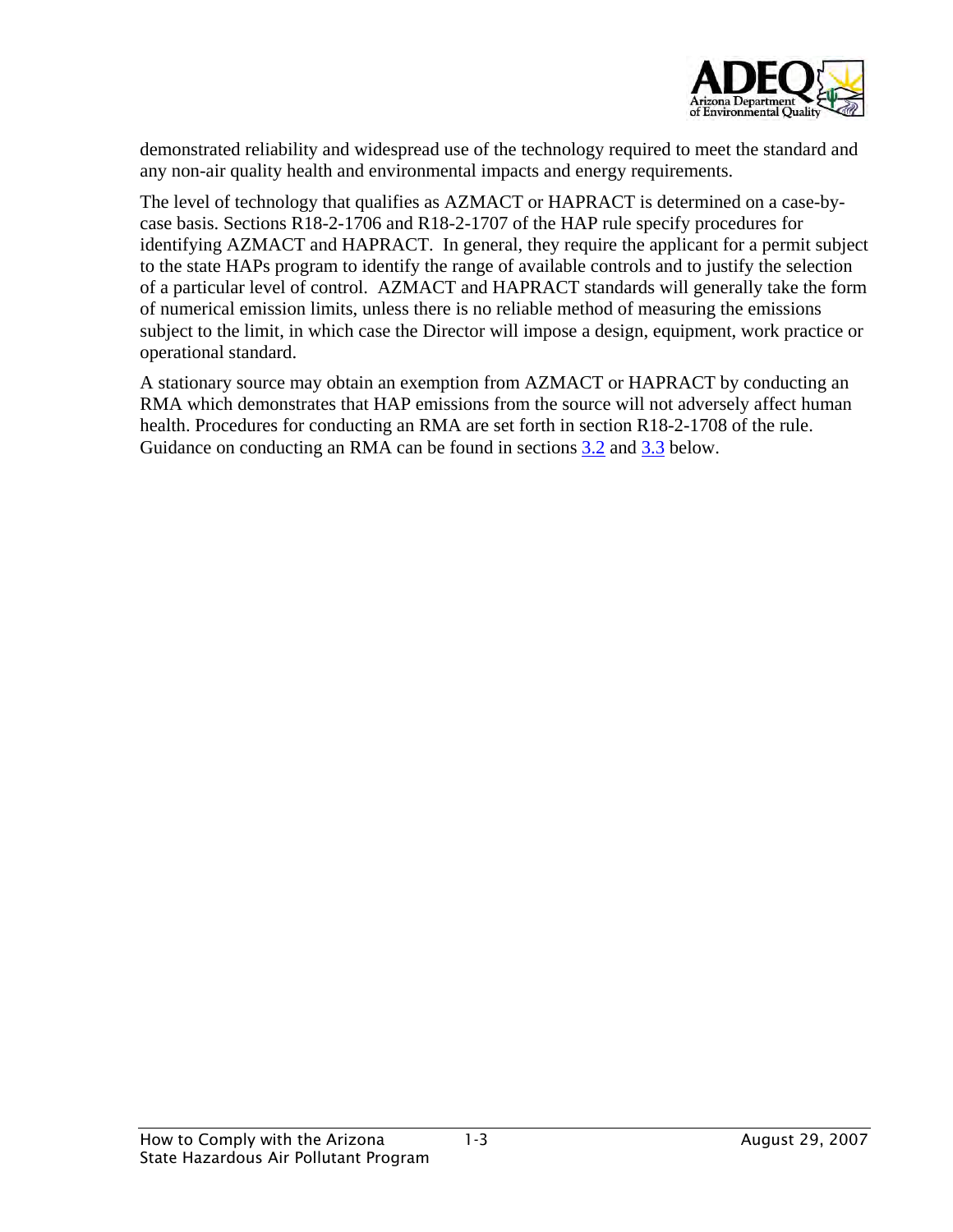

# <span id="page-8-0"></span>2 Developing Emission Estimates

Accurate emission estimates are key to determining the applicability of the Arizona State Hazardous Air Pollutant Program. Emission estimates are used to determine whether a stationary source is major or covered minor and whether an increase in emissions resulting from a physical or operational change is greater than de minimis. In addition, only HAP emissions that exceed de minimis levels at either a new or modified source are subject to the program.

Accurate emission estimates are also a necessary component of any RMA.

Owners and operators of individual facilities are responsible for developing and providing proper and accurate estimates of their emissions.

### 2.1 Emission Estimation Methods and Preferred Methods

There are five major types of emission estimation techniques:

- Assumption of compliance with permit limits
- Monitoring or direct measurement
- Emission factors
- Mass balance
- Engineering calculations

The preferred method for estimating emissions is to use direct or indirect measurement. This includes continuous emission monitoring systems (CEMS) or predictive emissions monitoring systems (PEMS) (see section [2.3.1 below\)](#page-9-1). However, CEMS/PEMS are not often possible or practical, except for larger facilities such as electric utilities, refineries or pulp and paper mills where continuous monitoring may be required by state or federal regulations. In addition, CEMS and PEMS are usually only required for criteria pollutants and not for HAPs.

Use of site-specific stack tests under a single or a range of representative conditions is usually the next preferable method (see section [2.3.2 below\)](#page-10-1). Stack testing at other facilities with similar operations may also be utilized in some cases.

The EPA has published (in paper copy and electronically), the *Compilation of Air Pollutant Emission Factors -Volume I: Stationary Point and Area Sources (AP-42)*, which is constantly being updated and improved. Not all industries are addressed in AP-42. This guidance document provides a discussion of methods that might be employed in cases where judgment and interpretation of data may be appropriate for facilities or for the situation where AP-42 emission factors are under development, but not yet published. Users are encouraged to periodically check other sources of information to assure that they are using the best available information at the time. AP-42 emission factors may be found on EPA's Technology Transfer Network (TTN) Web page: [www.epa.gov/ttn/chief/ap42/index.html.](http://www.epa.gov/ttn/chief/ap42/index.html)

EPA also has an electronic application called Factor Information Retrieval (*FIRE*) [cfpub.epa.gov/oarweb/index.cfm?action=fire.main](http://cfpub.epa.gov/oarweb/index.cfm?action=fire.main). *FIRE* is a database management system containing EPA's recommended emission estimation factors for criteria and hazardous air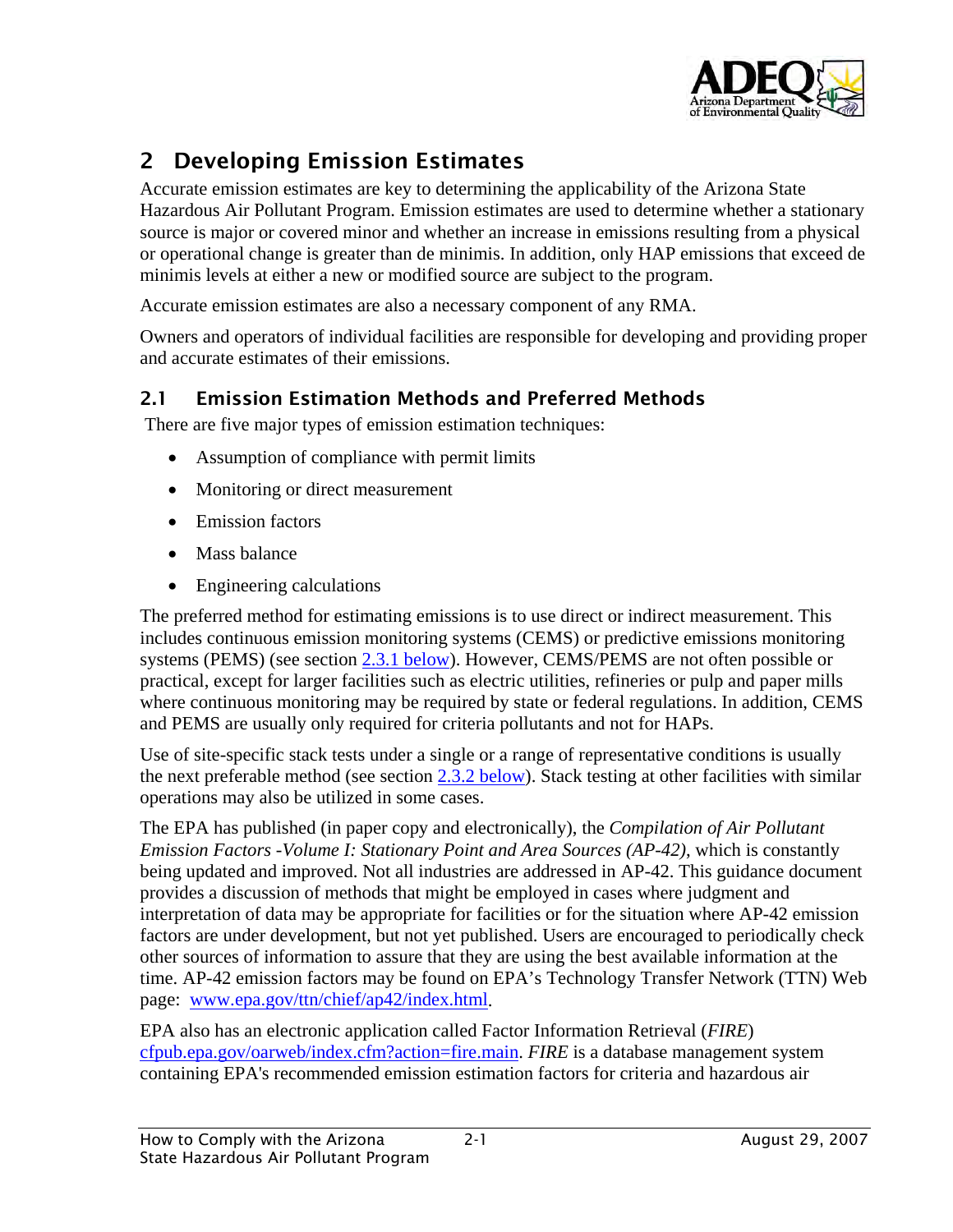

<span id="page-9-0"></span>pollutants. *FIRE* includes information about industries and their emitting processes, the chemicals emitted, and the emission factors themselves. *FIRE* allows easy access to criteria and HAP emission factors obtained from AP-42, EPA's *Locating and Estimating* series documents ([www.epa.gov/ttn/chief/le/index.html\)](http://www.epa.gov/ttn/chief/le/index.html) and other EPA documents.

**Many industrial groups may provide information on emission estimation techniques for specific industry types.** Vendors of new equipment may supply emission information for new equipment, but this is often limited to criteria pollutants and not HAPs. More often facility management and engineers use emission factors, which have varying degrees of uncertainty but at least are consistent.

Mass balance calculations are often used to calculate emissions from chemical processes and chemical usage when test data, emission factors, or other calculation methods are not available. For example, mass balance is typically used to calculate volatile organic compounds (VOCs) and organic HAP emissions from chemical processes, such as painting operations, pesticide application, and miscellaneous chemical usage. In conducting mass balance calculations, the weight percent of a chemical constituent is multiplied by the amount of product used. Chemical constituent data are obtained from material safety data sheets (MSDSs) on file at the installation, requested from the manufacturer or obtained from the Hazardous Material Information System or Certified Product Data Sheets (CPDS) or Internet sources. Many MSDSs can be found at [www.siri.org/msds/index.php](http://www.siri.org/msds/index.php).

The following sections provide information on how to calculate emissions using the various methods described above and provide reference material and example calculations.

### 2.2 Compliance with Permit Limits

If emissions potentially subject to the HAPs program are already subject to a permit limit, the permit applicant may be able to estimate HAP emissions by assuming compliance with the limit. In many instances it will be necessary to combine this method with the mass balance approach described in section [2.5 below.](#page-13-1) For example, if a solvent process is subject to a pounds-per-hour limit on VOC emissions, the emissions of a particular VOC HAP could be estimated by multiplying that limit by the weight-percent concentration of the HAP in the solvent.

### 2.3 Monitoring or Direct Measurement

The direct measurement obtained from source testing provides a snapshot of the releases during the test period. Contaminant concentrations are multiplied by the flow rate to obtain a release value per unit time. This value is then multiplied by the total period of operation to determine the release over a specific time period. This method is one of the more accurate methods of estimating emissions.

### <span id="page-9-1"></span>2.3.1 Continuous/Predictive Emissions Monitoring

CEMS are the equipment utilized to determine a gas or particulate matter concentration or emission rate using pollutant analyzer measurements in conjunction with a conversion method (e.g., equation, graph or program) to produce results in units of the applicable emission limitation or standard. CEMS are required under some EPA regulations for either continuous compliance determinations or determination of exceedances of the standards. The applicable federal rule will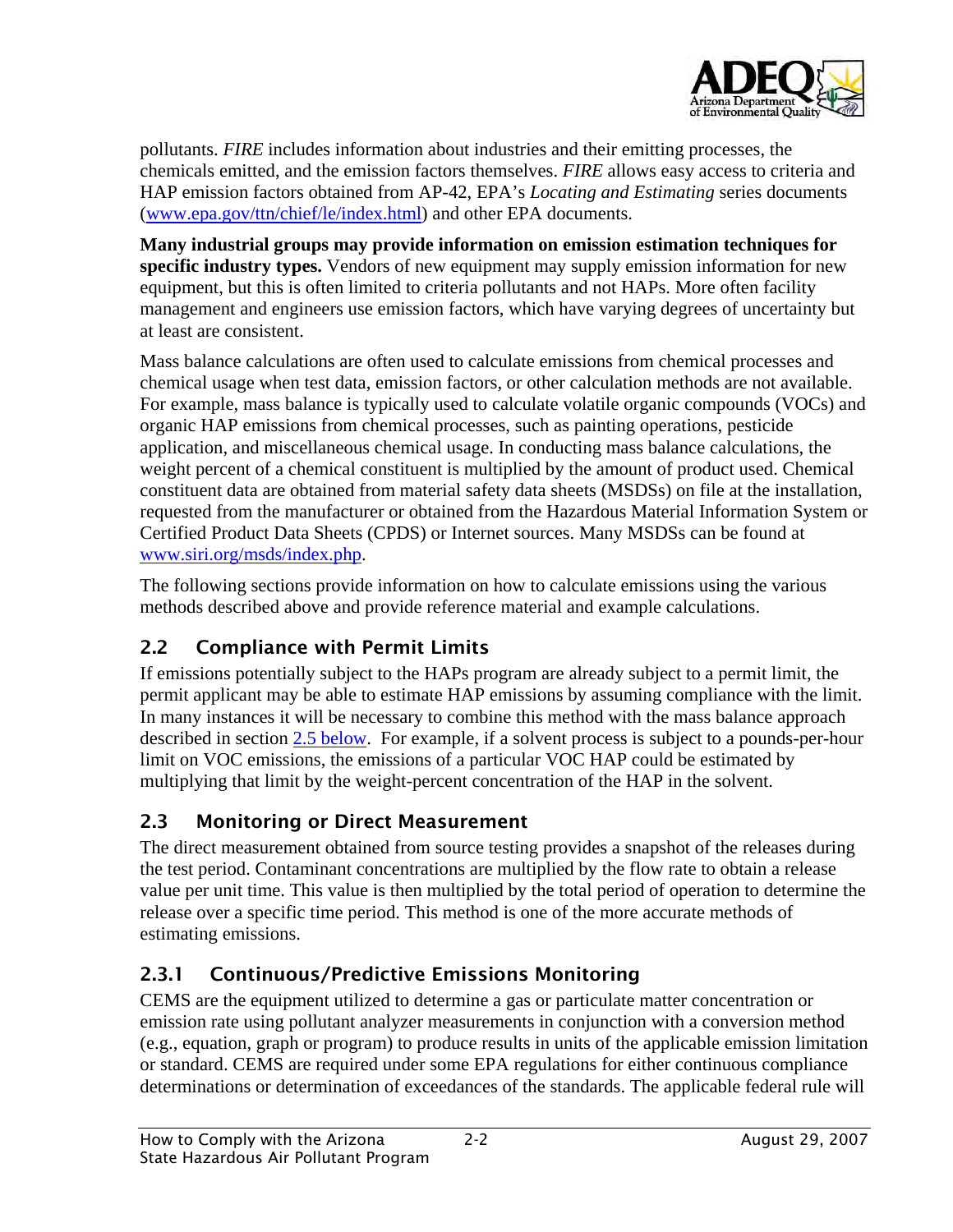

<span id="page-10-0"></span>specify the reference methods to be used to substantiate the accuracy and precision of the CEMS. Performance specifications are used for evaluating the acceptability of the CEMS at the time of or soon after installation and whenever specified in the regulations.

PEMS are the equipment utilized for the determination of a gas concentration or emission rate using process or control device operating parameter measurements in conjunction with a conversion method (e.g., equation, graph or program) to produce results in units of the applicable emission limitation or standard. See the following Web site for more information on this subject: [www.epa.gov/ttn/emc/cem.html](http://www.epa.gov/ttn/emc/cem.html).

40 CFR Part 75 contains more information about CEMS and procedures for filling in data when no valid hour or hours of data have been recorded by a monitor or monitoring system.

### <span id="page-10-1"></span>2.3.2 Reference Method Stack Testing

A stack test measures the amount of a specific pollutant being emitted. It can be used to demonstrate capture efficiency of a capture system or the destruction efficiency of a control device used to reduce emissions. Typically, a test will involve the use of three one-hour test runs, using the average of the three runs for the test results. Stack testing methods are prescribed by EPA. Reference methods (RM) exist for a wide-variety of criteria and hazardous air pollutants. The methods specify detailed procedures to be followed in conducting the stack tests. Stack testing is highly technical and complex and should be conducted by trained and qualified personnel only. These services can be obtained from many different firms. More detail on stack testing can be found at [http://www.epa.gov/ttn/emc/.](http://www.epa.gov/ttn/emc/)

In stack testing, non-detect or below detection levels are often encountered. The "limit of detection" is the smallest amount of a substance that an analytical method can reliably distinguish from zero. More formally, it is the minimum concentration or amount of a target analyte that produces a signal the tester can distinguish, at a specified confidence level, from the signal produced by a blank. The "limit of quantification" is the minimum concentration or amount of an analyte that a method can measure with a specified degree of precision.

A laboratory should report its limit of detection, identify its procedure for measuring the limit of detection, and label results below the detection limit as "below detection limit (BDL)." The stack testing firm must report the experimentally measured limit of detection and the procedure used to measure it whether or not individual results are above or below the detection limit. If the average results of samples from the same test show some results are BDL and other results are above the detection limit, then the average test result should be calculated based on half the detection level for result(s) that show BDL. For example, three hourly test results for formaldehyde from a certain process show the following: 1.8 lb/hr; BDL; and 3.2 lb/hr. The laboratory has reported a detection level that would be equivalent to 1 lb/hr. The average results should be calculated as follows:

$$
\frac{1.8 \, lb/hr + 0.5 \, lb/hr + 3.2 \, lb/hr}{3} = 1.83 \, lb/hr
$$

If all three tests showed a BDL, then ADEQ would agree that the pollutant does not need to be evaluated for that process.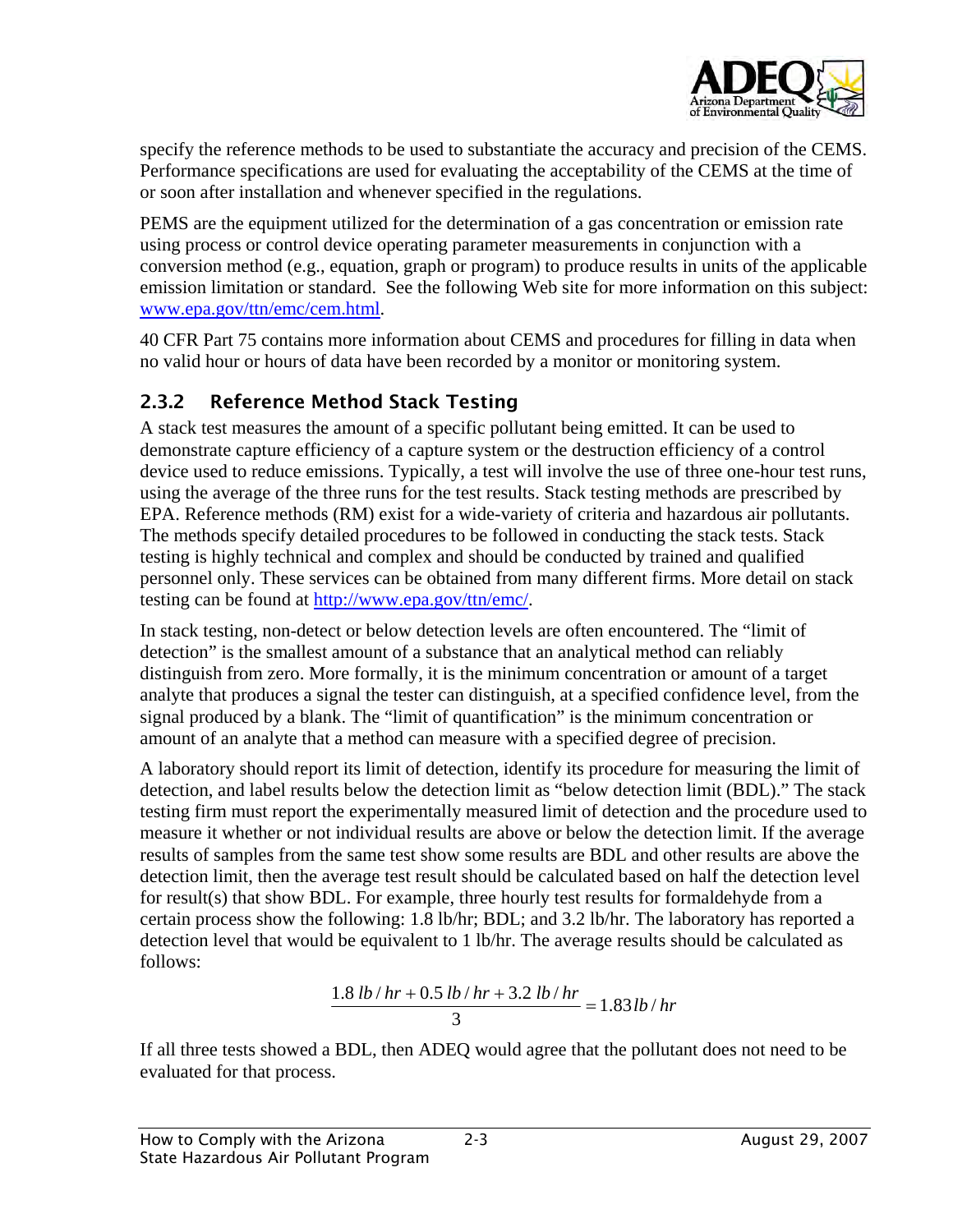

### <span id="page-11-0"></span>2.3.3 Similar Unit RM Stack Test

With ADEQ approval during the permitting process, stack testing and monitoring data from offsite locations may sometimes be used to estimate emissions at some facilities. The alternate location should have similar processes using similar units as the facility calculating emission estimates. If located in another state or country, ADEQ must be provided a thorough review of the data and testing methods, prior to allowing the use of that information.

#### 2.4 Emission Factors

An emission factor is a tool that can be used to estimate emissions to the atmosphere. Basically, an emission factor is the emission rate relative to the level of source activity. It is usually expressed as a weight of substance emitted per unit of material processed and is derived from direct measurement of actual emission loads from a range of similar plants or equipment. Emission factors are frequently used for estimating air releases.

This method is useful where the relationship between the emission and the activity is well defined. Emission factors can be effective for estimating fugitive emissions in specific conditions or from combustion sources. However, site-specific characteristics may introduce inaccuracies to the use of generic emission factors. Emission factors can be provided for both uncontrolled emission sources and those with control devices.

The basic equation used to calculate releases using emission factors is as follows

 $E_{pol} = P * EF$ Where,  $E_{pol}$  = Emissions of a particular pollutant (lb/yr)  $P = Process$  Amount (including fuels) EF = Emission Factor (lb/unit of process)

**Example** – Calculation of formaldehyde emissions from an oil fired boiler based on the following process parameters and the AP-42 emission factor:

- Fuel: No. 2 fuel oil.
- Boiler maximum heat input rating: 48 MMBtu/hr.
- The fuel analysis also shows the heat content of No. 2 fuel oil to be 139,000 Btu/gallon.
- The AP-42 emission factor for formaldehyde from No. 2 fuel combustion is  $3.30 * 10^{-2}$  lb/ $10^{3}$  gallons.

Emissions of formaldehyde are calculated as follows:

 $E_{\text{pol}} = P^* E$ F

1. Determine the appropriate Emission Factor (EF):

$$
EF = \frac{3.30 * 10^{-2}}{1000} \frac{lb}{gal}
$$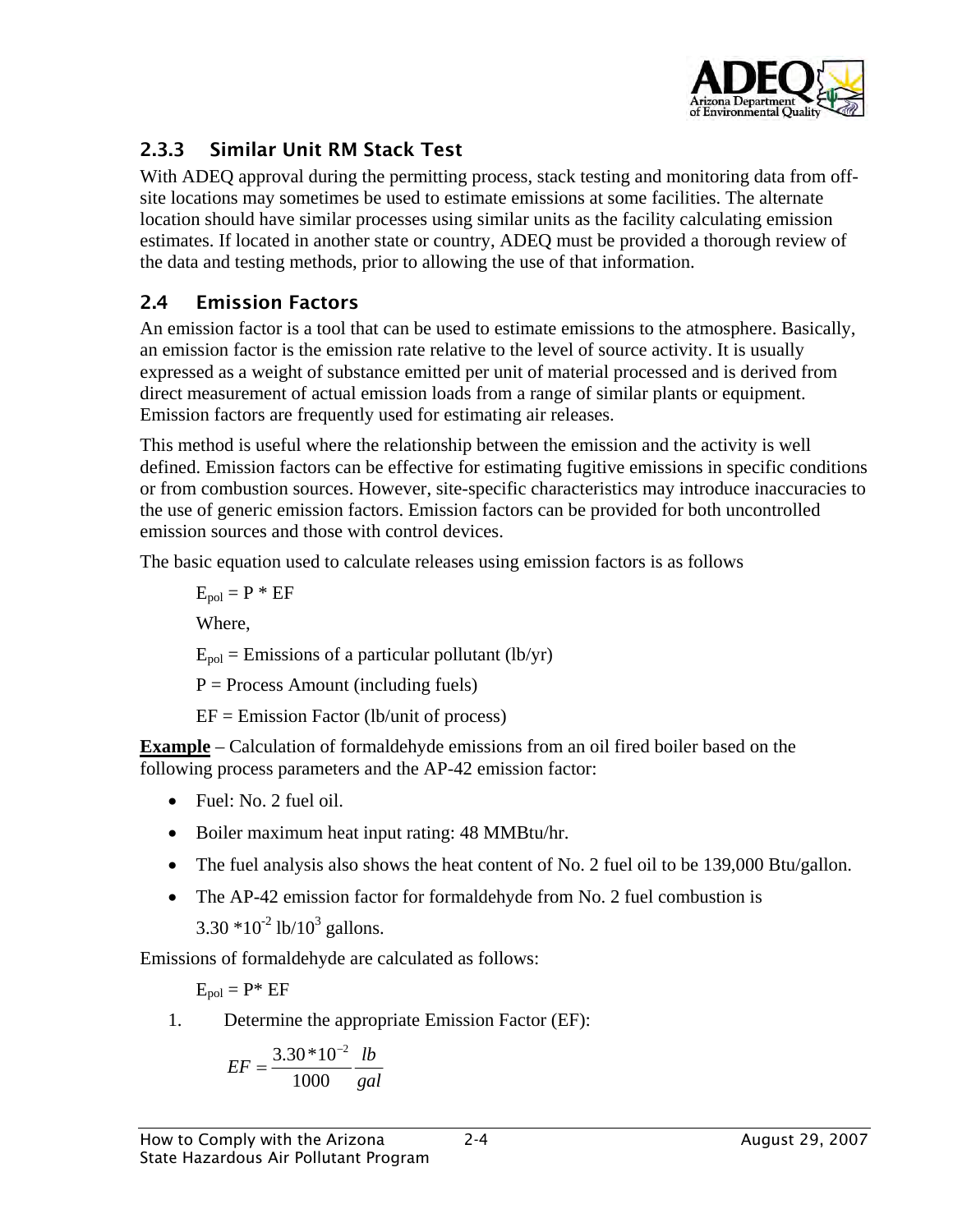

- <span id="page-12-0"></span>2. Calculate the appropriate Process Amount (P):
	- Emission factor is given in terms of pounds of formaldehyde emitted per thousand gallons of fuel consumed;
	- The appropriate Process Amount for this equation is the amount of fuel that the boiler consumes per hour; and
	- Fuel consumption is estimated by dividing the boiler's maximum heat input rating by the amount of heat content that is available in a gallon of fuel:

$$
P = \frac{48 * 10^6 \frac{Btu}{hr}}{139,000 \frac{Btu}{gal}} = 345 \frac{gal}{hr}
$$

3. Calculate the hourly emissions of Formaldehyde:

$$
E_{\text{formaldehyde}} = P * EF = 345 \frac{\text{gal}}{hr} * 3.30 * 10^{-2} \frac{\text{lb}}{1,000 \text{ gal}} = 1.14 * 10^{-2} \frac{\text{lb}}{hr}
$$

4. Potential Annual Emissions of Formaldehyde are calculated as follows:

$$
E_{\text{formaldehyde}} = 1.14 * 10^{-2} \frac{lb}{hr} * 8,760 \frac{hr}{yr} = 99.8 \frac{lb}{yr}
$$

#### 2.4.1 Vendor or Manufacturer's Emission Factors

It is possible to obtain emission factors that have been certified by vendors/manufacturers of certain types of equipment. The vendor/manufacturer supplied emission factor can be based on actual or measured data, or on theoretical calculations. Emission factors are typically supplied for operating at normal and maximum design operating conditions. When considering the validity of these emission factors, it is important to determine the basis for the specification. One vendor's/manufacturer's definition of design or nominal operating conditions can often differ from another's. In addition, you should determine if the specification is based on one or multiple tests of identical units (the more tests, the more reliable the emission factor). Approval for use of a vendor/manufacturer supplied emission factor should be obtained from ADEQ during the permitting process.

#### 2.4.2 Fugitive Leaks – Emission Factor

EPA has developed emission factors associated with equipment leaks at petroleum facilities and chemical plants. The EPA document *Protocol for Equipment Leak Emission Factors* is available at [http://www.epa.gov/ttn/chief/efdocs/equiplks.pdf.](http://www.epa.gov/ttn/chief/efdocs/equiplks.pdf) The factors presented in this document can be used for estimating emissions of VOC HAPs by using the percentage of the given air toxic to the total VOC emission rate.

**Example** – A chemical manufacturing facility has 145 valves in active light liquid VOC service. The material is 3% benzene. Calculate fugitive benzene emissions from valve leaks.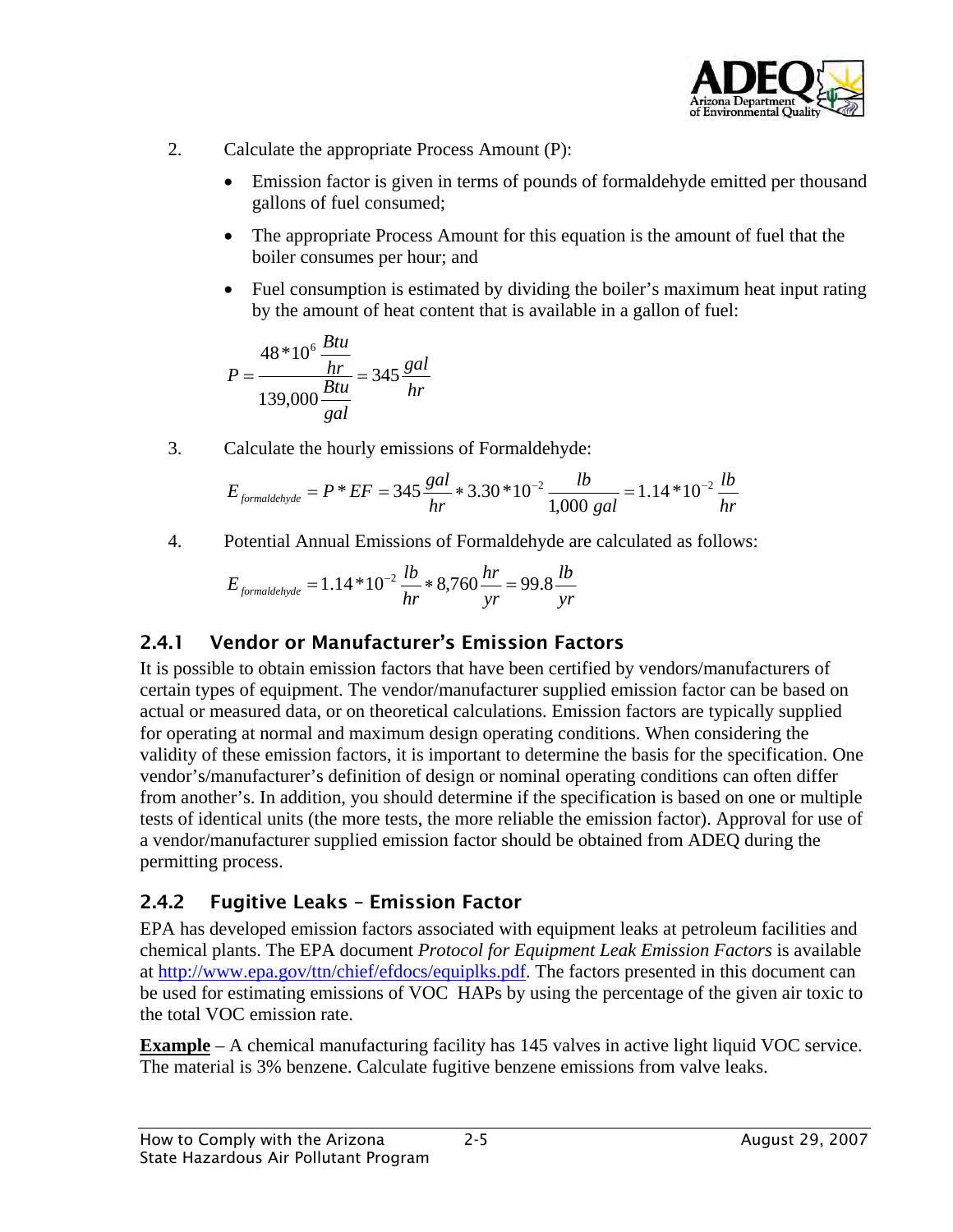

- <span id="page-13-0"></span>• The VOC emission factor from Table 2-1 in the *Protocol for Equipment Leak Emission Factors* is 0.00597 kg/hr/valve (0.0132 lb/hr/valve).
- VOC emissions would be calculated as :

145 valves \* 0.0132 lb/hr/valve = 1.914 lb/hr

• Benzene emissions would be calculated as:

1.914 lb/hr  $* 3\% = 0.057$  lb/hr

• Annual benzene emissions would be calculated as:

0.057 lb/hr  $*$  8,760 hr/yr = 499 lb/yr

Note that 8,760 hours per year is equivalent to 24-hours per day and 365 days per year.

#### 2.5 Mass Balance

<span id="page-13-1"></span>Emissions from solvent tanks/machines, many surface coating operations and miscellaneous chemical usage are typically calculated using a mass balance approach. In addition, mass balance can also be used to estimate emissions from fuel combustion (see section [2.5.2 below\)](#page-14-1).

#### 2.5.1 Mass Balance Approach for Solvent Usage, Surface Coating Operations and Miscellaneous Chemical Usage

In general, for uncontrolled solvent tanks/machines the quantity of solvent emitted is approximately equal to the total amount of fresh solvent/chemical added to the cleaning unit minus the amount of waste solvent/chemical that is removed from the unit for recycling/disposal. With the mass balance approach, the following equation is used to calculate emissions:

 $E_{pol} = [(VA - VR) * D] * [WP]$ 

Where,

 $E_{pol}$  = Emissions of a particular pollutant (lb/yr)

 $VA = Volume$  of fresh solvent/chemical added to the unit (gal/yr)

 $VR = Volume$  of waste solvent/chemical removed from the unit for recycling/disposal (gal/yr)

 $D =$  Density of the solvent (lb/gal)

 $WP = Weight$  percent of the pollutant in the solvent  $(\%)$ 

The emission of VOC HAPs associated with surface coating operations and miscellaneous chemical usage at a facility provides another example of the mass balance approach. It is assumed the entire solvent portion of a coating or miscellaneous chemical evaporates. The following equation is used:

 $E_{pol} = VC * D * WP$ 

Where,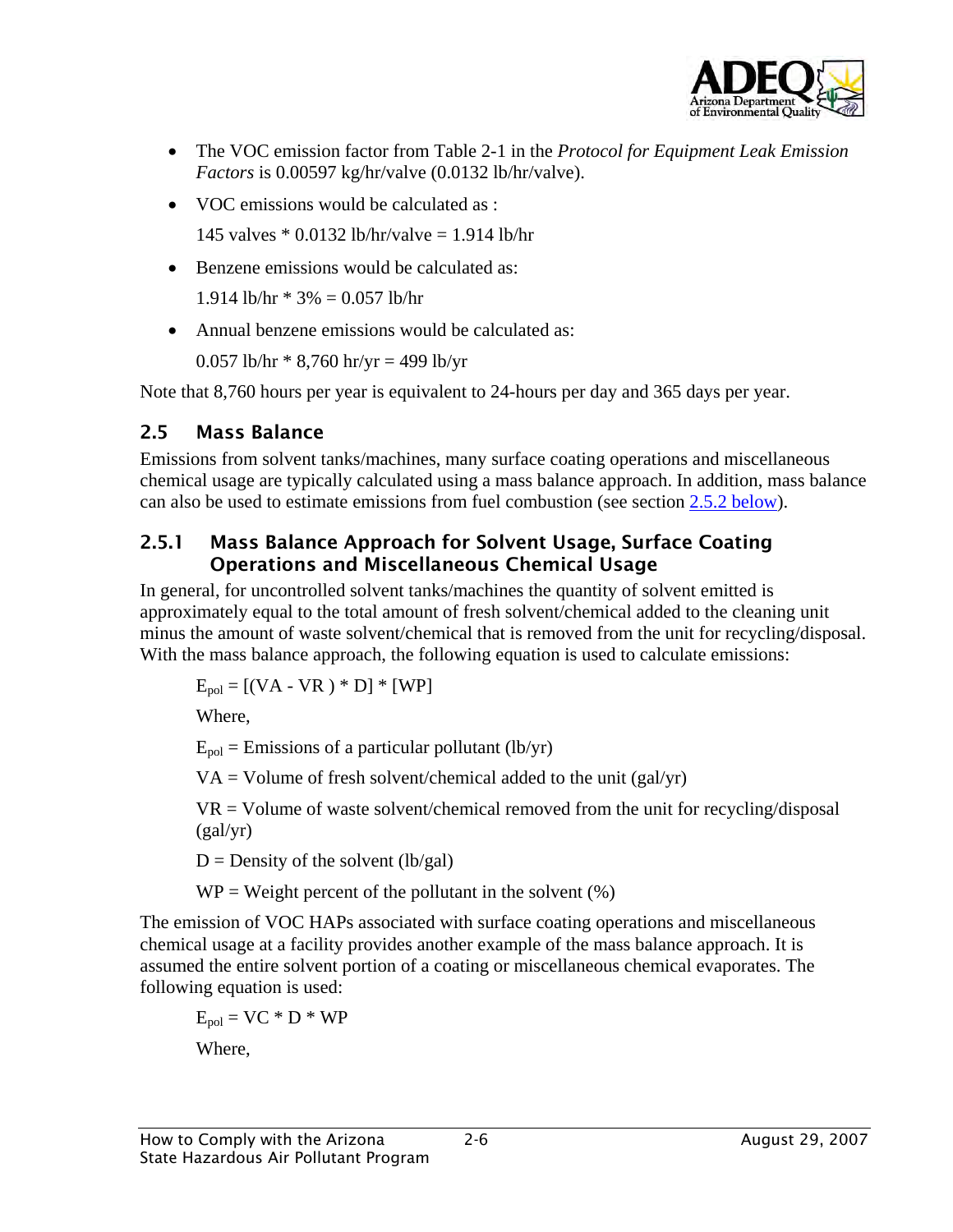

<span id="page-14-0"></span> $E_{\text{pol}}$  = Emissions of a particular pollutant (lb/yr) [Note: pollutant must be a VOC or an organic HAP]

 $VC = Volume of chemical used (gal/yr)$ 

 $D =$  Density of the chemical (lb/gal)

 $WP = Weight$  percent of the pollutant in the chemical  $(\%)$ 

If control devices are present it may be appropriate to apply control factors to the amount of VOC HAP that is calculated to be released by the above equation (see section [2.8 below](#page-16-1) for a discussion on control devices).

**Example** – Calculate VOC and methanol emissions from the use of denatured alcohol using material balance based on content of material.

- Quantity of chemical used: 3.8 gal
- Chemical Density: 6.8 lb/gal
- VOC and organic HAP weight percentages: VOC (100%), Methanol (4.61%)

 $E_{\text{pol}} = VC * D * WP$ 

 $E_{VOC} = 3.8$  gal/yr  $* 6.8$  lb VOC/gal  $* (100\%) = 25.8$  lb VOC/yr

 $E_{\text{Meth}} = 3.8$  gal/yr  $* 6.8$  lb Meth/gal  $* (4.61\%) = 1.2$  lb Meth/yr

#### <span id="page-14-1"></span>2.5.2 Fuel Combustion Mass Balance Approach

If the metal components of a fuel are known, then a mass balance approach can be used to estimate emissions. Assuming that all the material in the fuel is emitted to the atmosphere, the following equation would be used.

 $E_{\text{pol}} = FW * WP$ 

Where,

 $E_{pol}$  = Emissions of a particular pollutant (lb/hr)

 $FW = fuel$  weight (lb –fuel/hour), which can be calculated by knowing the amount of fuel burned and the density of the fuel

 $WP = weight$  percent of the contaminant in fuel

If an analysis of the ash is available, and the quantity generated over a period of time is known, it may be appropriate to subtract the amount that is present in the ash from the amount emitted to the atmosphere. In addition, if control devices are present it is appropriate to apply control factors to the amount calculated (see section [2.8 below](#page-16-1) for a discussion of control devices).

**Example** – Calculate arsenic emissions using material balance based on fuel analysis.

- Fuel: No. 2 fuel oil.
- Boiler maximum heat input rating: 48 MMBtu/hr.
- The heat content of No. 2 fuel oil: 139,000 Btu/gallon.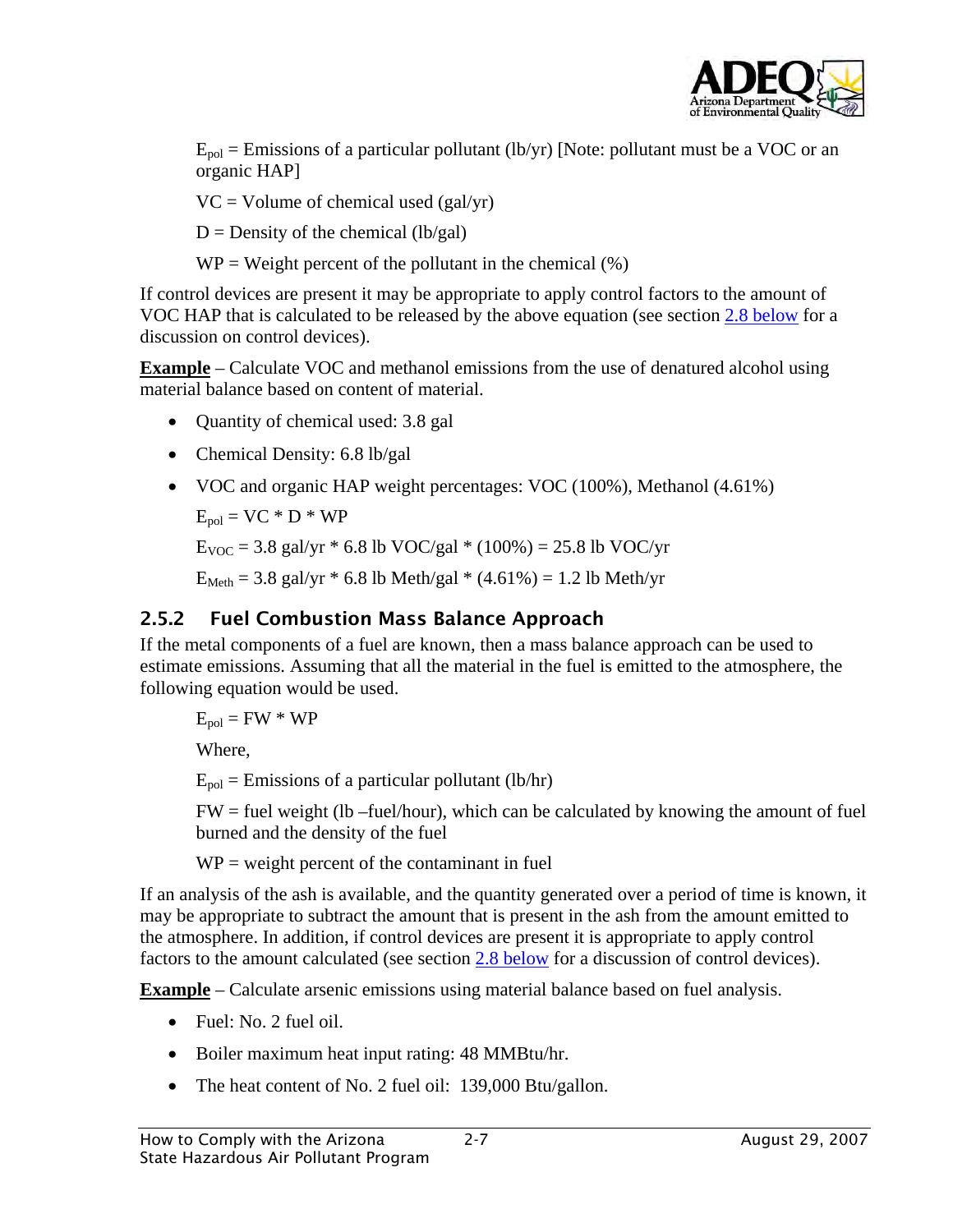

- <span id="page-15-0"></span>• Density of No. 2 fuel oil: 7.26 lb/gal
- Fuel analysis reveals that arsenic is present at 0.00015% by weight
- Emissions of arsenic are calculated as follows:

$$
E_{pol} = FW * WP
$$

$$
FW = \frac{48x10^{6} Btu/hr}{139,000 Btu/gal} * 7.26 \frac{lb-oil}{gal} = 2,507 \frac{lb-oil}{hr}
$$

$$
E_{\text{arsenic}} = 2,507 \frac{lb-oil}{hr} * 0.00015\% = 3.8 * 10^{-3} \frac{lb - \text{arsenic}}{hr}
$$

Potential Annual Emissions of arsenic are calculated as follows:

$$
E_{\text{arsenic}} = 3.8 * 10^{-3} \frac{lb}{hr} * 8,760 \frac{hr}{yr} = 33 \frac{lb}{yr}
$$

### 2.6 Engineering Calculation

Engineering calculations use standard physical and chemical laws and constants to estimate emissions. These may include equilibrium constants, thermodynamic properties of processes, chemical reactions, pressure constants and physical laws such as Boyle's Law. Engineering calculations may be used to estimate emissions from processes with well-known chemical reactions or operating efficiencies. EPA documents such as *Control of Volatile Organic Compound Emissions from Batch Processes*, EPA-453/R-93-017 provide examples of using engineering calculations to estimate emissions. The EPA Tanks program (see section [2.7 below\)](#page-15-1) is also based on engineering calculations.

#### <span id="page-15-1"></span>2.7 Emissions Software

EPA has developed software for calculating emissions from specific operations. The two most commonly used EPA emissions programs are TANKS and WATER9. These software programs are based on one of the emission estimation methods described above.

- TANKS is a computer software program that estimates VOC and HAP emissions from fixed-roof and floating-roof storage tanks. TANKS is based on the emission estimation procedures from [Chapter 7](http://www.epa.gov/ttn/chief/ap42/ch07/index.html) of AP-42. The TANKS software is available for free download on the EPA's TTN Web page located at: [http://www.epa.gov/ttn/chief/software/tanks/index.html.](http://www.epa.gov/ttn/chief/software/tanks/index.html) TANKS uses chemical, meteorological, roof fitting, and rim seal data to generate emissions estimates for several types of storage tanks including:
	- o vertical and horizontal fixed roof tanks
	- o internal and external floating roof tanks
	- o domed external floating roof tanks
	- o underground tanks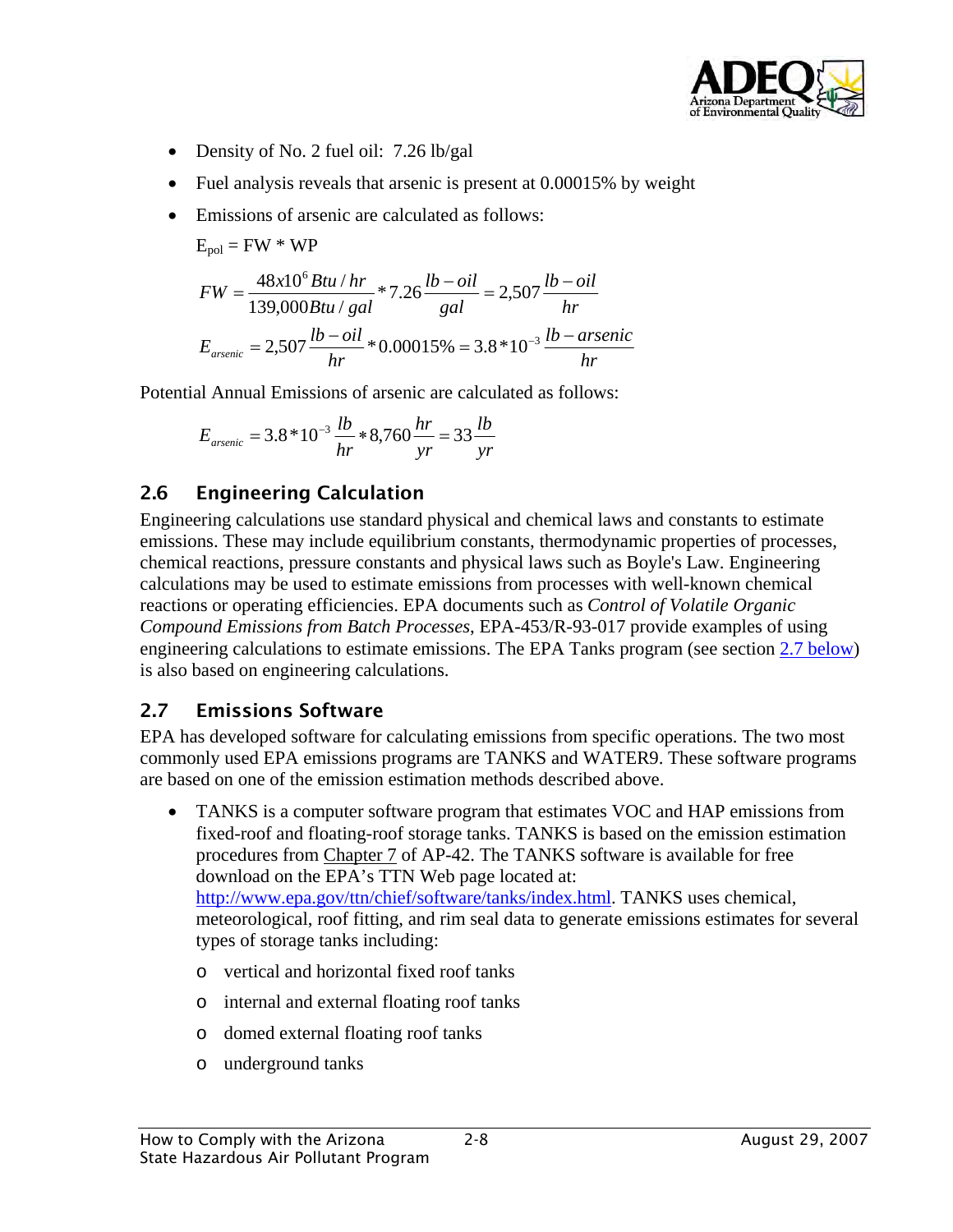

- <span id="page-16-0"></span>• WATER9 is a computer program and consists of analytical expressions for estimating air emissions of individual waste constituents in wastewater collection, storage, treatment, and disposal facilities. The software also provides a database listing many organic compounds and procedures for obtaining reports of constituent fates, including air emissions and treatment effectiveness. The WATER9 software is available for free download at <http://www.epa.gov/ttn/chief/software/water/index.html>.
- Licensed emissions calculation software is also available from various vendors. ADEQ approval for the use of any such software should be sought during the permitting process.

#### 2.8 Control of Emissions

<span id="page-16-1"></span>A wide variety of equipment is available to control emissions. AP-42 provides quite a bit of information on control efficiencies for common air pollution sources such as boilers. Vendors will also provide information about the control of emissions. Vendors can often also provide pollutant specific control factors. Often these control factors are also appropriate to apply to HAP emissions. For example, a baghouse that controls emissions of particulate matter would also control metal HAPs that are emitted in particulate form. Some metals (such as mercury) may be emitted as a vapor and not controlled by a control device that controls particulate matter. Similarly control devices that control VOC can be assumed to control VOC HAPs to a similar level. However, some control devices (such as condensers, carbon beds, etc.) will control certain VOC HAPs with lower vapor pressures better than others. For these control devices it may be necessary to do a fairly detailed chemical by chemical evaluation of control efficiencies. Approval for applying control factors for emissions of HAPs should be obtained from ADEQ during the permitting process.

#### 2.9 Emission Calculation Methods Summary

Table 2-1 summarizes the methods discussed above and provides a convenient reference for the preferred emission calculations method to be used. The table presents the general hierarchy of preferred emission estimate methods, which are dependent on the application.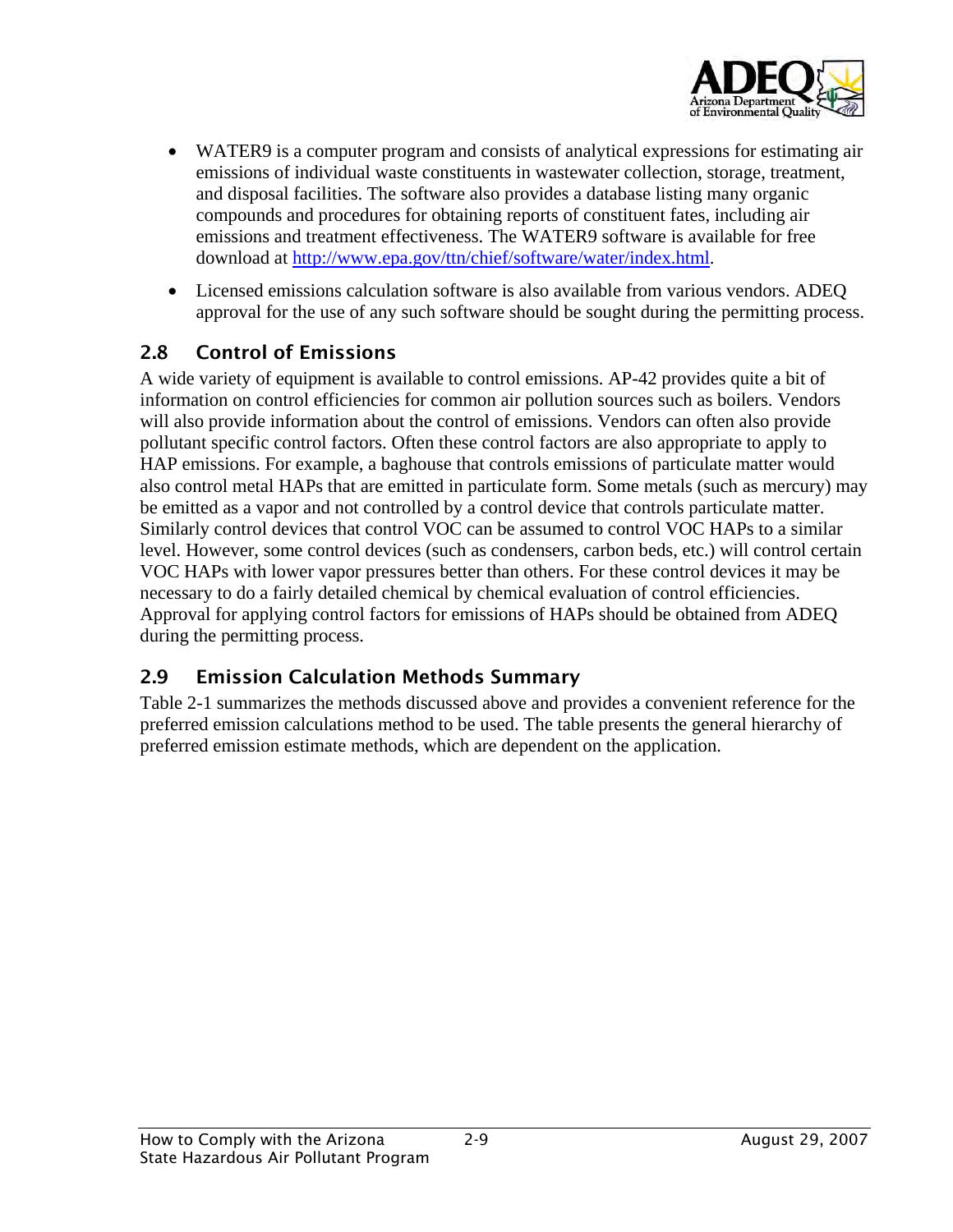

| Table 2-1                                                           |  |
|---------------------------------------------------------------------|--|
| General Hierarchy of Methods for Calculating Emissions <sup>a</sup> |  |

<span id="page-17-0"></span>

| <b>Method Category</b>                                            | <b>Method</b>                             | <b>Description</b>                                                                                                                               |  |
|-------------------------------------------------------------------|-------------------------------------------|--------------------------------------------------------------------------------------------------------------------------------------------------|--|
| <b>Enforceable Permit</b><br>Limit                                | <b>Assumed Compliance</b><br>with Limit   | Assumption that emissions are equal to<br>permit limit; will often be combined<br>with HAP concentration data                                    |  |
|                                                                   | <b>CEMS/PEMS</b>                          | Continuous or predictive emissions<br>monitoring data                                                                                            |  |
|                                                                   | <b>EPA RM Stack Test</b>                  | EPA RM test data with advance<br>notification and opportunity for<br>observation by the ADEQ                                                     |  |
| Monitoring or Direct<br>Measurement                               |                                           | EPA RM stack test data may be used<br>for determining the emissions of<br>similar equipment when:                                                |  |
|                                                                   | Similar Unit EPA RM<br>Test               | (A) Tests are performed by persons<br>qualified by training and experience to<br>perform said tests.                                             |  |
|                                                                   |                                           | (B) Copies of the tests results and<br>methods are available for review by the<br><b>ADEQ</b>                                                    |  |
| Engineering<br><b>Calculations/Emission</b><br>Factors            | <b>TANKS</b>                              | <b>EPA Software</b>                                                                                                                              |  |
| Engineering<br><b>Calculations/Emission</b><br>Factors            | WATER9                                    | <b>EPA Software</b>                                                                                                                              |  |
| <b>Emission Factor and</b><br>Monitoring or Direct<br>Measurement | Vendor/Manufacturer's<br><b>Test Data</b> | Emission factors developed during<br>testing performed by<br>vendors/manufacturers at their own<br>testing facilities.                           |  |
| <b>Emission Factor</b>                                            | Other EPA<br>Documents/Software           | EPA and EPA-contracted industry-<br>specific emission study data, EIIP<br>Technical Documents, Locating and<br><b>Estimating Documents, FIRE</b> |  |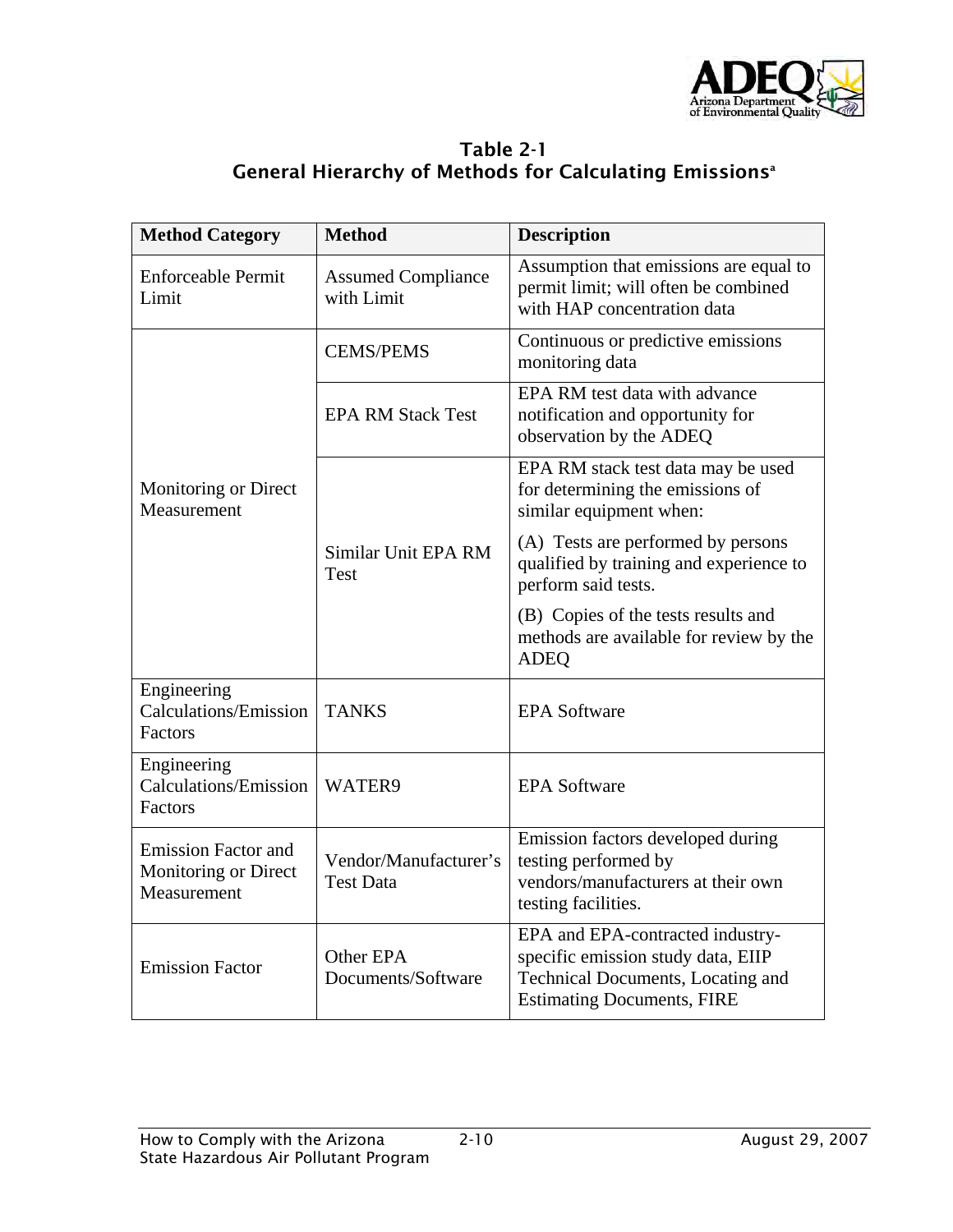

<span id="page-18-0"></span>

| <b>Method Category</b>                                   | <b>Method</b>               | <b>Description</b>                                                                                                                                                                                          |  |
|----------------------------------------------------------|-----------------------------|-------------------------------------------------------------------------------------------------------------------------------------------------------------------------------------------------------------|--|
| <b>Mass Balance</b>                                      | <b>Mass Balance</b>         | The quantification of emissions by<br>measuring the difference between<br>materials going into and out of a<br>process (initial versus final). Mass<br>balance is usually calculated on an<br>annual basis. |  |
| <b>Mass</b><br><b>Balance/Emission</b><br><b>Factors</b> | Fuel Usage Data             | Factors based on accurately metered<br>fuel consumption.                                                                                                                                                    |  |
| Engineering<br>Calculations                              | Engineering<br>Calculations | Emission estimates based on chemical<br>or physical processes.                                                                                                                                              |  |
| Engineering<br>Calculations/Emission<br>Factors          | Licensed Software           | Licensed software from various<br>vendors for calculating emissions.                                                                                                                                        |  |
| Other                                                    | ADEQ Approved<br>Method     | ADEQ approval before use is strongly<br>recommended.                                                                                                                                                        |  |

<sup>a</sup> Actual hierarchy of the emission estimation method is dependent on the application.

#### 2.10 Other Sources of Emissions Information

Other sources of information on emission calculations may be obtained from various locations including state Web pages and databases, association Web pages and industry specific Web sites and databases.

#### 2.10.1 Air Waste Management Association

The Air Waste Management Association ([www.awma.org\)](http://www.awma.org/) publishes monthly journals and holds regional and national meetings. The journals and proceedings from the meetings may contain specific information about emissions and emission factors from specific process or industrial groups.

#### 2.10.2 Industrial Groups

Many industrial groups have information about emissions from their specific industrial group. These industrial groups usually require some type of membership to access the data. Some examples include:

- American Composites Manufacturers Association [www.acmanet.org/ga/emissionsopenmolding.cfm](http://www.acmanet.org/ga/emissionsopenmolding.cfm)
- American Chemical Society (ACS) [www.chemistry.org](http://www.chemistry.org/)
- American Electroplating & Surface Finishes Society (AESF) [www.aesf.com](http://www.aesf.com/)
- American Petroleum Institute  $(API)$  www.api.org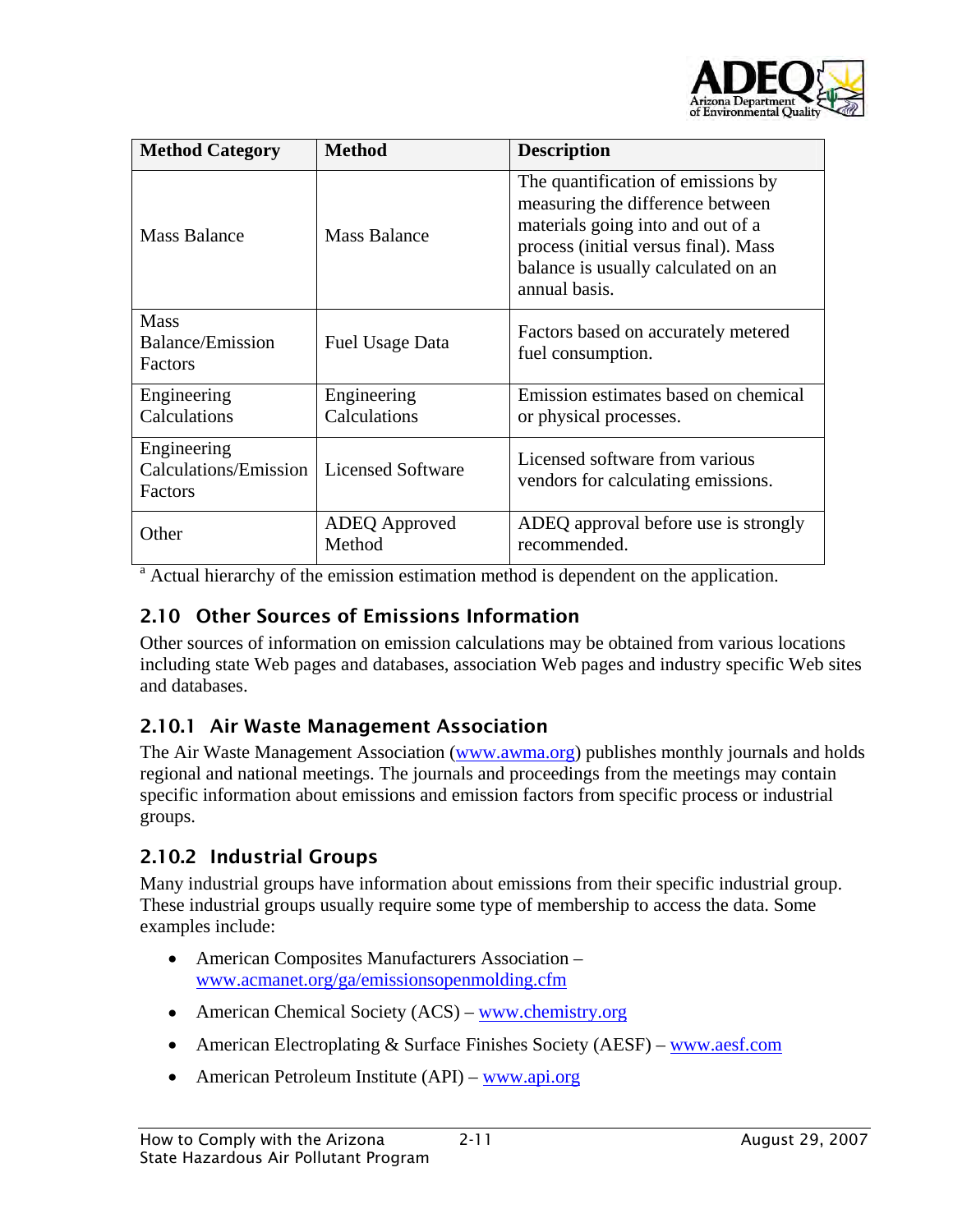![](_page_19_Picture_0.jpeg)

- <span id="page-19-0"></span>• American Society of Heating, Refrigerating and Air-conditioning Engineers (ASHRAE) – [www.ashrae.org](http://www.ashrae.org/)
- Association for Iron & Steel Technology  $(AIST)$  [www.aist.org](http://www.aist.org/)
- National Council for Air Stream Improvement (NCASI) – [www.ncasi.org](http://www.ncasi.org/) (NCASI has published numerous documents on emissions from pulp and paper facilities as well as wood products manufacturing.)
- Composite Panel Association (CPA) [www.pbmdf.com](http://www.pbmdf.com/)
- National Mining Association (NMA) – [www.nma.org](http://www.nma.org/)
- Portland Cement Association (PCA) [www.cement.org](http://www.cement.org/)
- Center for the Polyurethanes Industry [www.polyurethane.org/s\\_api/index.asp](http://www.polyurethane.org/s_api/index.asp)
- Synthetic Organic Chemical Manufacturers Association (SOCMA) [www.socma.com/index.htm](http://www.socma.com/index.htm)

#### 2.10.3 State Websites and Databases

Some state databases have emission factors available. If an applicant plans to use data obtained from these databases, the applicant should obtain approval from ADEQ during the preapplication stage. The following are Web site links for some states that have data available at their Web sites:

- California www.arb.ca.gov/ei/catef/catef.htm
- North Carolina  $\frac{http://daq.state.nc.us/}{http://daq.state.nc.us/}$
- Oregon www.deq.state.or.us/search.htm
- Texas [www.tceq.state.tx.us/comm\\_exec/forms\\_pubs/pubs/rg/rg-360\\_05/index.html](http://www.tceq.state.tx.us/comm_exec/forms_pubs/pubs/rg/rg-360_05/index.html)
- Illinois www.epa.state.il.us/air/aer/forms/long.pdf

Other states or local agencies may also provide additional emission information.

#### 2.11 Averaging Periods

It will frequently be necessary to develop separate emission rates for a HAP to represent shortterm emissions and long-term emissions. For example, many HAPs have both hourly and annual de minimis levels. For these pollutants, a source will need to develop both hourly and annual emissions estimates, since an increase that exceeds either level will subject the source to the HAP program. It may also be necessary to develop short-term and long term estimates for input to models to estimate impacts for comparison to both the acute and chronic ambient air concentrations (AACs) listed in Table 3 of Arizona Administrative Code (A.A.C.) R18-2-1708 (attached as  $\Delta$ ppendix C).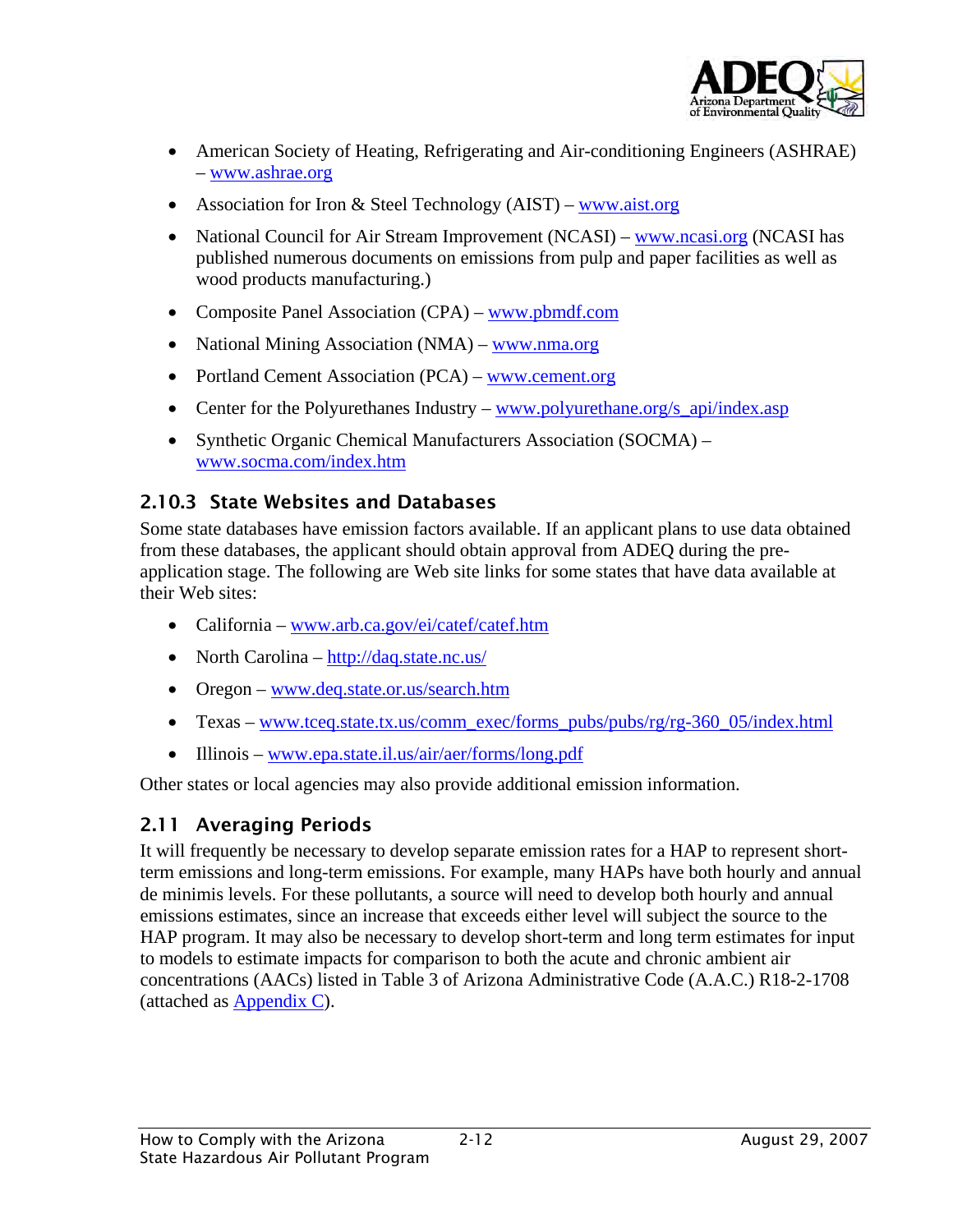![](_page_20_Picture_0.jpeg)

#### <span id="page-20-1"></span><span id="page-20-0"></span>2.12 Potential to Emit

The determination whether a stationary source exceeds the major source or covered minor source emissions threshold is based on a source's potential to emit (PTE). PTE refers to the amount of a certain pollutant that a facility could release into the air operating at its maximum capacity (even if the facility never actually emitted that amount). A facility's maximum capacity is based on the amount of input material that can be used and production rates. Usually it should be assumed the process can operate for 24-hours per day, 365 days per year. PTE, however, does take into account the design limitations of the facility, as well as any controls or limits on operations imposed in the facility's permit.

A common type of design limitation might involve setting operating rates or operating time limits for certain equipment. For example, in a paint spraying booth at an auto-body shop, there is a limitation on the number of vehicles that can be painted and dried in a given amount of time based on the time it takes to perform each task (e.g., preparation of the painted surface, paint drying, etc.). In estimating the PTE it would not have to be assumed that the paint spraying equipment operates every hour throughout the year. However, it would have to be assumed the business operated every hour throughout the year.

Other examples would include permit limits or conditions that can be applied to reduce the PTE. Some examples would be:

- The use of pollution control devices
- Restriction on the rate or time of operation of the facility or processes
- Limitations on the amounts of raw material or fuel used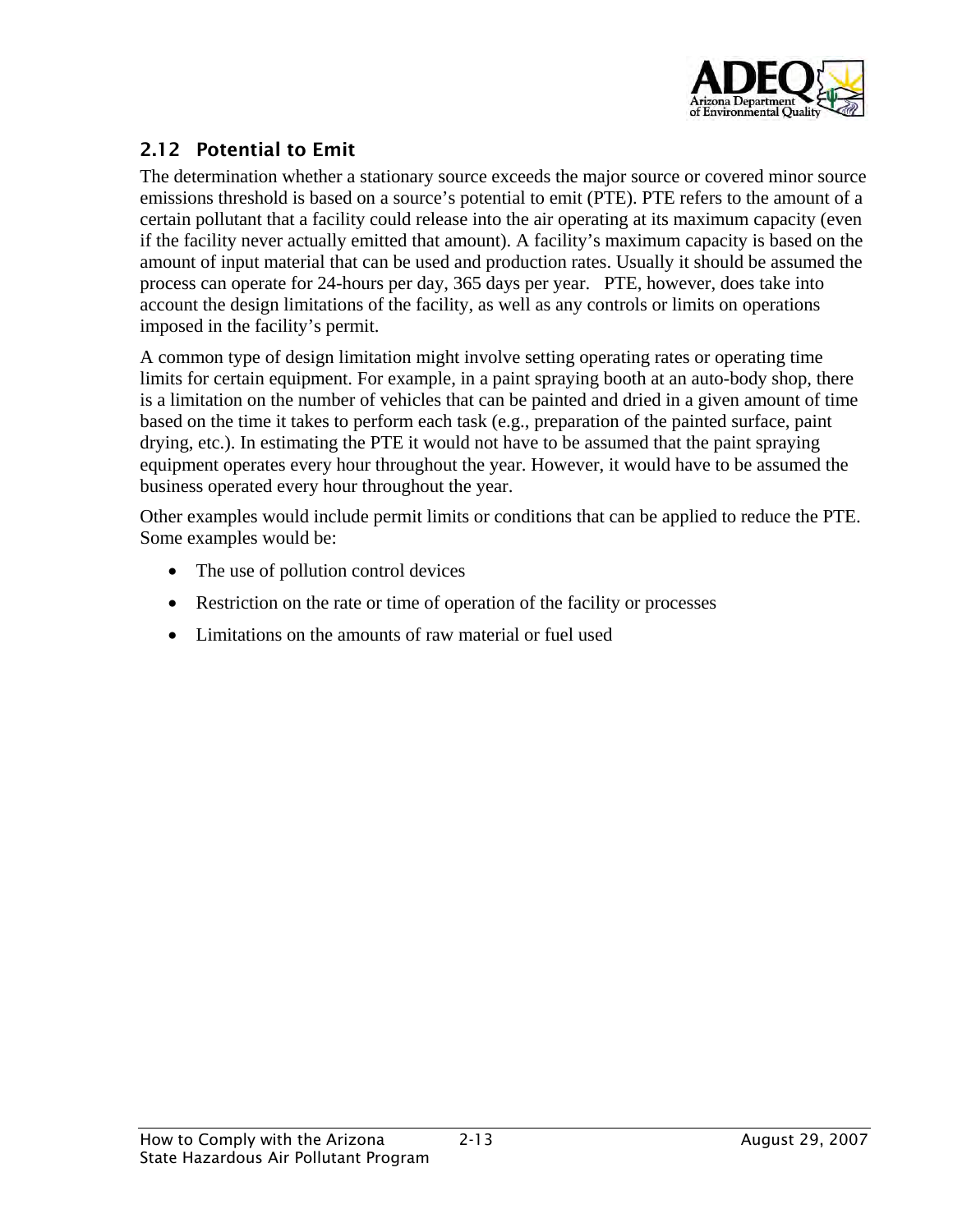![](_page_21_Picture_0.jpeg)

# <span id="page-21-0"></span>3 Permitting Procedures for the ADEQ HAP Program

#### <span id="page-21-1"></span>3.1 HAP Permit Applicability

A major source of state HAPs is defined as a stationary source that has facility-wide emissions or the potential to emit any state HAP greater than 10 TPY or 25 TPY of any combination of state HAPs. A covered minor source of state HAPs is defined as a stationary source that:

- 1. After construction or modification has a facility-wide PTE in amounts greater than 1 TPY but less than 10 TPY of a single HAP or greater than 2.5 TPY year but less than 25 TPY of any combination of HAPs; and
- 2. Belongs to one of the categories designated in Table 2, R18-2-1702.

Under A.A.C. R18-2-1705, a major or covered minor source that will be newly constructed or undergo a modification is required to obtain a permit or a significant permit revision meeting the requirements of the HAP program. A "modification" is a physical or operational change that increases the projected actual emissions of HAPs or results in the projected actual emission of a state HAP not previously emitted by more than the listed de minimis amount in Table 1 of A.A.C. R18-2-1702. A modification is subject to the program if it occurs (1) at a major source, (2) at a covered minor source or (3) at a minor source in a covered category with potential emissions below 1 and 2.5 TPY that, as a result of the modification exceed that amount.

The actual emission increase used for the comparison to the relevant de minimis amount is the difference between actual emissions before the modification and the actual emissions after the modification. It is possible for a source to take voluntary enforceable limits (e.g. annual fuel use, annual hours of operation) that would reduce its actual emissions or PTE to less than the thresholds that would trigger AZMACT or HAPRACT or the de minimis amounts (see section [3.4 below](#page-27-1)).

The requirement to install AZMACT or HAPRACT, or to perform an RMA to avoid AZMACT or HAPRACT, applies only to HAPs with a PTE greater than de minimis amounts after construction or modification.

Some examples of activities that would trigger the Arizona State HAPs program are as follows:

- A facility makes a physical change that increases formaldehyde and toluene emissions. The facility is a covered minor source because it emits styrene in excess of 1 TPY and belongs to one of the categories listed in Table 2, R18-2-702. The actual formaldehyde emissions increase exceeds the de minimis level, but neither the actual toluene emissions increase nor the level of total toluene emissions after the change exceeds the de minimis levels for that pollutant. The covered minor source is subject to HAPRACT, unless the facility elects to conduct an RMA for formaldehyde. Since toluene emissions do not exceed the de minimis levels, an RMA for toluene would not be required.
- A covered minor source makes a "modification" that produces new formaldehyde emissions in excess of 1 TPY (these emissions also exceed the de minimis levels for formaldehyde) and a change in actual toluene emissions in excess of the de minimis level. The applicant may choose to establish HAPRACT or may conduct an RMA for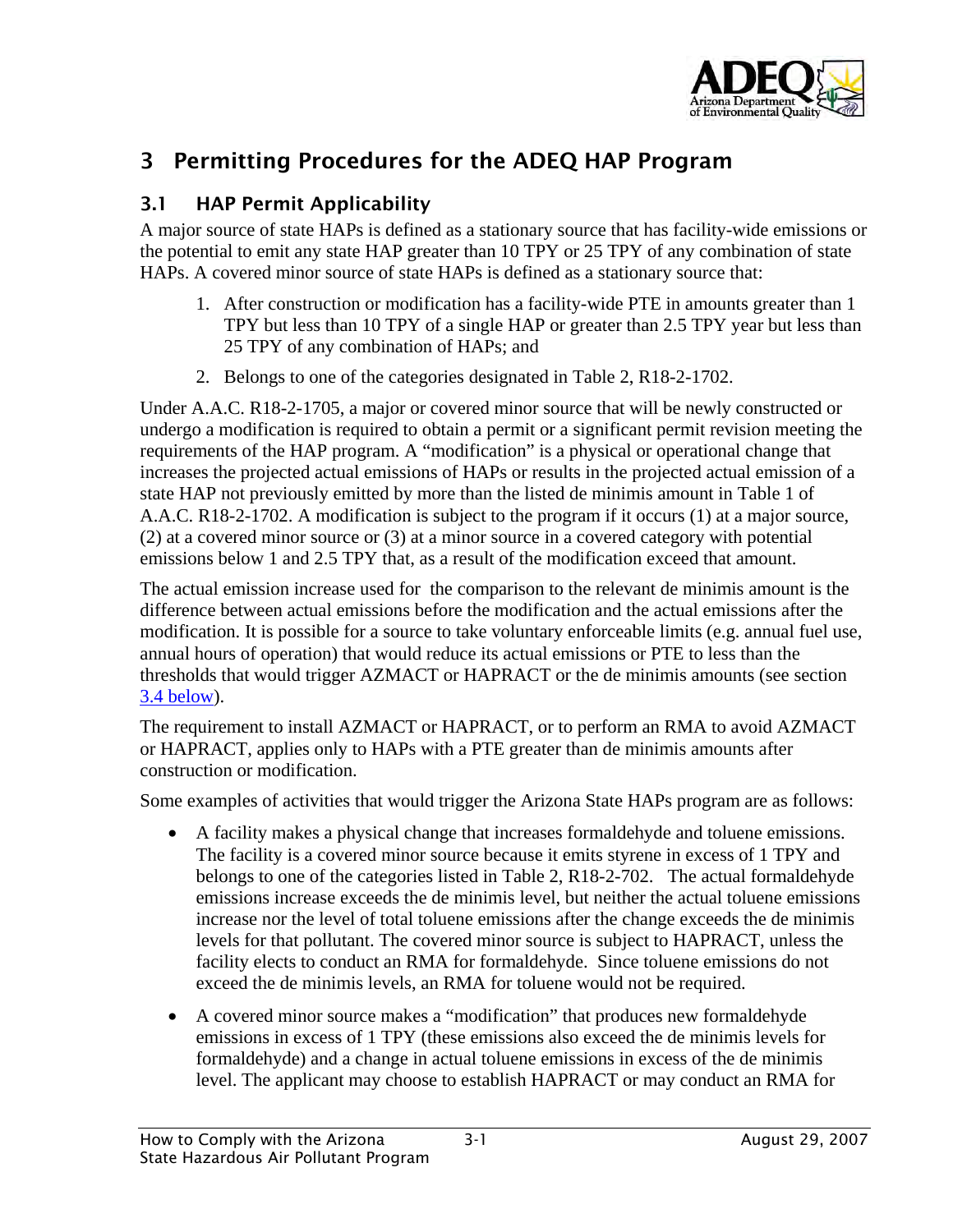![](_page_22_Picture_0.jpeg)

<span id="page-22-0"></span>both formaldehyde and toluene which demonstrates that installation of HAPRACT is not necessary to prevent adverse health effects.

- A covered minor source makes a "modification" that increases formaldehyde emissions. Total actual emissions of formaldehyde after the modification exceed 1 TPY but the change in actual formaldehyde emissions does not exceed the de minimis level. The Minor source will not be subject to HAPRACT.
- A new facility in a covered category has a potential to emit formaldehyde that exceeds 1 TPY but is less than 10 TPY. The potential to emit formaldehyde also exceeds the de minimis levels. The source will be subject to HAPRACT unless the facility elects to conduct an RMA for formaldehyde which demonstrates that installation of HAPRACT is not necessary to prevent adverse health effects.
- A new facility has a formaldehyde PTE that exceeds 1 TPY but is less than 10 TPY, and a total HAPs PTE that exceeds 2.5 TPY but is less than 25 TPY. The source is not a listed source category as described in  $\Delta$ ppendix  $\overline{B}$ . The facility will not be subject to HAPRACT.

The above examples would apply to major sources in a similar manner except that the source would be required to install AZMACT instead of HAPRACT.

#### 3.2 Risk Management Analysis

<span id="page-22-1"></span>A.A.C. R18-2-1708 allows the applicant to conduct any of four successively more complex RMAs in order to show that the imposition of HAPRACT or AZMACT is unnecessary. If the analysis shows impacts greater then the appropriate AAC, then the facility would either impose the appropriate control technology or proceed to a higher tier analysis. When conducting these analyses, the applicant should follow EPA's *Guideline on Air Quality Models* codified in 40 CFR 51, Appendix W, located on the EPA Website at

[http://www.epa.gov/scram001/guidance\\_permit.htm](http://www.epa.gov/scram001/guidance_permit.htm) and the *Air Dispersion Modeling Guidelines for Arizona Air Quality Permits,* which is available at

[http://www.azdeq.gov/function/laws/download/hapsguide.pdf.](http://www.azdeq.gov/function/laws/download/hapsguide.pdf)

The four tiered levels of the RMA are described in A.A.C. R18-2-1708(B). For a typical modeling analysis an applicant would need to conduct modeling at any location defined as "ambient air." R18-2-101 defines ambient air as "... that portion of the atmosphere, external to buildings, to which the general public has access." For a typical industrial setting this would mean the modeling analysis should be conducted for any area located outside the source's process area boundary. Under the Tier 3 and Tier 4 procedures for chronic (annual) exposure only, the applicant has the option to propose an alternative area on the basis of institutional or engineering controls that prevent long-term access and that are permanent and enforceable outside the source's permit. These controls would alleviate the need to evaluate the excluded area for long-term (annual) exposure in critical areas but this area would still need to be evaluated for acute exposures. For example: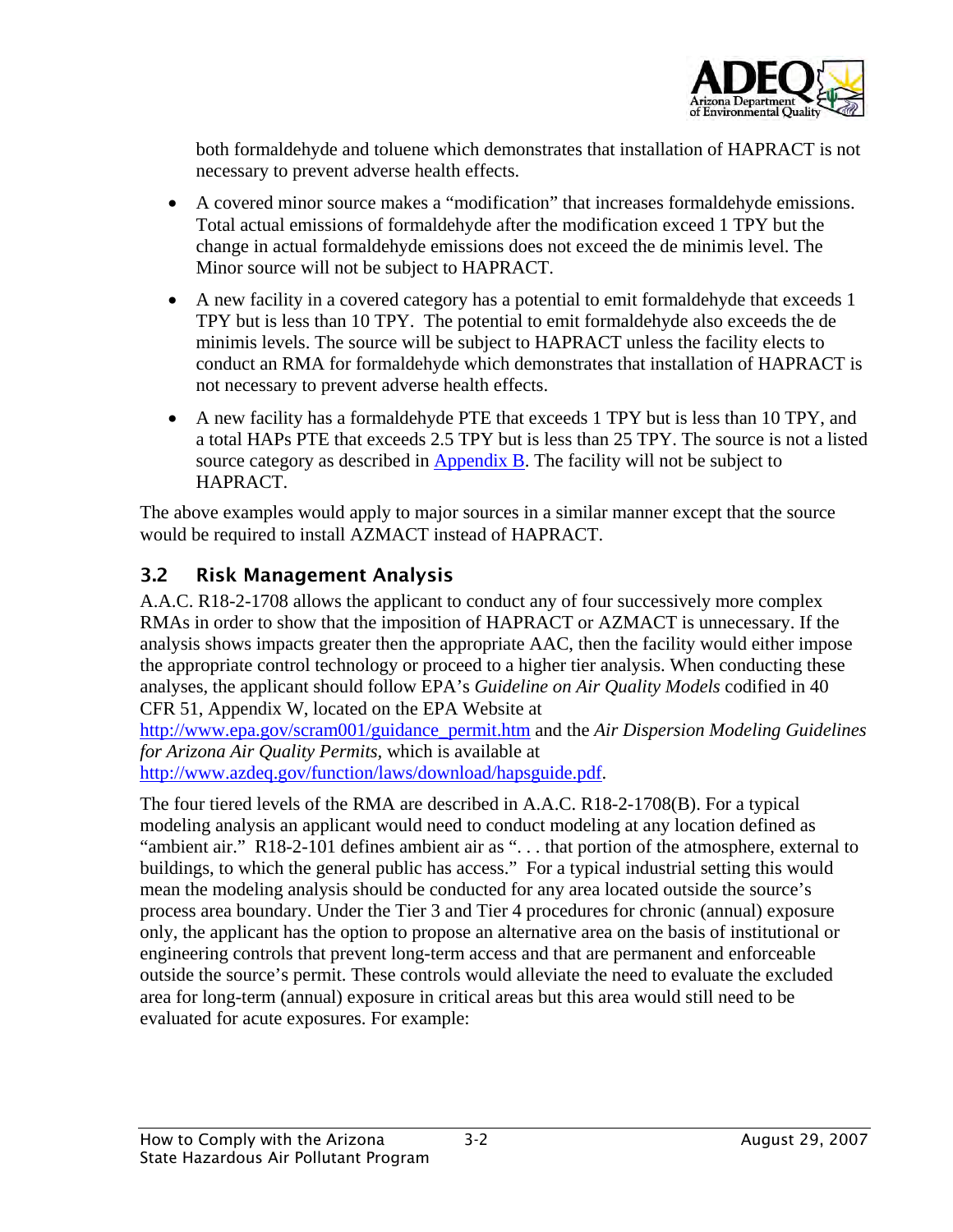![](_page_23_Picture_0.jpeg)

- <span id="page-23-0"></span>• Deed restrictions could be imposed on a portion of land owned by the facility that would prohibit future construction of residences or other buildings where people would congregate.
- A facility could propose that it would patrol its property boundary. Again this would have to be included in the property deed or by some other permanent and enforceable method outside the air permit.
- Other options for limiting chronic exposure, which will need to be approved by the ADEQ through the permitting process.

Tier 4 allows for refined modeling. If modeling is conducted under Tier 4, submittal of a modeling protocol is required prior to the submission of any modeling results. It is recommended that facilities that wish to conduct a Tier 4 modeling analysis schedule a pre-application meeting with ADEQ prior to the submission of a permit application in order to discuss the process and the required elements of a modeling protocol. To assist in those discussions, a modeling protocol checklist is included in  $\Delta$ ppendix  $D$ . This checklist can be used as an outline for the modeling protocol. The checklist can be used whether the applicant is employing screening or refined modeling techniques following the guidance referenced above. The latest version of the AMS/EPA Regulatory Model (AERMOD) ordinarily should be selected for conducting the refined air dispersion modeling analysis. AERMOD is the preferred model as listed in the EPA's *Guideline on Air Quality Models,* Appendix W. Since the Arizona modeling guidance has not yet been updated to include guidance on using AERMOD, section [3.3 below](#page-23-1) provides some additional guidance for using AERMOD.

ADEQ may consult with the Arizona Department of Health Services in evaluating the adequacy of Tier 4 RMAs.

#### <span id="page-23-1"></span>3.3 Refined Modeling

AERMOD is used to assess the impact of air emissions from a variety of industrial sources. The AERMOD model predicts pollutant concentrations from point, area, volume or flare sources for surface and elevated sources, and in simple and complex terrain. The AERMOD modeling system can be downloaded from the EPA's Support Center for Regulatory Models (SCRAM) Web site at [http://www.epa.gov/scram001/dispersion\\_prefrec.htm.](http://www.epa.gov/scram001/dispersion_prefrec.htm)

AERMOD is actually a modeling system with three separate modules: AERMOD (AERMIC Dispersion Model), AERMAP (AERMOD Terrain Preprocessor), and AERMET (AERMOD Meteorological Preprocessor).

AERMET is the meteorological preprocessor for the AERMOD. Input data can come from hourly cloud cover observations, surface meteorological observations and twice-a-day upper air soundings. Output includes surface meteorological observations and parameters and vertical profiles of several atmospheric parameters. Pre-processed, AERMOD-ready meteorological files may be available. For further information, please contact ADEQ's Air Quality Evaluation Unit at (602) 771-2347.

AERMAP is a terrain preprocessor designed to simplify and standardize the input of terrain data for AERMOD. Input data include receptor terrain elevation data. The terrain data in the form of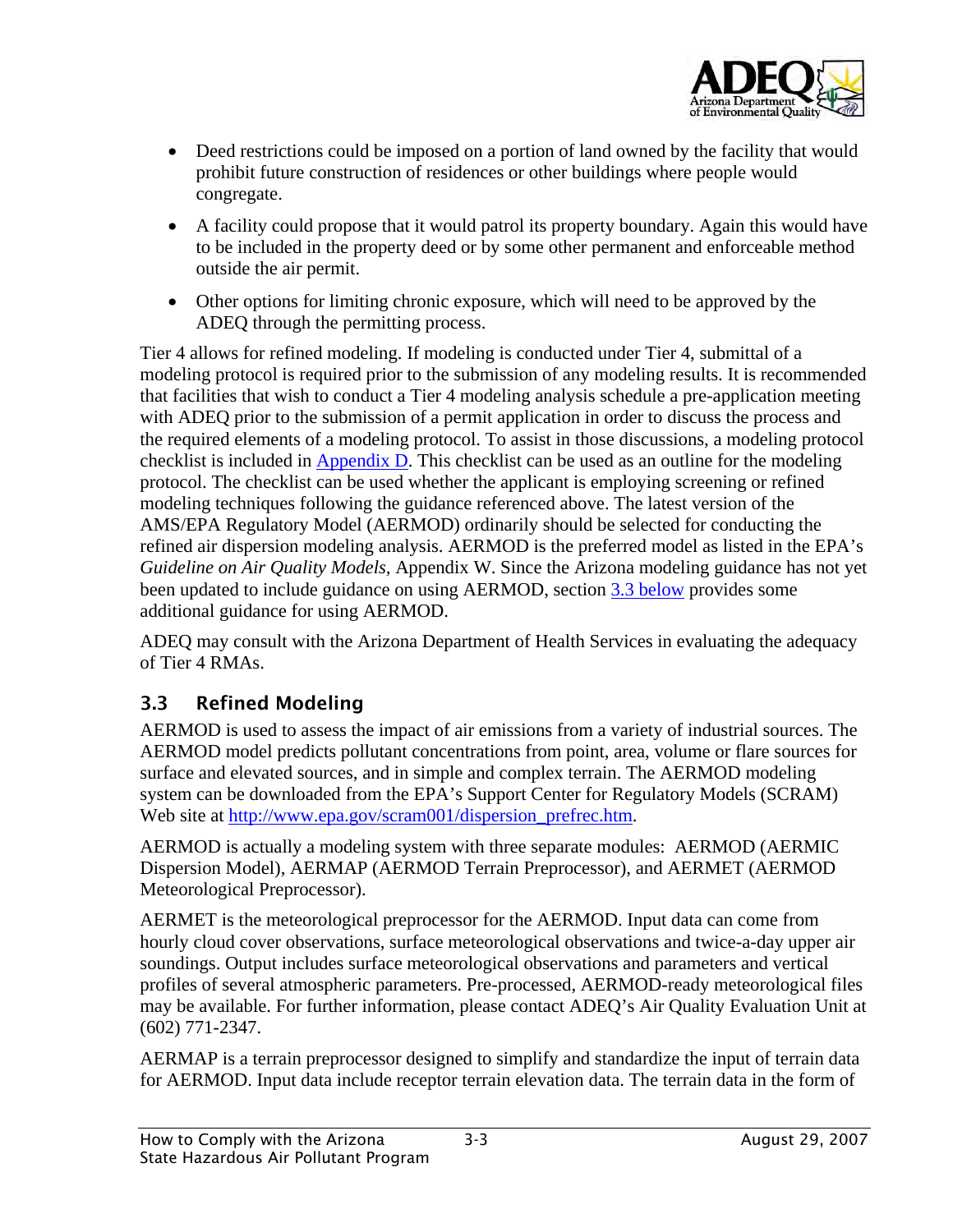![](_page_24_Picture_0.jpeg)

<span id="page-24-0"></span>USGS digital elevation model (DEM) may be downloaded from the GeoCommunity Web site: [http://www.geocomm.com,](http://www.geocomm.com/) or other on-line services.

#### 3.3.1 Land Use Analysis

The selection of the appropriate dispersion coefficients in the AERMOD model is dependent on the land use within three kilometers of the facility. The land use typing scheme should be determined by the method outlined in the "Correlation of Land Use and Cover with Meteorological Anomalies," Auer, Jr., A.H., Journal of Applied Meteorology, 17:636-643, 1978. The Auer technique, recommended in the EPA's *Guideline on Air Quality Models*, established four primary land use types: industrial, commercial, residential, and agricultural. Industrial, commercial, and high density residential multi-family housing, multi-story areas are classified as urban, while agricultural and common residential areas are considered rural. For modeling purposes, an area is defined as urban if more than 50 percent of the surface within 3 kilometers of the source falls under an urban land use type. Otherwise, the area is determined to be "rural." Note that there are very few locations within Arizona that would be classified as urban areas using this classification scheme. If an applicant is proposing to use an urban scheme it is suggested that they contact the ADEQ Air Quality Evaluation Unit at (602) 771-2347 for prior concurrence.

### 3.3.2 AERMOD Modeling Options

The regulatory default options should be used in AERMOD. The regulatory default option is controlled from the MODELOPT keyword on the CO pathway. To ensure that the regulatory option is chosen the secondary keyword "DFAULT" should be input. The regulatory default option in AERMOD implements the following default options:

- Use the elevated terrain algorithms requiring input of terrain height data;
- Use stack-tip downwash (except for building downwash cases);
- Use the calms processing routines;
- Use the missing data processing routines;
- Use a 4-hour half life for exponential decay of  $SO<sub>2</sub>$  for urban sources.

Rural dispersion parameters are the default used by AERMOD, unless the URBANOPT keyword is used. If the land use analysis demonstrates that the area surrounding the facility is urban, this will allow AERMOD to incorporate the effects that urban areas have on the dispersion parameters.

### 3.3.3 Meteorological Data

The AERMET module is a three-stage processing routine. The first stage involves extraction of the data from a surface file and upper air file, then subjecting it to a quality assurance check in the form of acceptable data ranges. The second stage merges all the data available in to a single data file. The third stage establishes the boundary layer parameters from the merged data and generates the two meteorological files that are read by the AERMOD module and consist of:

• A file of the hourly boundary layer parameters;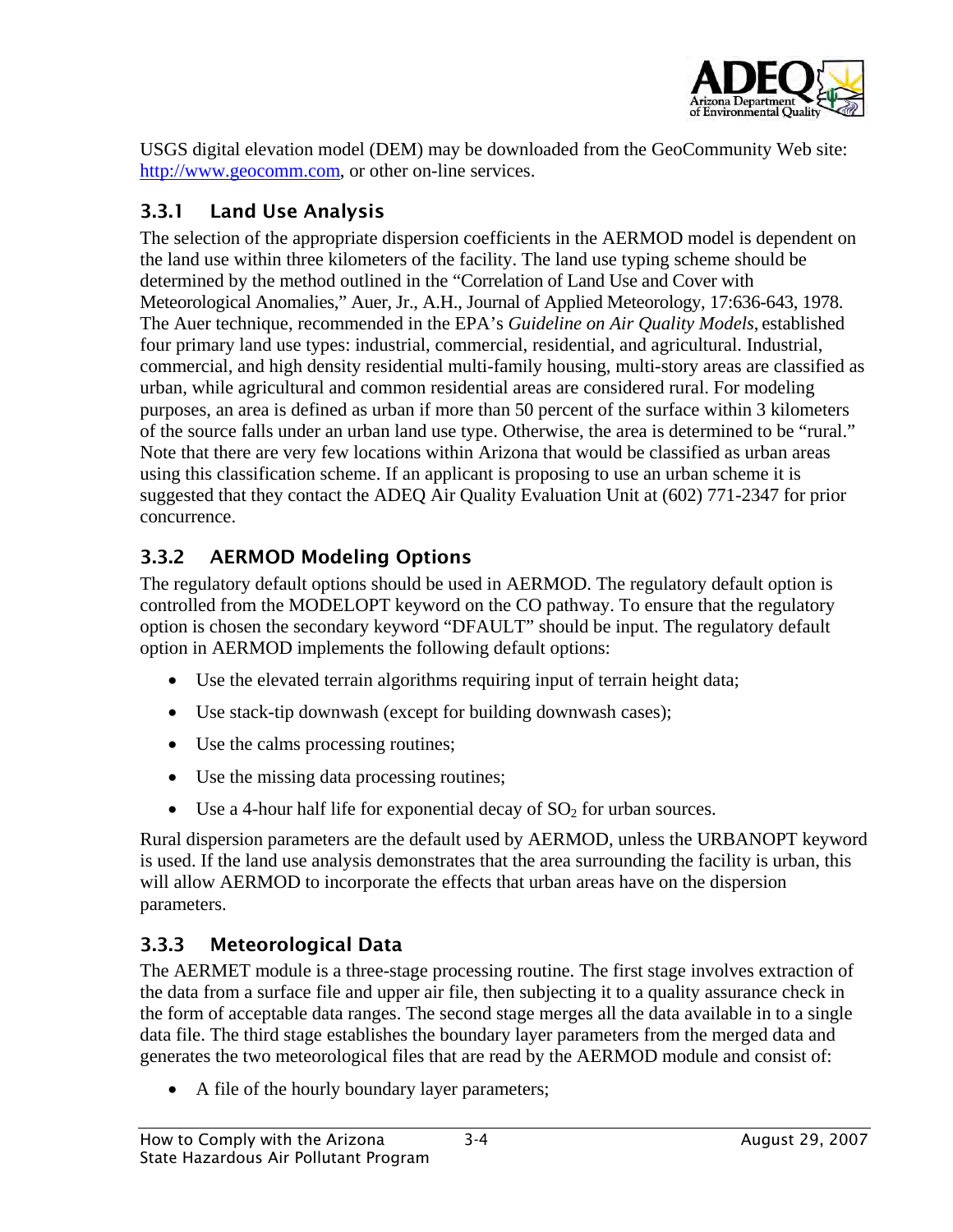![](_page_25_Picture_0.jpeg)

<span id="page-25-0"></span>• A file that includes the wind speed, wind direction, temperature, and standard deviation of the fluctuating components of the wind at multiple levels.

Preprocessed, AERMOD ready meteorological files may be available directly from the ADEQ. For further information, please contact ADEQ's Air Quality Evaluation Unit at (602) 771-2347. With ADEQ approval it is possible to process on-site meteorological data for use in AERMOD.

The use of applicant-processed, on-site meteorological data or other meteorological data requires the calculation of the boundary layer parameters that are dependent on the surface conditions in the vicinity of the facility being modeled. Obstacles to wind flow, surface moisture and reflectivity all affect the calculation and are quantified by the assignment of three variables: surface roughness length, surface albedo and Bowen ratio. These site-specific variables can be assigned to vary by month and season. These variables are chosen by reviewing topography and land use within a 3-km radius around the facility and determining the predominant land use category. The climate and the predominant land use in the vicinity of the facility determines what values will be chosen to characterize the site.

#### 3.3.4 Source Parameters

AERMOD can model three source types, identified as point, area and volume sources. The source parameters vary depending on source types. Stacks and flares are typical point sources. Point source parameters required by AERMOD include: emission rate in grams per second; stack height in meters; stack inner diameter in meters; stack gas exit velocity in meters per second; and stack gas exit temperature in degrees Kelvin. Volume and area sources require initial dimension and release height calculations that can be found in the EPA's *User's Guide for the AMS/EPA Regulatory Model-AERMOD* that can be found at the following Web site: [http://www.epa.gov/scram001/dispersion\\_prefrec.htm#aermod.](http://www.epa.gov/scram001/dispersion_prefrec.htm#aermod)

#### 3.3.5 Emission Rates

See section 2 for a discussion on emission rate calculations and preferred methods.

#### 3.3.6 Receptor Grid

AERMOD accepts Cartesian grid receptor networks or polar grid receptor networks, with either uniform or non-uniform spacing. Discrete receptor locations can be referenced to a Cartesian or polar system. The default units for receptor elevations are meters.

An example of a typical Cartesian receptor grid used in an air quality modeling analysis follows. Cartesian receptors that are inside the process area should be excluded from the receptor grid. The fence-line should be represented by discrete receptors at 50 meter intervals. The Cartesian receptor grid can be centered on the stack with the following spacing:

| <b>Distance From Stack (D):</b>       | <b>Receptors Must be Located:</b> |
|---------------------------------------|-----------------------------------|
| 0 meters $\leq$ D $\leq$ 500 meters   | Every 50 meters                   |
| 500 meters $\leq D \leq 1$ kilometers | Every 100 meters                  |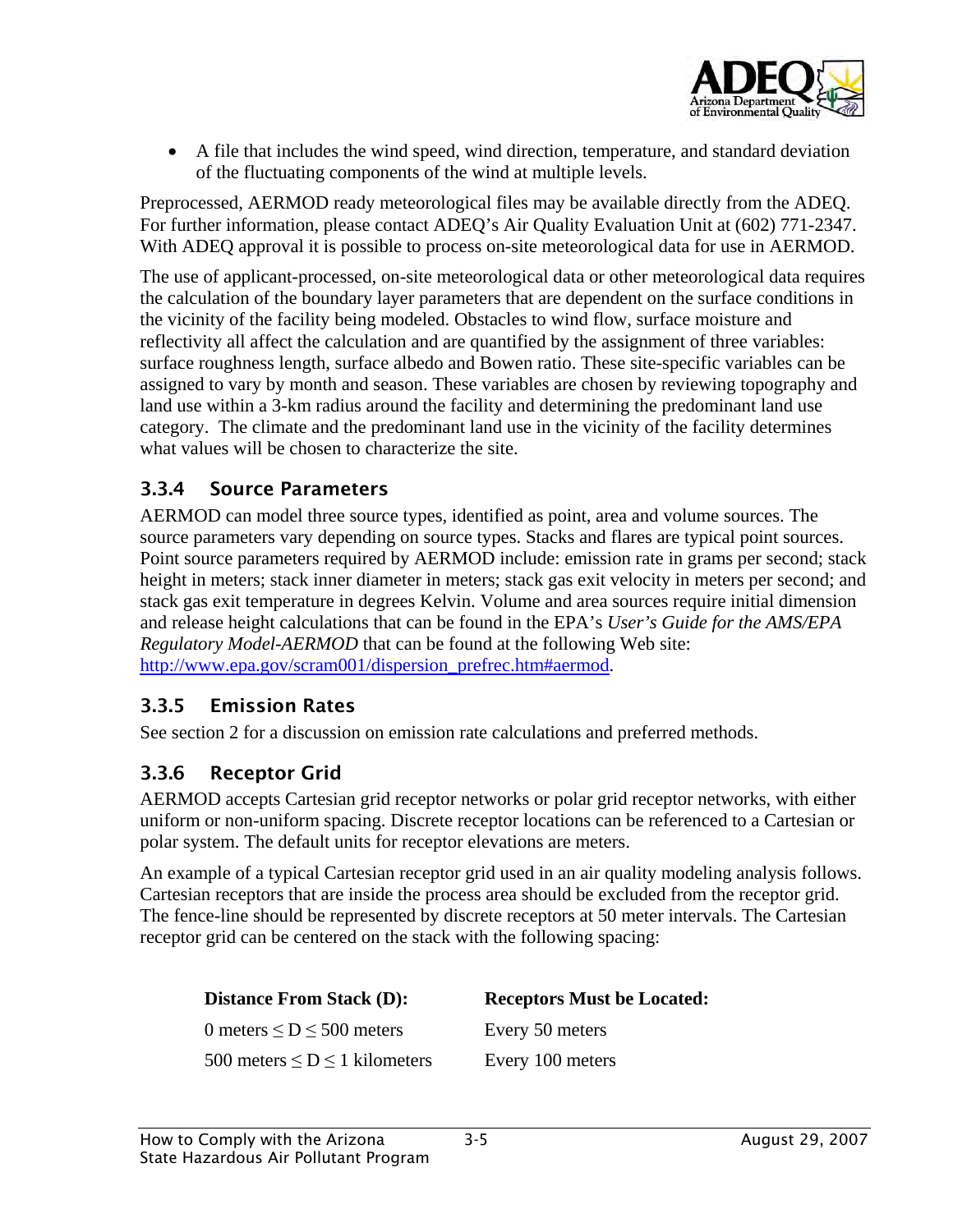![](_page_26_Picture_0.jpeg)

<span id="page-26-0"></span>

| 1 kilometer $\leq D \leq 3$ kilometers   | Every 200 meters  |
|------------------------------------------|-------------------|
| 3 kilometers $\leq D \leq 5$ kilometers  | Every 500 meters  |
| 5 kilometers $\leq D \leq 10$ kilometers | Every 1000 meters |

## 3.3.7 Good Engineering Practice (GEP) Stack Height

A good engineering practice (GEP) stack height evaluation should be conducted to determine if inclusion of building wake effects will be required in the modeling analysis. Procedures used in this analysis should be in accordance with those described in the EPA's *Guideline for Determination of Good Engineering Practice Stack Height (Technical Support Document for the Stack Height Regulations - Revised)*, EPA 450/4-80-023R, June 1985. The document can be found at the following Web site: [www.epa.gov/scram001/guidance/guide/gep.pdf](http://www.epa.gov/scram001/guidance/guide/gep.pdf).

GEP formula stack height, as defined in 40 CFR Part 51, is expressed as GEP =  $Hb + 1.5L$ , where Hb is the building height and L is the lesser of the building height or maximum projected width. Both the height and width of the structure are determined from the frontal area of the structure projected onto a plane perpendicular to the wind.

The GEP stack height should be calculated from dominant nearby buildings and process structures. "Nearby" is defined as the distance up to five times the lesser of the height or width of a structure, but not greater than one-half mile. The GEP analysis should consider all structures at the facility. Structures located less than 1L apart in the cross-wind direction are treated as one structure in the analysis. Structures can be combined using the EPA's Building Profile Input Program - Plume Rise Model Enhancements (BPIP-PRIME) computer program. BPIP-PRIME is available at [www.epa.gov/scram001/dispersion\\_related.htm.](http://www.epa.gov/scram001/dispersion_related.htm)

A GEP stack height analysis should be performed to evaluate the potential for building downwash on the stack(s). The stack and influencing buildings should be located on a plant map. The stack height and relevant building dimensions are then evaluated using the BPIP-PRIME. BPIP-PRIME determines which buildings may cause downwash for a stack for each of the 36 wind directions (10° sectors). The building-specific dimensions produced by BPIP-PRIME are then used as input in AERMOD. Each stack that is being modeled should be evaluated by BPIP-PRIME.

#### 3.3.8 Cavity Analysis

The current version of AERMOD has incorporated the PRIME algorithm. PRIME addresses the entire structure of the wake from the cavity immediately downwind of the building to the far wake. A separate cavity analysis is not required.

#### 3.3.9 Presentation of Results

The modeling results should be presented in tabular form comparing the modeling results to the appropriate AACs. Tables should also be included that show the modeled emission rates and the stack/volume/area source parameters. It is preferred that metric units be used, since most air quality models are based on metric units. Figures and maps of stack locations, building dimensions and property (fence-line) should be submitted. North directional arrows and map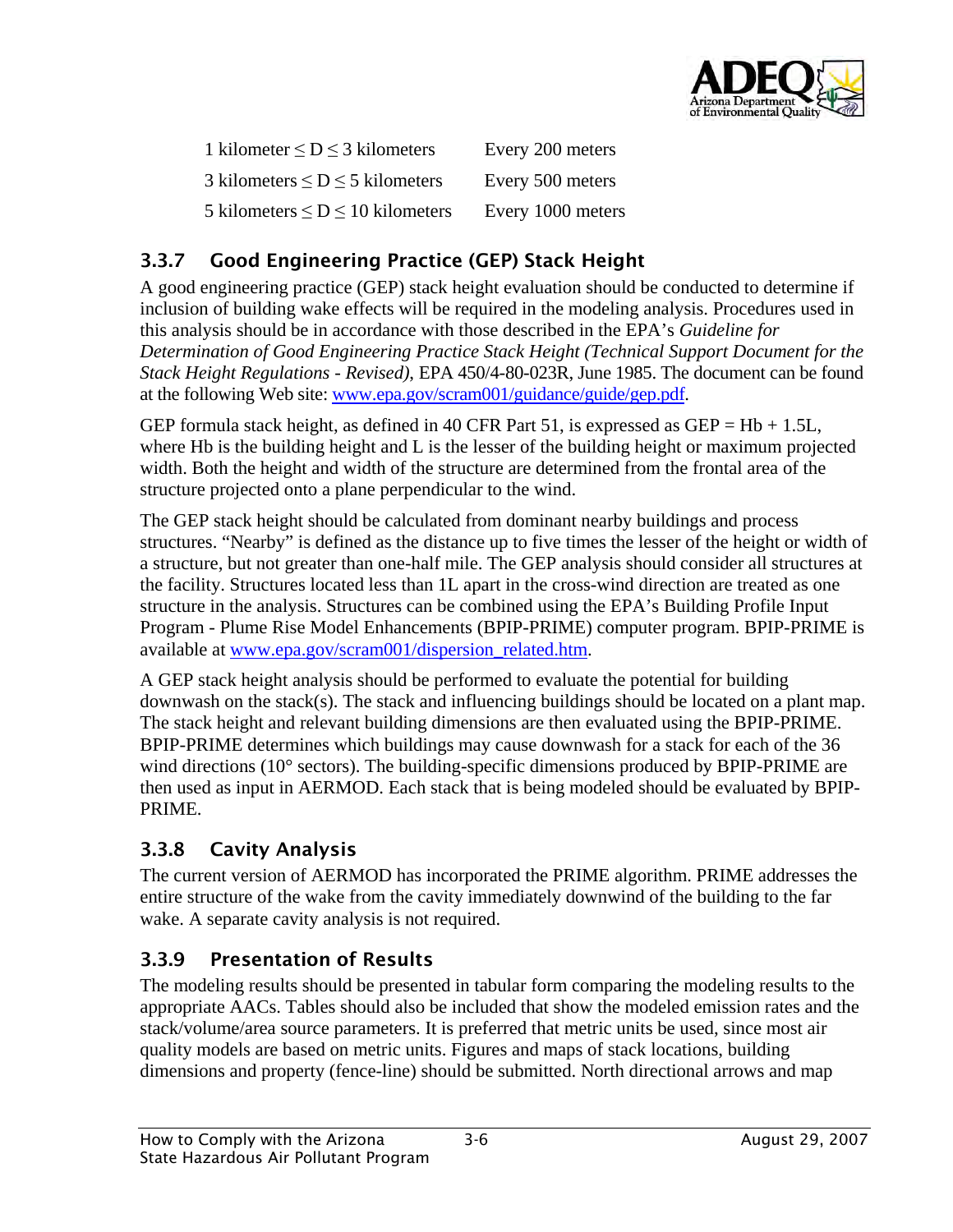![](_page_27_Picture_0.jpeg)

<span id="page-27-0"></span>scales are required. Refined modeling input and output files should be submitted on a CD or DVD to ADEQ.

#### <span id="page-27-1"></span>3.4 Alternative Methods for Compliance

There are many alternative methods that may be used to allow a facility to avoid being subject to the Arizona State HAP Program or to lower the emissions of HAPs or enhance their dispersion into the atmosphere to allow for compliance through the RMA process and not require add-on controls. The ADEQ is willing to assist with establishing permit limits that would help a facility reduce emissions such that the Arizona State HAP Program would not apply or to help a facility meet the RMA requirements. These might include:

- Annual fuel combustion limits.
- Production limits.
- Hours of operation limits.
- Chemical substitution.
- Creating emission offsets by shutting down an operation or substituting chemicals. (This can be counted as a reduction of HAP emissions for purposes of calculating a source's potential to emit.)
- If the facility is having difficulty showing compliance with acute (i.e., one-hour) AACs, the facility could spread their emissions out over a longer period by taking short-term limits.
- Install less expensive control options that would limit emissions to less than the 1 TPY/2.5 TPY thresholds or the de minimis levels.
- To show compliance with the acute standards, a facility could limit the operation of certain processes emitting similar pollutants during the same short-term period. This could be included in a permit conditions such as – Process A will not operate when Process B is operating.
- Collect and emit fugitive emissions through stacks.
- Stack modifications, including:
	- o Raising stacks
	- o Removing/modifying rain caps
	- o Turning non-vertical stack to the vertical position
	- o Increasing stack exit velocity

In addition, under R18-2-1708, a stationary source can obtain pre-approval for future changes by incorporating them into an alternative operating scenario (AOS) and performing an RMA demonstrating that emissions from the AOS will not result in adverse human health effects. The AOS may contain a range of operating conditions if the RMA demonstrates no adverse effects from operations within that range. For example: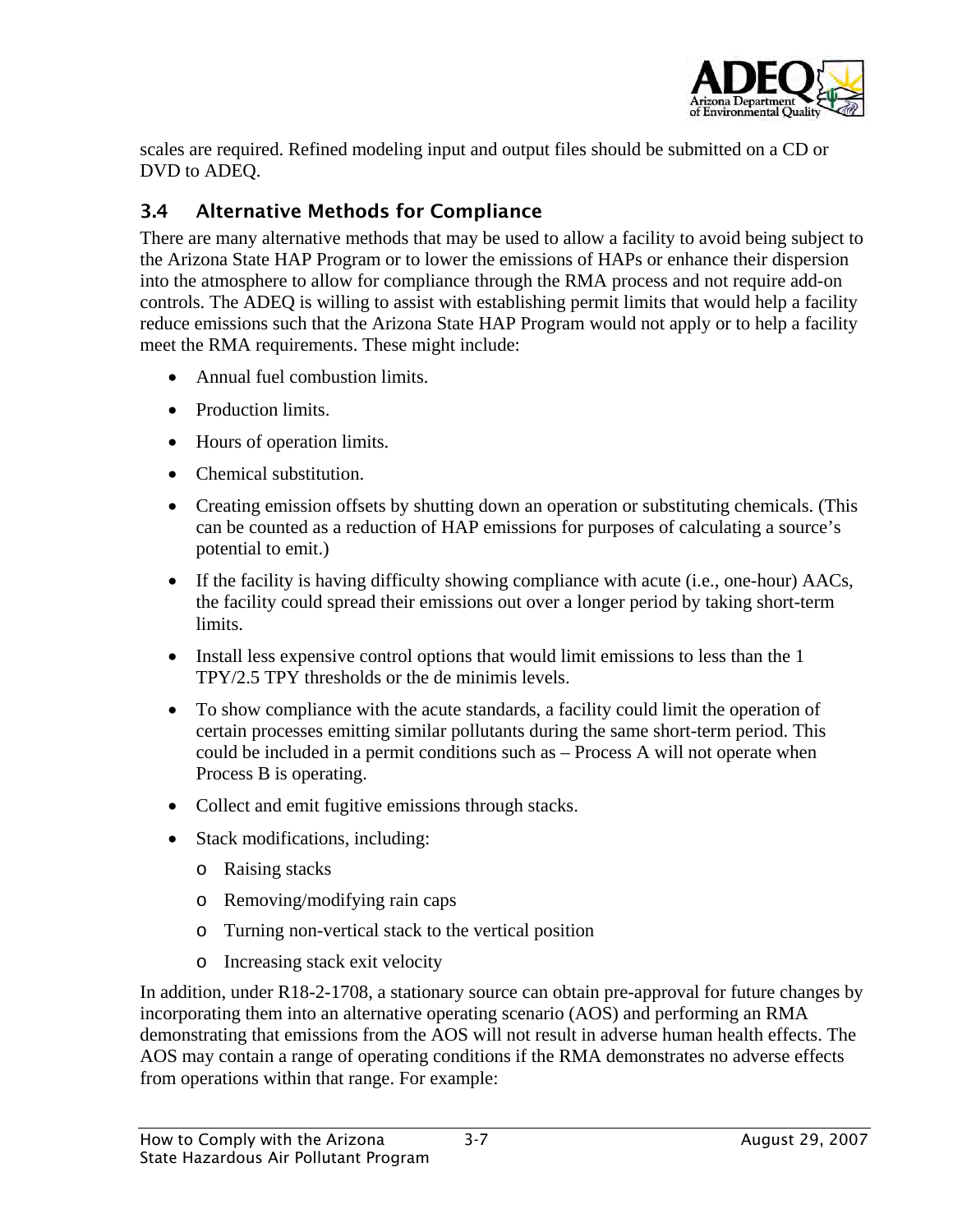![](_page_28_Picture_0.jpeg)

- <span id="page-28-0"></span>• A coating facility conducts an RMA demonstrating that after the addition of a spray booth located at the process area boundary, emissions from the facility will not cause adverse health effects. Since fugitive emissions, such as those from a spray coating operation, typically have the maximum impact at the point nearest the source, ADEQ would pre-approve the addition of another spray booth at any location in the process area.
- An AOS specifying emissions caps for various HAPs commits to no change in the location of the stack emitting the HAPs or in other stack parameters that affect the dispersion of air pollutants. If a scientifically sound RMA demonstrated no adverse health effects from emissions up to cap levels and used the current stack location and parameters, ADEQ would approve the AOS. The source would then be free to make any changes consistent with the AOS without being subject to the state HAP program.

#### 3.5 Additional Help for Small Businesses

The Air Quality Division's Small Business Assistance Program provides information and technical assistance to small business owners regarding applicable regulatory requirements and assists businesses with complying with those requirements. Information on the ADEQ Small Business Assistance Program can be found at

<http://www.azdeq.gov/environ/air/compliance/sba.html> or by calling the Air Quality Division at (602) 771-2308 and requesting to speak with a permit engineer.

In Maricopa County contact the Business Resource Division (602) 506-5102 or on the Web at: [http://www.maricopa.gov/aq/divisions/business\\_resource/Default.aspx.](http://www.maricopa.gov/aq/divisions/business_resource/Default.aspx)

In Pima County contact the Small Business Waste Assistance Program (SBWAP) at the City of Tucson Fire Prevention at (520) 791-4014 or on the Web at: <http://www.deq.pima.gov/waste/smallbusinwaste.html>.

In Pinal County contact [Don Gabrielson](mailto:don.gabrielson@co.pinal.az.us) at (520) 866-6929.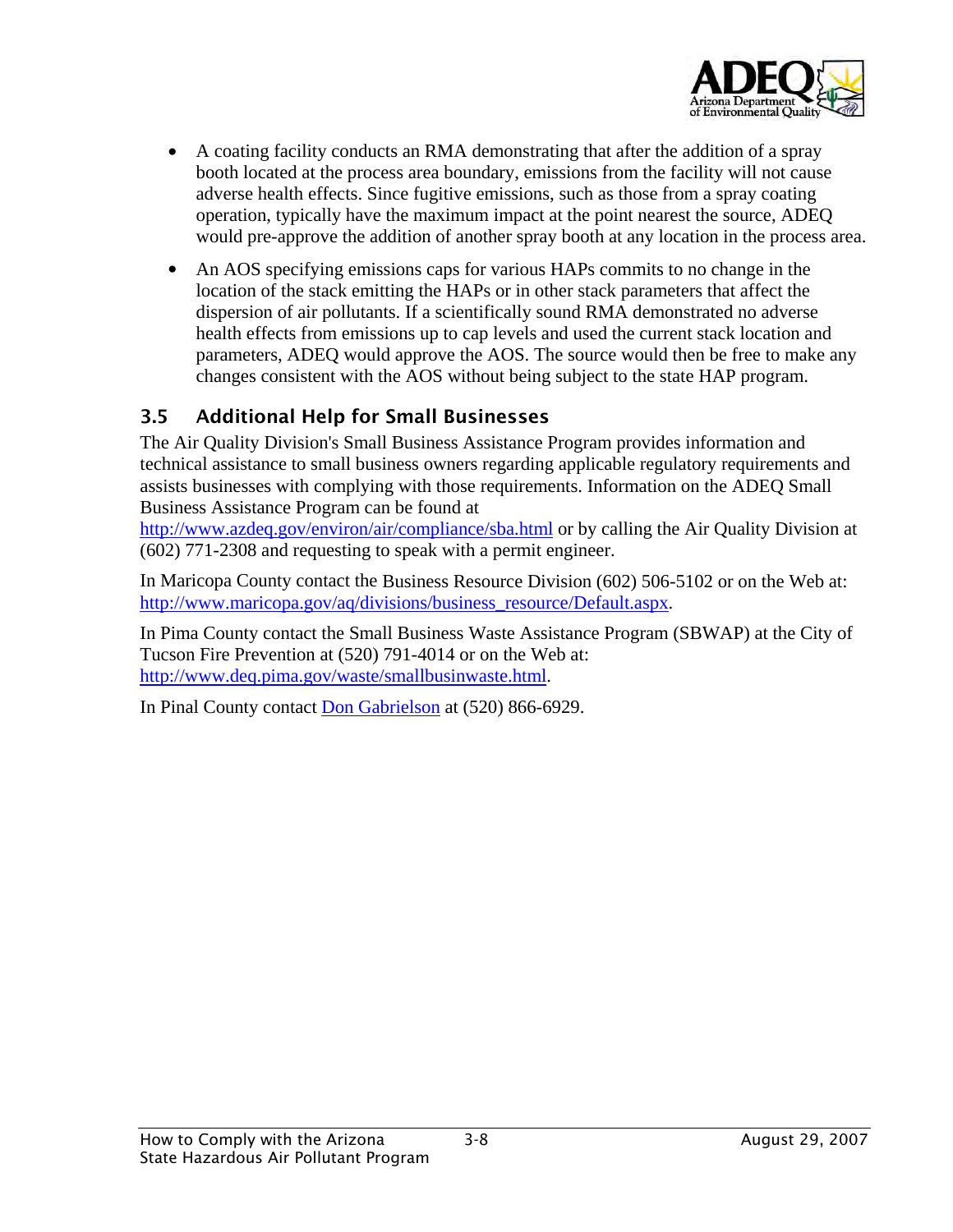#### *Arizona Administrative Register / Secretary of State* **Notices of Final Rulemaking**

#### <span id="page-29-0"></span>**Table 1. State HAPs De Minimis Levels**

| Chemical                                                       | De Minimis (lb/hr) | De Minimis (lb/yr) |
|----------------------------------------------------------------|--------------------|--------------------|
| 1,1,1-Trichloroethane (Methyl Chloroform)                      | 117                | 14,247             |
| 1,1,2,2-Tetrachloroethane                                      | N/A                | 0.20               |
| 1,3-Butadiene                                                  | N/A                | 0.39               |
| 1,4-Dichlorobenzene                                            | N/A                | 1.9                |
| 2,2,4-Trimethylpentane                                         | 51                 | N/A                |
| 2,4-Dinitrotoluene                                             | N/A                | 0.13               |
| 2-Chloroacetophenone                                           | N/A                | 0.19               |
| Acetaldehyde                                                   | N/A                | 5.3                |
| Acetophenone                                                   | 1.4                | 2,261              |
| Acrolein                                                       | 0.013              | 0.129              |
| Acrylonitrile                                                  | N/A                | 0.17               |
| <b>Antimony Compounds (Selected compound:</b><br>Antimony)     | 0.71               | 9.0                |
| Arsenic Compounds (Selected compound:<br>Arsenic)              | N/A                | 0.0027             |
| Benzene                                                        | N/A                | 1.5                |
| <b>Benzyl Chloride</b>                                         | N/A                | 0.25               |
| Beryllium Compounds (Selected compound:<br>Beryllium)          | 0.000707           | 0.0049             |
| <b>Biphenyl</b>                                                | 2.1                | 1,130              |
| bis(2-Ethylhexyl) Phthalate                                    | 0.71               | 3.0                |
| <b>Bromoform</b>                                               | 0.42               | 11                 |
| Cadmium Compounds (Selected compound:<br>Cadmium)              | N/A                | 0.0065             |
| Carbon Disulfide                                               | 18                 | 4,522              |
| Carbon Tetrachloride                                           | N/A                | 0.78               |
| Carbonyl Sulfide                                               | 1.7                | N/A                |
| Chlorobenzene                                                  | 57                 | 6,442              |
| Chloroform                                                     | N/A                | 2.2                |
| Chromium Compounds (Selected compound:<br>Hexavalent Chromium) | N/A                | 0.0010             |
| <b>Cobalt Compounds (Selected compound:</b><br>Cobalt)         | N/A                | 0.0042             |
| <u>Cumene</u>                                                  | 53                 | 2.583              |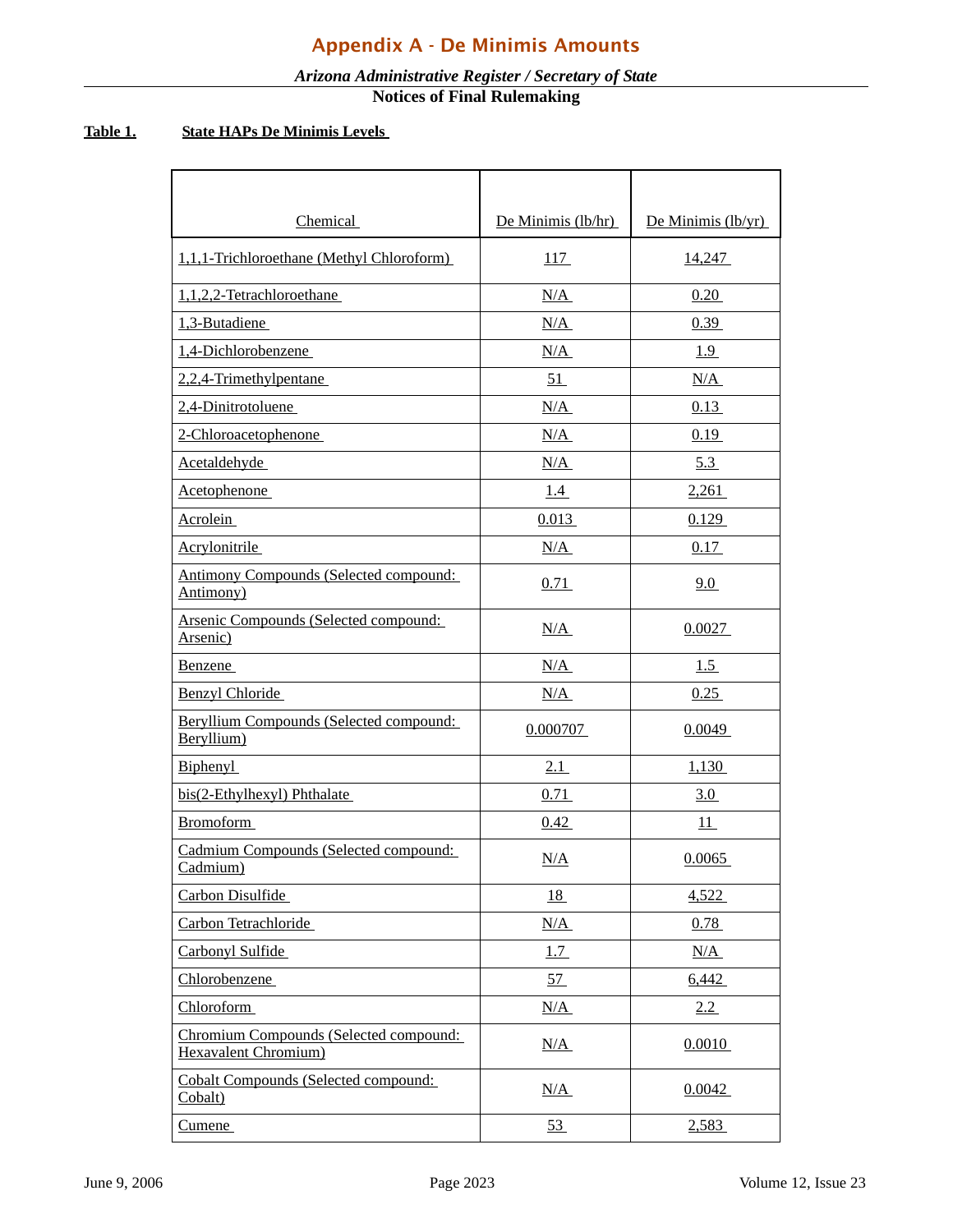### Appendix A - De Minimis Amounts

#### *Arizona Administrative Register / Secretary of State* **Notices of Final Rulemaking**

| Cyanide Compounds (Selected compound:<br>Hydrogen Cyanide)               | 0.22       | <u>19</u>      |
|--------------------------------------------------------------------------|------------|----------------|
| Dibenzofurans                                                            | 1.4        | $\frac{45}{1}$ |
| Dichloromethane (Methylene Chloride)                                     | 20         | 25             |
| Dimethyl formamide                                                       | 9.3        | 194            |
| Dimethyl Sulfate                                                         | 0.018      | N/A            |
| Ethyl Benzene                                                            | 14         | 6,442          |
| Ethyl Chloride (Chloroethane)                                            | 71         | 64,420         |
| Ethylene Dibromide (Dibromoethane)                                       | N/A        | 0.020          |
| Ethylene Dichloride (1,2-Dichloroethane)                                 | N/A        | 0.45           |
| Ethylene glycol                                                          | <u>2.8</u> | 2.583          |
| Ethylidene Dichloride (1,1-Dichloroethane)                               | 354        | 3,230          |
| Formaldehyde                                                             | N/A        | 0.90           |
| Glycol Ethers (Selected compound:<br>Diethylene glycol, monoethyl ether) | 14         | <u>19</u>      |
| Hexachlorobenzene                                                        | N/A        | 0.026          |
| Hexane                                                                   | 659        | 13,689         |
| Hydrochloric Acid                                                        | 0.93       | 129            |
| Hydrogen Fluoride (Hydrofluoric Acid)                                    | 0.56       | 90             |
| Isophorone                                                               | 0.71       | 12,946         |
| Manganese Compounds (Selected compound:<br>Manganese)                    | 0.14       | 0.32           |
| Mercury Compounds (Selected compound:<br><b>Elemental Mercury</b> )      | 0.058      | 1.9            |
| Methanol                                                                 | 53         | 25,830         |
| Methyl Bromide                                                           | 15         | 32             |
| Methyl Chloride                                                          | 67         | 582            |
| Methyl Hydrazine                                                         | N/A        | 0.0024         |
| Methyl Isobutyl Ketone (Hexone)                                          | 28         | 19,388         |
| Methyl Methacrylate                                                      | 18         | 4,522          |
| Methyl Tert-Butyl Ether                                                  | N/A        | $\frac{46}{5}$ |
| N, N-Dimethylaniline                                                     | <u>1.4</u> | 45             |
| Naphthalene                                                              | N/A        | 0.35           |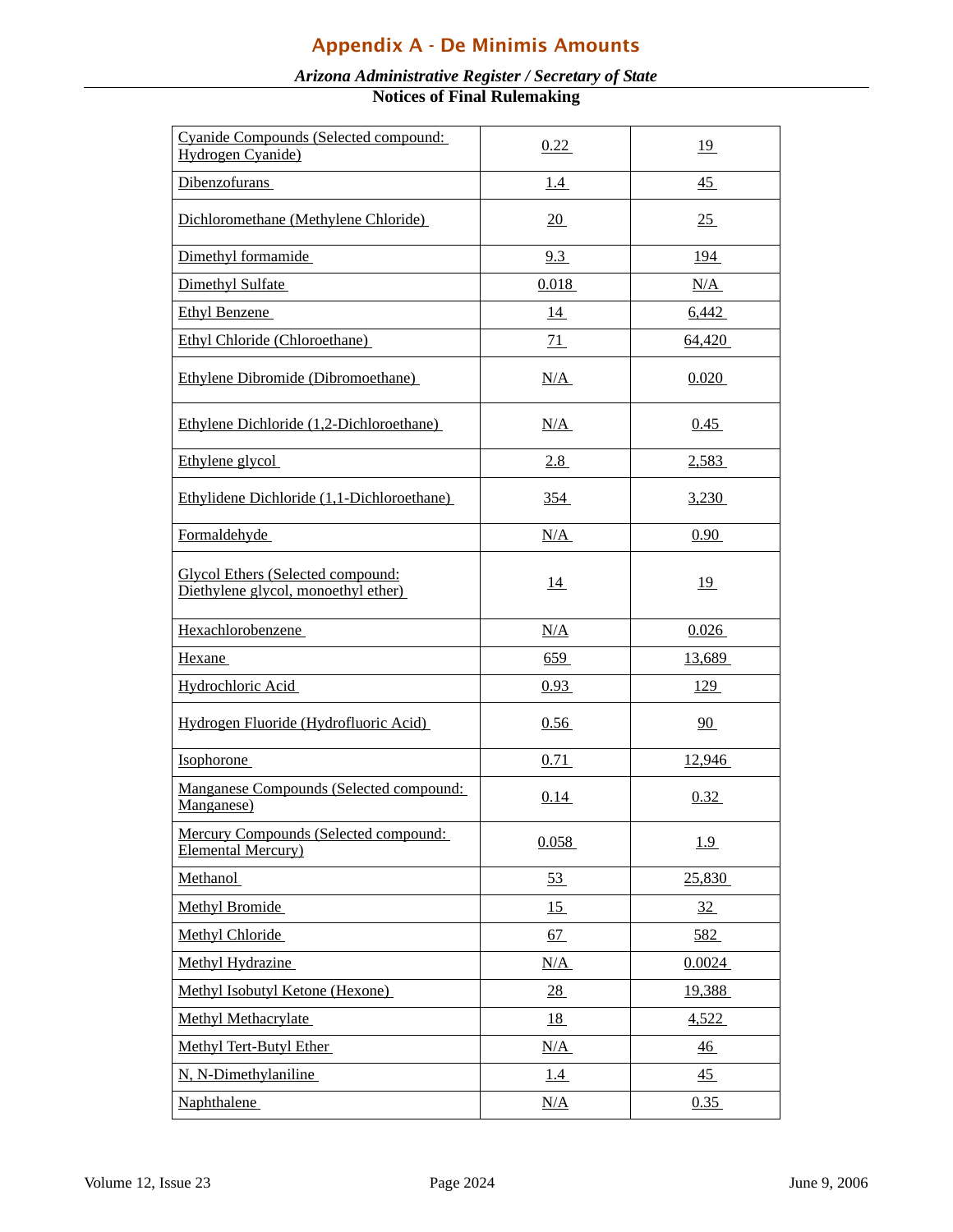### Appendix A - De Minimis Amounts

| Nickel Compounds (Selected compound:<br><b>Nickel Refinery Dust)</b>     | N/A       | 0.049      |
|--------------------------------------------------------------------------|-----------|------------|
| Phenol                                                                   | 3.3       | 1,295      |
| Polychlorinated Biphenyls (Selected<br>Compound: Aroclor 1254)           | N/A       | 0.12       |
| <b>Polycyclic Organic Matter (Selected</b><br>compound: Benzo(a) pyrene) | N/A       | 0.013      |
| Propionaldehyde                                                          | N/A       | 5.3        |
| Propylene Dichloride                                                     | <u>14</u> | 26         |
| Selenium Compounds (Selected compound:<br>Selenium)                      | 0.028     | 113        |
| <b>Styrene</b>                                                           | 31        | 6,442      |
| Tetrachloroethylene (Perchlorethylene)                                   | N/A       | 2.0        |
| <b>Toluene</b>                                                           | 109       | 146,766    |
| Trichloroethylene                                                        | N/A       | 0.10       |
| <b>Vinyl Acetate</b>                                                     | 22        | 1,295      |
| <b>Vinyl Chloride</b>                                                    | N/A       | <u>1.3</u> |
| Vinylidene Chloride (1,2-Dichloroethylene)                               | 2.1       | 1,295      |
| <b>Xylene</b> (Mixed Isomers)                                            | 98        | 644        |

#### *Arizona Administrative Register / Secretary of State* **Notices of Final Rulemaking**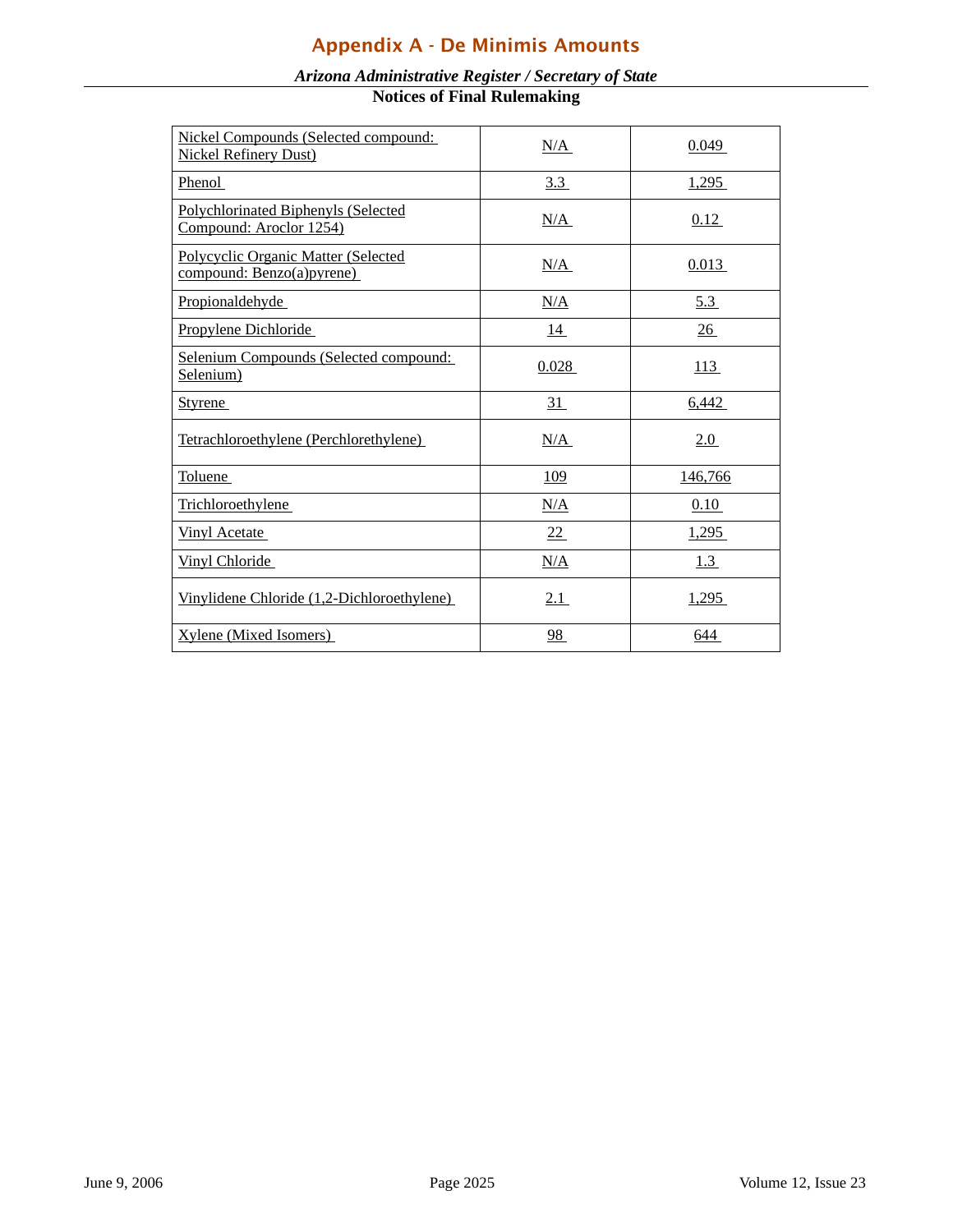#### *Arizona Administrative Register / Secretary of State* **Notices of Final Rulemaking**

#### <span id="page-32-0"></span>**Table 2. State HAPs Minor Source Categories**

| Primary SIC Code | <b>Source Category</b>                             |
|------------------|----------------------------------------------------|
| 2434             | <b>Wood Kitchen Cabinets</b>                       |
| 2451             | <b>Mobile Homes</b>                                |
| 2621             | <b>Paper Mills</b>                                 |
| 2679             | Converted Paper Products, n.e.c. <sup>1</sup>      |
| 2851             | <b>Paints and Allied Products</b>                  |
| 2911             | <b>Petroleum Refining</b>                          |
| 3086             | <b>Plastics Foam Products</b>                      |
| 3088             | <b>Plastics Plumbing Fixtures</b>                  |
| 3089             | Plastics Products, n.e.c. <sup>1</sup>             |
| 3241             | Cement, Hydraulic                                  |
| 3281             | <b>Cut Stone and Stone Products</b>                |
| 3296             | Mineral Wool                                       |
| 3312             | <b>Blast Furnaces and Steel mills</b>              |
| 3331             | <b>Primary Copper</b>                              |
| 3411             | <b>Metal Cans</b>                                  |
| 3444             | <b>Sheet Metal Work</b>                            |
| 3451             | <b>Screw Machine Products</b>                      |
| 3479             | <b>Metal Coating and Allied Services</b>           |
| 3585             | Refrigeration and Heating Equipment                |
| 3672             | <b>Printed Circuit Boards</b>                      |
| 3999             | Mfg. Industries, n.e.c. $1$                        |
| 4922             | <b>Natural Gas Transmission</b>                    |
| 5169             | Chemicals and Allied Products, n.e.c. <sup>1</sup> |
| 5171             | <b>Petroleum Bulk Stations and Terminals</b>       |

<sup>1</sup> Not Elsewhere Classified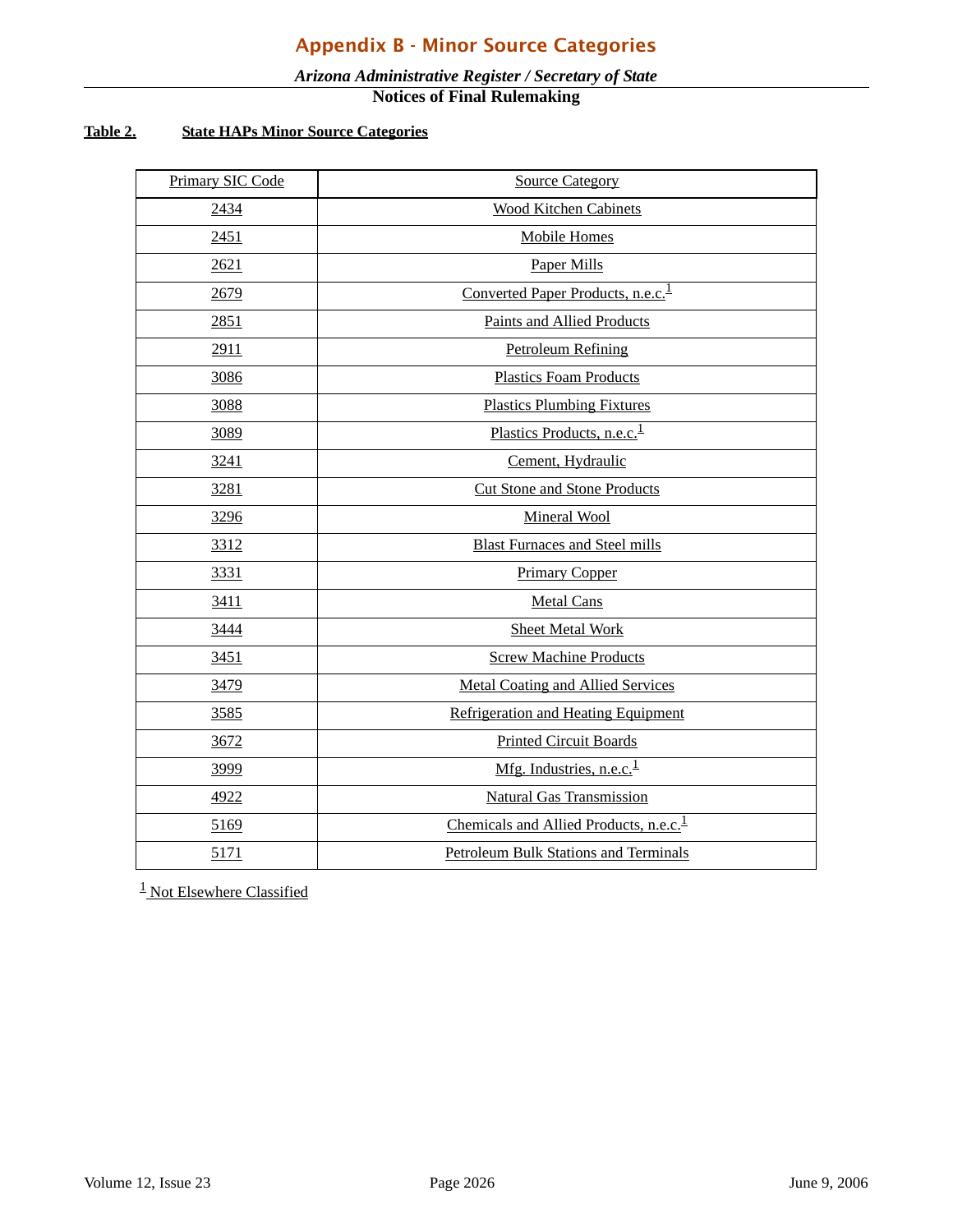#### <span id="page-33-0"></span>d. If the predicted maximum concentration is greater than or equal to the relevant ambient air concentration: See Table 3 below. $\sum_{i=1}^{n}$

#### **Table 3. Acute and Chronic Ambient Air Concentrations**

| Chemical                                     | Acute AAC<br>$\frac{(\text{mg/m}^3)}{}$ | Chronic AAC<br>$\frac{(\text{mg/m}^3)}{}$ |
|----------------------------------------------|-----------------------------------------|-------------------------------------------|
| 1,1,1-Trichloroethane (Methyl<br>Chloroform) | 2,075                                   | $2.30E + 00$                              |
| 1,1,2,2-Tetrachloroethane                    | <u>18</u>                               | 3.27E-05                                  |
| 1,3-Butadiene                                | 7,514                                   | $6.32E-05$                                |
| 1,4-Dichlorobenzene                          | 300                                     | 3.06E-04                                  |
| 2,2,4-Trimethylpentane                       | 900                                     | NA                                        |
| 2,4-Dinitrotoluene                           | 5.0                                     | 2.13E-05                                  |
| 2-Chloroacetophenone                         | NA.                                     | 3.13E-05                                  |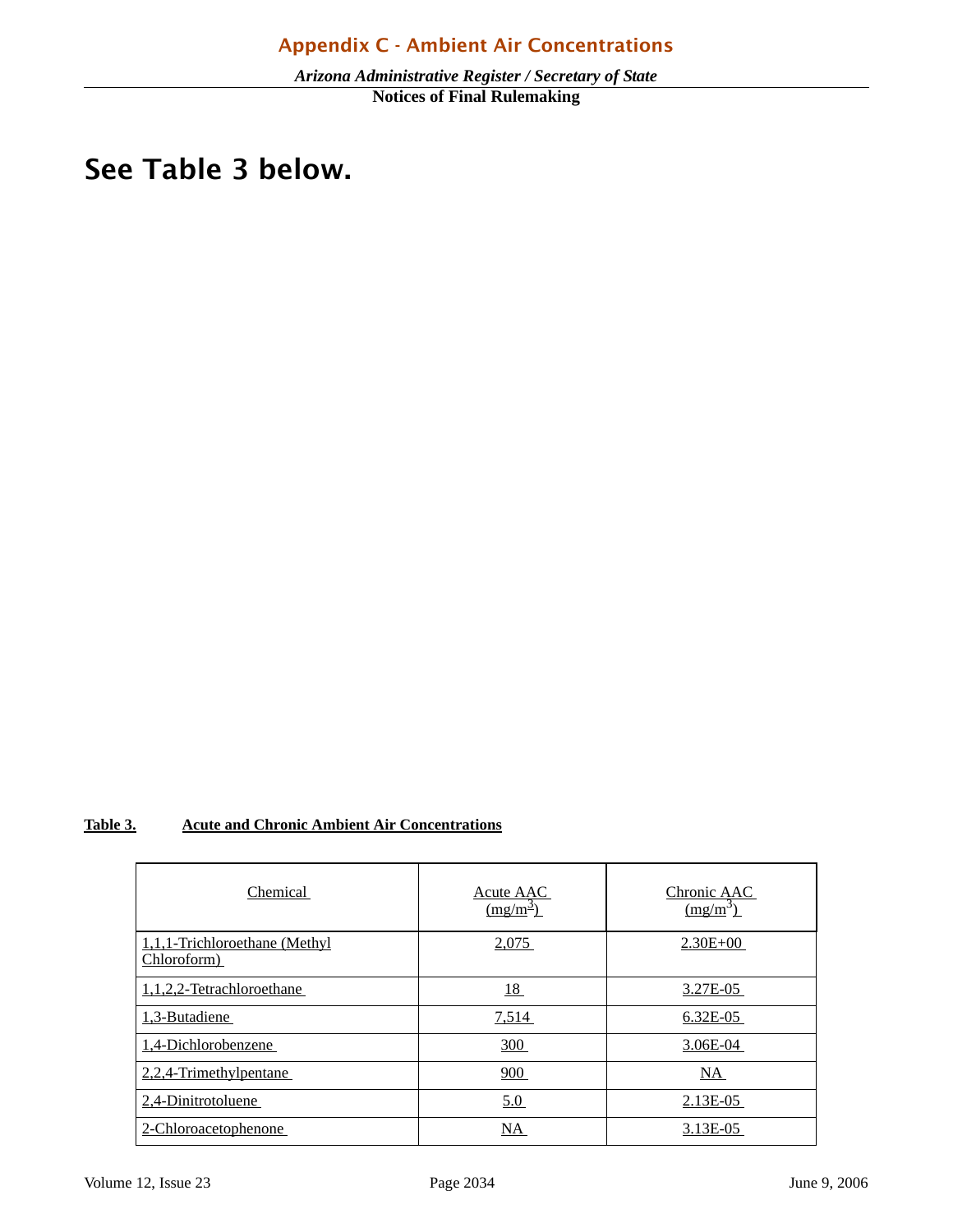### Appendix C - Ambient Air Concentrations

#### *Arizona Administrative Register / Secretary of State*

**Notices of Final Rulemaking**

| Acetaldehyde                                                          | <u>306</u> | 8.62E-04     |
|-----------------------------------------------------------------------|------------|--------------|
| Acetophenone                                                          | 25         | 3.65E-01     |
| <b>Acrolein</b>                                                       | 0.23       | 2.09E-05     |
| Acrylonitrile                                                         | 38         | 2.79E-05     |
| <b>Antimony Compounds (Selected</b><br>compound: Antimony)            | 13         | 1.46E-03     |
| Arsenic Compounds (Selected compound:<br>Arsenic)                     | 2.5        | 4.41E-07     |
| <b>Benzene</b>                                                        | 1,276      | 2.43E-04     |
| <b>Benzyl Chloride</b>                                                | 26         | 3.96E-05     |
| <b>Beryllium Compounds (Selected</b><br>compound: Beryllium)          | 0.013      | 7.90E-07     |
| Biphenyl                                                              | 38         | 1.83E-01     |
| bis(2-Ethylhexyl) Phthalate                                           | 13         | 4.80E-04     |
| <b>Bromoform</b>                                                      | 7.5        | 1.72E-03     |
| <b>Cadmium Compounds (Selected</b><br>compound: Cadmium)              | 0.25       | 1.05E-06     |
| Carbon Disulfide                                                      | 311        | 7.30E-01     |
| Carbon Tetrachloride                                                  | 201        | $1.26E-04$   |
| Carbonyl Sulfide                                                      | 30         | NA           |
| Chlorobenzene                                                         | 1,000      | $1.04E + 00$ |
| <b>Chloroform</b>                                                     | 195        | 3.58E-04     |
| <b>Chromium Compounds (Selected</b><br>compound: Hexavalent Chromium) | 0.10       | 1.58E-07     |
| <b>Cobalt Compounds (Selected compound:</b><br>Cobalt)                | 10         | 6.86E-07     |
| Cumene                                                                | 935        | 4.17E-01     |
| Cyanide Compounds (Selected compound:<br>Hydrogen Cyanide)            | <u>3.9</u> | 3.13E-03     |
| Dibenzofurans                                                         | 25         | 7.30E-03     |
| Dichloromethane (Methylene Chloride)                                  | <u>347</u> | $4.03E-03$   |
| Dimethyl formamide                                                    | 164        | 3.13E-02     |
| Dimethyl Sulfate                                                      | 0.31       | NA           |
| <b>Ethyl Benzene</b>                                                  | 250        | $1.04E + 00$ |
| Ethyl Chloride (Chloroethane)                                         | 1,250      | $1.04E + 01$ |
| Ethylene Dibromide (Dibromoethane)                                    | <u>100</u> | $3.16E-06$   |
| Ethylene Dichloride (1,2-Dichloroethane)                              | 405        | 7.29E-05     |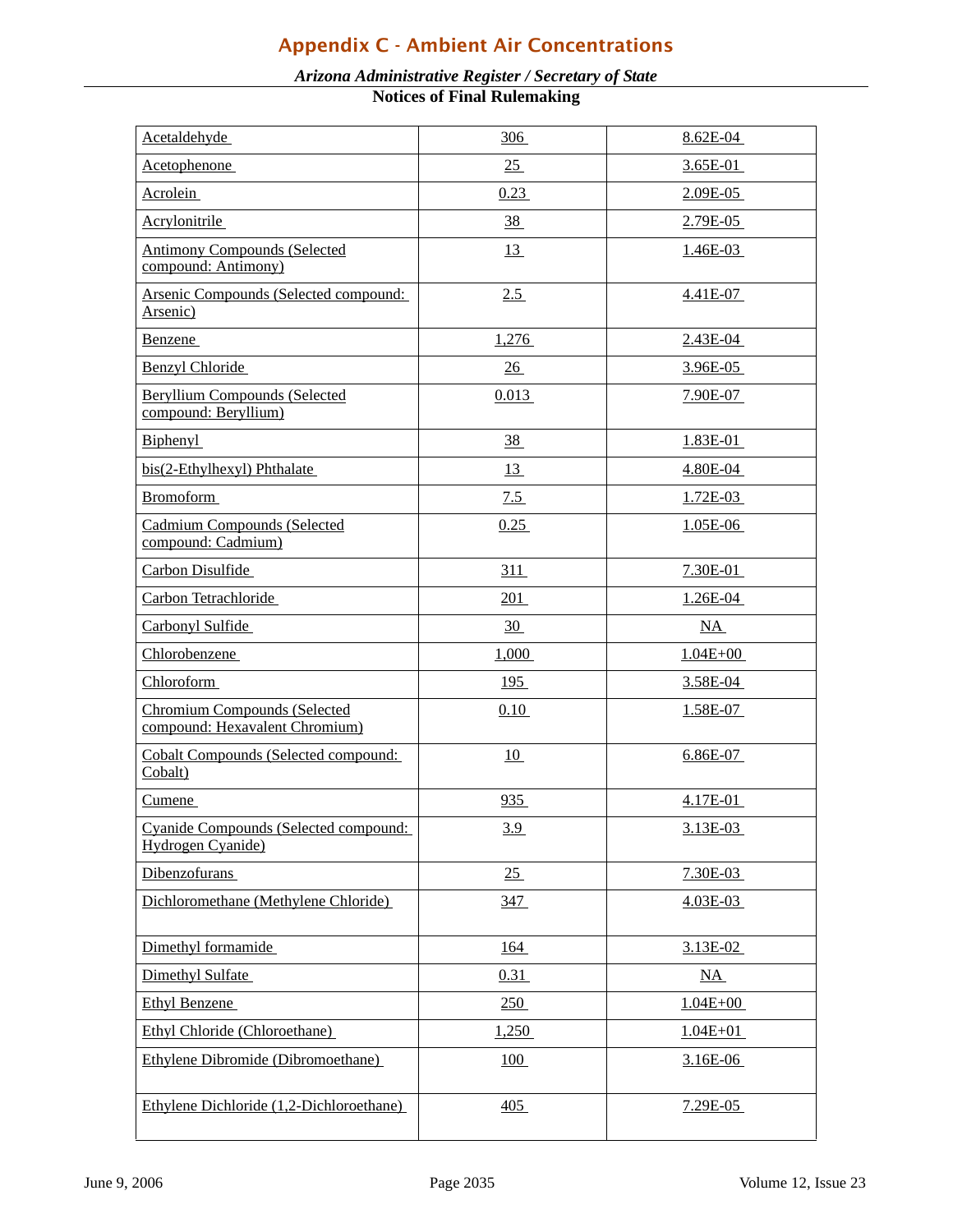### Appendix C - Ambient Air Concentrations

#### *Arizona Administrative Register / Secretary of State*

**Notices of Final Rulemaking**

| Ethylene glycol                                                          | 50              | 4.17E-01        |
|--------------------------------------------------------------------------|-----------------|-----------------|
| Ethylidene Dichloride<br>$(1,1-Dichloroethane)$                          | 6,250           | 5.21E-01        |
| Formaldehyde                                                             | 17              | 1.46E-04        |
| Glycol Ethers (Selected compound:<br>Diethylene glycol, monoethyl ether) | 250             | $3.14E-03$      |
| Hexachlorobenzene                                                        | 0.50            | 4.12E-06        |
| Hexane                                                                   | 11,649          | $2.21E + 00$    |
| Hydrochloric Acid                                                        | <u>16</u>       | 2.09E-02        |
| Hydrogen Fluoride (Hydrofluoric Acid)                                    | 9.8             | <u>1.46E-02</u> |
| Isophorone                                                               | 13              | $2.09E + 00$    |
| <b>Manganese Compounds (Selected</b><br>compound: Manganese)             | 2.5             | $5.21E-05$      |
| Mercury Compounds (Selected com-<br>pound: Elemental Mercury)            | 1.0             | 3.13E-04        |
| Methanol                                                                 | 943             | $4.17E + 00$    |
| <b>Methyl Bromide</b>                                                    | 261             | 5.21E-03        |
| Methyl Chloride                                                          | 1,180           | 9.39E-02        |
| Methyl Hydrazine                                                         | 0.43            | 3.96E-07        |
| Methyl Isobutyl Ketone (Hexone)                                          | 500             | $3.13E + 00$    |
| <b>Methyl Methacrylate</b>                                               | 311             | 7.30E-01        |
| Methyl Tert-Butyl Ether                                                  | 1,444           | 7.40E-03        |
| N, N-Dimethylaniline                                                     | 25              | 7.30E-03        |
| Naphthalene                                                              | $\overline{25}$ | 5.58E-05        |
| Nickel Compounds (Selected compound:<br><b>Nickel Refinery Dust)</b>     | 5.0             | 7.90E-06        |
| Phenol                                                                   | 58              | 2.09E-01        |
| Polychlorinated Biphenyls (Selected<br>Compound: Aroclor 1254)           | 2.5             | 1.90E-05        |
| Polycyclic Organic Matter (Selected<br>compound: Benzo(a)pyrene)         | 5.0             | 2.02E-06        |
| Propionaldehyde                                                          | 403             | 8.62E-04        |
| Propylene Dichloride                                                     | 250             | 4.17E-03        |
| Selenium Compounds (Selected com-<br>pound: Selenium)                    | 0.50            | 1.83E-02        |
| <b>Styrene</b>                                                           | 554             | $1.04E + 00$    |
| Tetrachloroethylene (Perchlorethylene)                                   | 814             | 3.20E-04        |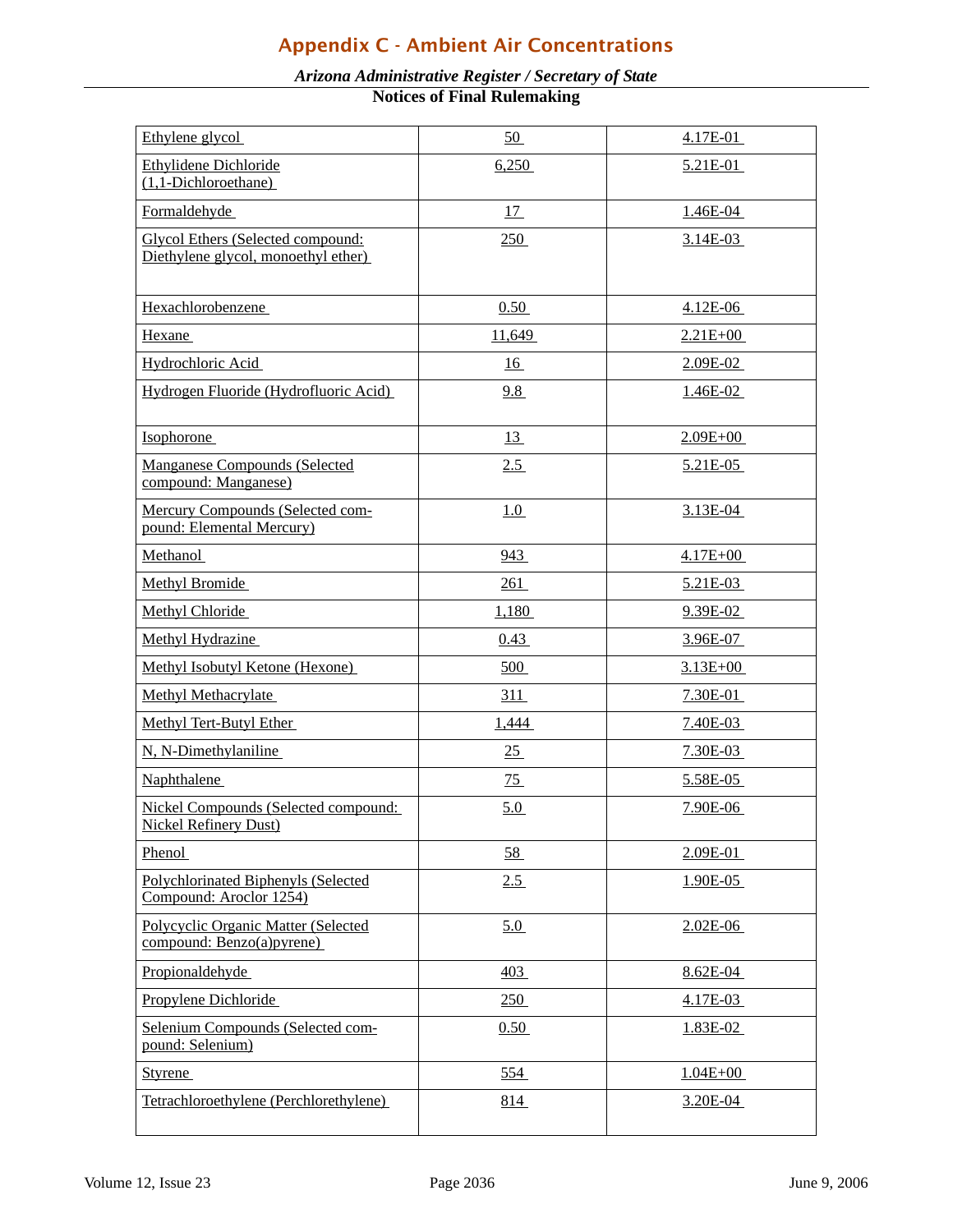### Appendix C - Ambient Air Concentrations

#### *Arizona Administrative Register / Secretary of State* **Notices of Final Rulemaking**

| Toluene                                         | 1,923      | $5.21E + 00$ |
|-------------------------------------------------|------------|--------------|
| Trichloroethylene                               | 1,450      | 1.68E-05     |
| <b>Vinyl Acetate</b>                            | <u>387</u> | 2.09E-01     |
| Vinyl Chloride                                  | 2,099      | 2.15E-04     |
| Vinylidene Chloride<br>$(1,2-Dichloroethylene)$ | 38         | 2.09E-01     |
| <b>Xylene</b> (Mixed Isomers)                   | 1,736      | 1.04E-01     |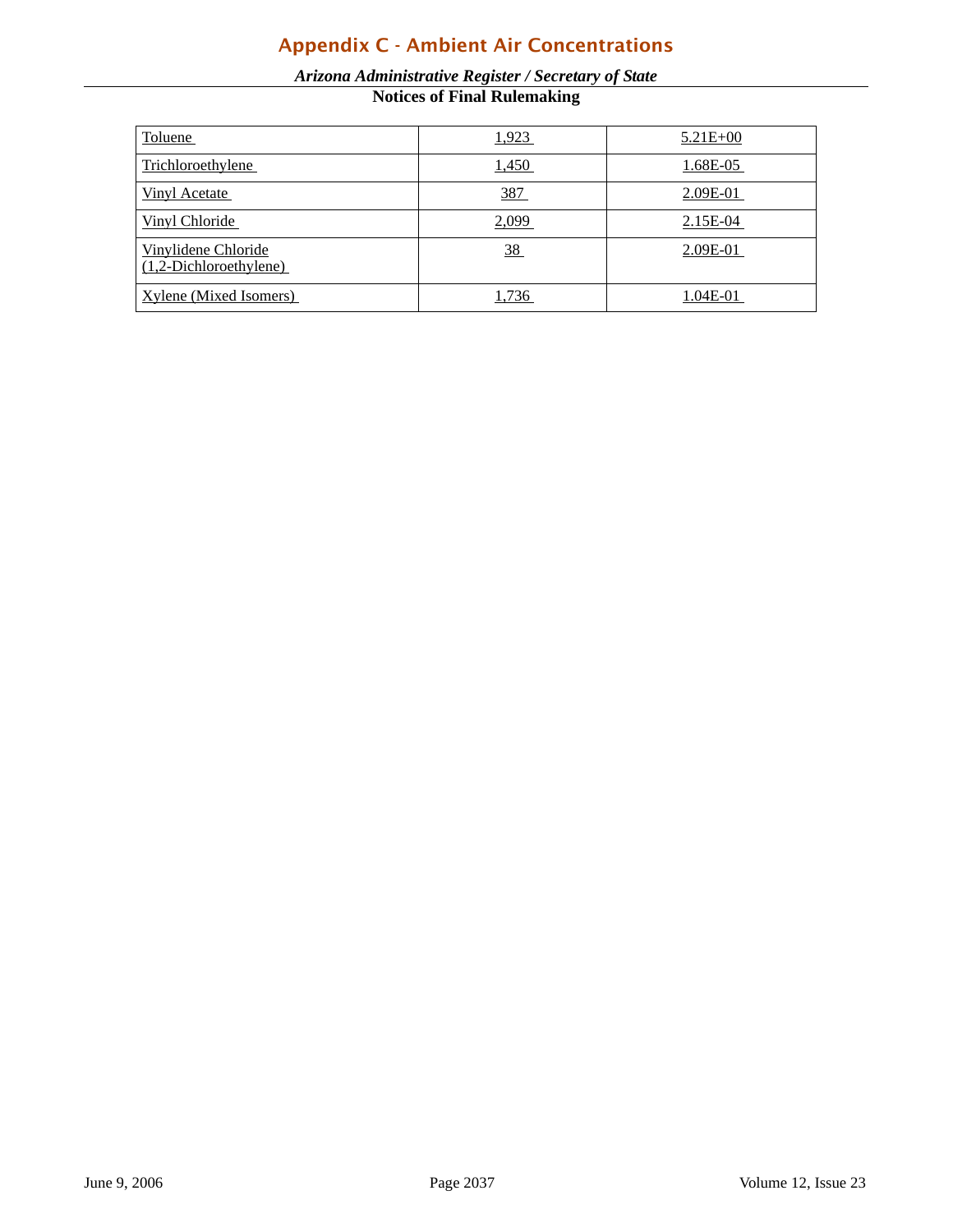#### **APPENDIX D**

#### **Arizona Program to Control Emissions of HAPs Modeling Protocol Checklist**

<span id="page-37-0"></span>This modeling protocol checklist has been provided to aid air quality specialists in developing a written modeling protocol describing how the Risk Management Analysis (RMA) modeling will be performed.

| 1) |                                                        | <b>Introduction and Project Background</b>                                                                                                                                              |  |  |  |
|----|--------------------------------------------------------|-----------------------------------------------------------------------------------------------------------------------------------------------------------------------------------------|--|--|--|
|    |                                                        | Company, Facility Name and Location, Contact information                                                                                                                                |  |  |  |
|    |                                                        | Overview of Project – description of new or modified source(s)                                                                                                                          |  |  |  |
|    |                                                        |                                                                                                                                                                                         |  |  |  |
|    |                                                        |                                                                                                                                                                                         |  |  |  |
|    |                                                        |                                                                                                                                                                                         |  |  |  |
| 2) |                                                        | <b>Dispersion Model to be Used</b>                                                                                                                                                      |  |  |  |
|    |                                                        | <b>SCREEN</b><br><b>AERSCREEN</b><br><b>AERMOD</b>                                                                                                                                      |  |  |  |
|    |                                                        |                                                                                                                                                                                         |  |  |  |
|    |                                                        |                                                                                                                                                                                         |  |  |  |
|    |                                                        |                                                                                                                                                                                         |  |  |  |
| 3) |                                                        | Meteorological Data to be Used                                                                                                                                                          |  |  |  |
|    |                                                        | <b>SCREEN3 Default Full Data</b><br><b>AERSCREEN Default Full Data</b>                                                                                                                  |  |  |  |
|    |                                                        | On-Site Meteorological Data - Processed for use in AERMOD                                                                                                                               |  |  |  |
|    |                                                        |                                                                                                                                                                                         |  |  |  |
|    | How was the data processed?                            |                                                                                                                                                                                         |  |  |  |
|    | Who processed the data including name and phone number |                                                                                                                                                                                         |  |  |  |
|    | How was missing data evaluated?                        |                                                                                                                                                                                         |  |  |  |
|    |                                                        | Note: Pre-processed, AERMOD-ready meteorological files may be available from ADEQ. For<br>further information, please contact ADEQ's Air Quality Evaluation Unit at (602) 771-<br>2347. |  |  |  |
|    |                                                        |                                                                                                                                                                                         |  |  |  |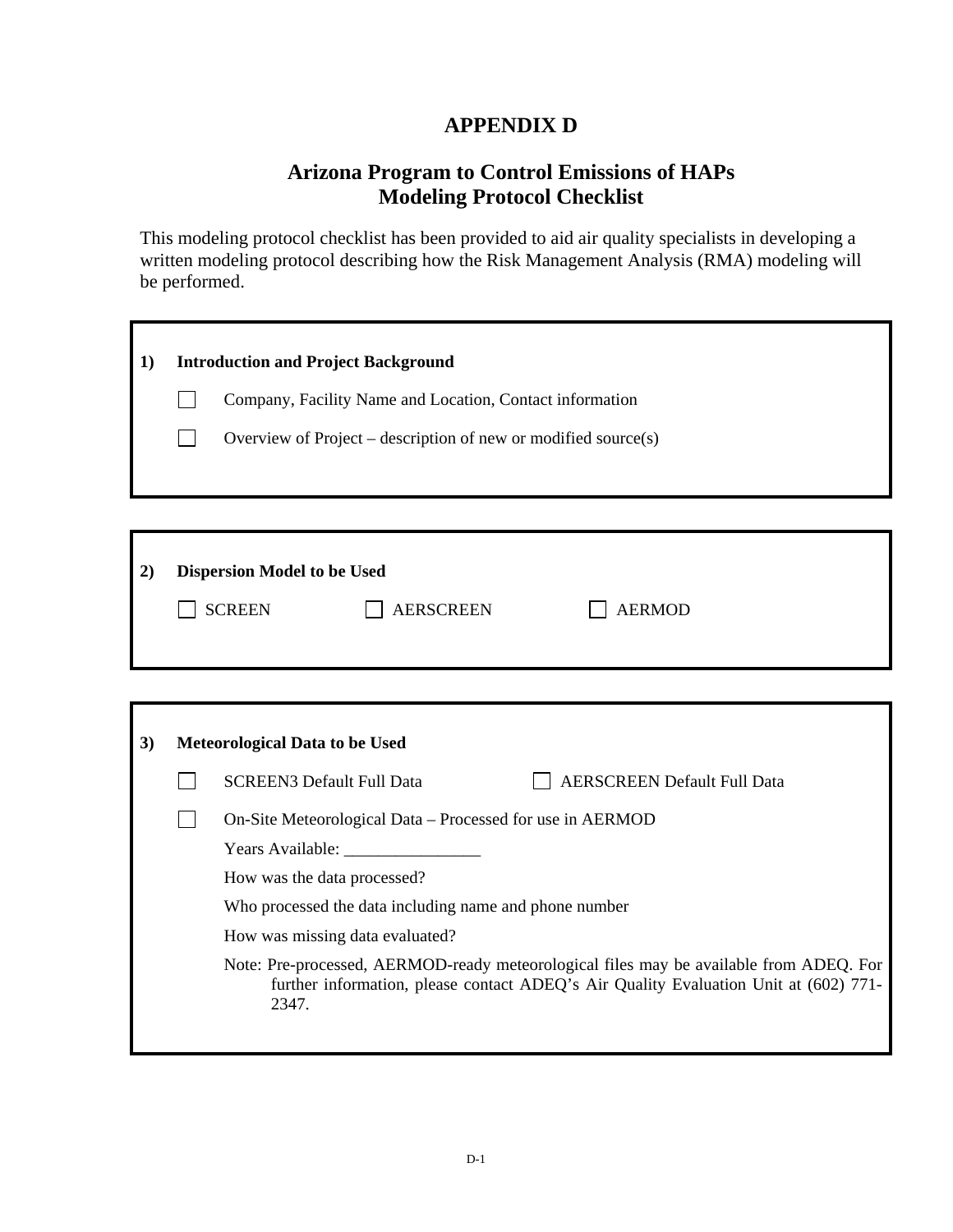| 4) | <b>Emission and Source Data</b> |                                                                                                                                                                                                                                            |  |  |  |  |
|----|---------------------------------|--------------------------------------------------------------------------------------------------------------------------------------------------------------------------------------------------------------------------------------------|--|--|--|--|
|    |                                 | Facility Layout – location of sources, buildings (with heights), property boundary, fencelines,<br>scale, and true north indicator                                                                                                         |  |  |  |  |
|    |                                 | Pollutant Emission Rate Calculations – indicate how pollutant emission rates were derived (AP-<br>42 emission factors, mass balance, etc.)                                                                                                 |  |  |  |  |
|    |                                 | Point Source Parameters (emission rates, UTM coordinates, stack height, stack elevation, stack<br>diameter, stack gas exit velocity, stack gas exit temperature, indicate if stack is capped and non-<br>vertical) for each emission point |  |  |  |  |
|    |                                 | Methodology for including area and volume sources in modeling analysis                                                                                                                                                                     |  |  |  |  |
|    |                                 | Methodology for including/excluding sources from the modeling analysis                                                                                                                                                                     |  |  |  |  |
|    |                                 |                                                                                                                                                                                                                                            |  |  |  |  |

r

| 5) |                                                                        | <b>SCREEN3 Air Quality Modeling Methodology</b>                                                                               |                                            |  |  |  |  |
|----|------------------------------------------------------------------------|-------------------------------------------------------------------------------------------------------------------------------|--------------------------------------------|--|--|--|--|
|    |                                                                        | Building Downwash – identify and describe the critical structure used for building downwash<br>dimensions                     |                                            |  |  |  |  |
|    |                                                                        |                                                                                                                               | <b>Terrain Elevation Data</b>              |  |  |  |  |
|    |                                                                        | $Simple - no$ terrain heights used (flat terrain)                                                                             |                                            |  |  |  |  |
|    | Simple – terrain heights above stack base but below stack height       |                                                                                                                               |                                            |  |  |  |  |
|    | Complex – terrain above stack height (within 5 kilometers of facility) |                                                                                                                               |                                            |  |  |  |  |
|    |                                                                        | Receptors                                                                                                                     |                                            |  |  |  |  |
|    |                                                                        | Minimum Distance - shortest distance to property boundary (fenceline)                                                         |                                            |  |  |  |  |
|    |                                                                        | Automated Distance Array - starting at property boundary extending to distance<br>sufficient to capture maximum concentration |                                            |  |  |  |  |
|    | Discrete Receptors                                                     |                                                                                                                               |                                            |  |  |  |  |
|    | <b>Cavity Analysis</b>                                                 |                                                                                                                               |                                            |  |  |  |  |
|    |                                                                        |                                                                                                                               | <b>Regulatory Building Downwash Option</b> |  |  |  |  |
|    | Non-Regulatory Building Downwash Option - Schulman-Scire               |                                                                                                                               |                                            |  |  |  |  |
|    |                                                                        |                                                                                                                               | <b>Fumigation Option Used</b>              |  |  |  |  |
|    |                                                                        |                                                                                                                               |                                            |  |  |  |  |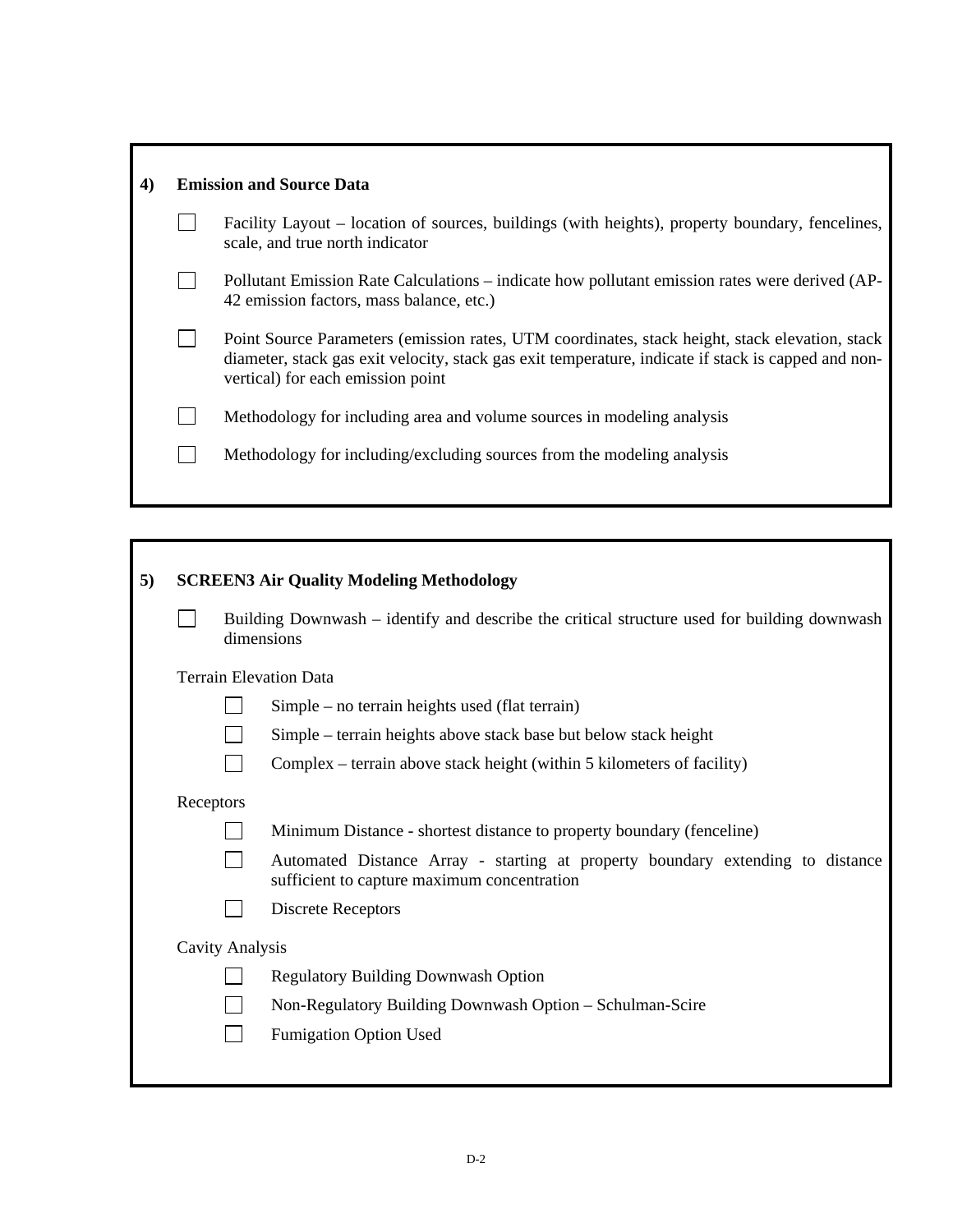### **6) AERSCREEN Air Quality Modeling Methodology**

AERSCREEN is not currently available from the EPA.

| 7) |                                  | <b>AERMOD Air Quality Modeling Methodology</b>                                                                                                                         |  |  |  |  |  |
|----|----------------------------------|------------------------------------------------------------------------------------------------------------------------------------------------------------------------|--|--|--|--|--|
|    |                                  | Land-Use Determination                                                                                                                                                 |  |  |  |  |  |
|    |                                  | Rural - For modeling purposes, an area is defined as rural if $\geq$ 50 percent of the surface<br>within 3 kilometers of the source falls under a rural land use type. |  |  |  |  |  |
|    |                                  | Urban - For modeling purposes, an area is defined as urban if $> 50$ percent of the surface<br>within 3 kilometers of the source falls under an urban land use type    |  |  |  |  |  |
|    |                                  | Regulatory Default Option Used - DFAULT keyword                                                                                                                        |  |  |  |  |  |
|    |                                  | Non-Regulatory Options Used – provide keywords of non-regulatory options                                                                                               |  |  |  |  |  |
|    |                                  | $1)$ 2)                                                                                                                                                                |  |  |  |  |  |
|    |                                  | $\frac{3}{2}$ $\frac{4}{2}$ $\frac{4}{2}$                                                                                                                              |  |  |  |  |  |
|    | <b>Averaging Periods Modeled</b> |                                                                                                                                                                        |  |  |  |  |  |
|    |                                  | $\Box$ 1-hour $\Box$ 3-hour $\Box$ 8-hour $\Box$ 24-hour $\Box$ Annual                                                                                                 |  |  |  |  |  |
|    |                                  | GEP Analysis (Building Downwash) – provide scaled plot plan of buildings, with heights, used<br>in BPIP-PRIME                                                          |  |  |  |  |  |
|    |                                  | Receptors – provide figures showing inner grids and outer grids                                                                                                        |  |  |  |  |  |
|    | <b>Flat Terrain Used</b>         |                                                                                                                                                                        |  |  |  |  |  |
|    |                                  | <b>Terrain Elevations Used</b>                                                                                                                                         |  |  |  |  |  |
|    |                                  | default, meters<br>  feet                                                                                                                                              |  |  |  |  |  |
|    |                                  | Source: AERMAP processed USGS Digital Elevation Models (DEMs)                                                                                                          |  |  |  |  |  |
|    |                                  |                                                                                                                                                                        |  |  |  |  |  |
|    |                                  |                                                                                                                                                                        |  |  |  |  |  |